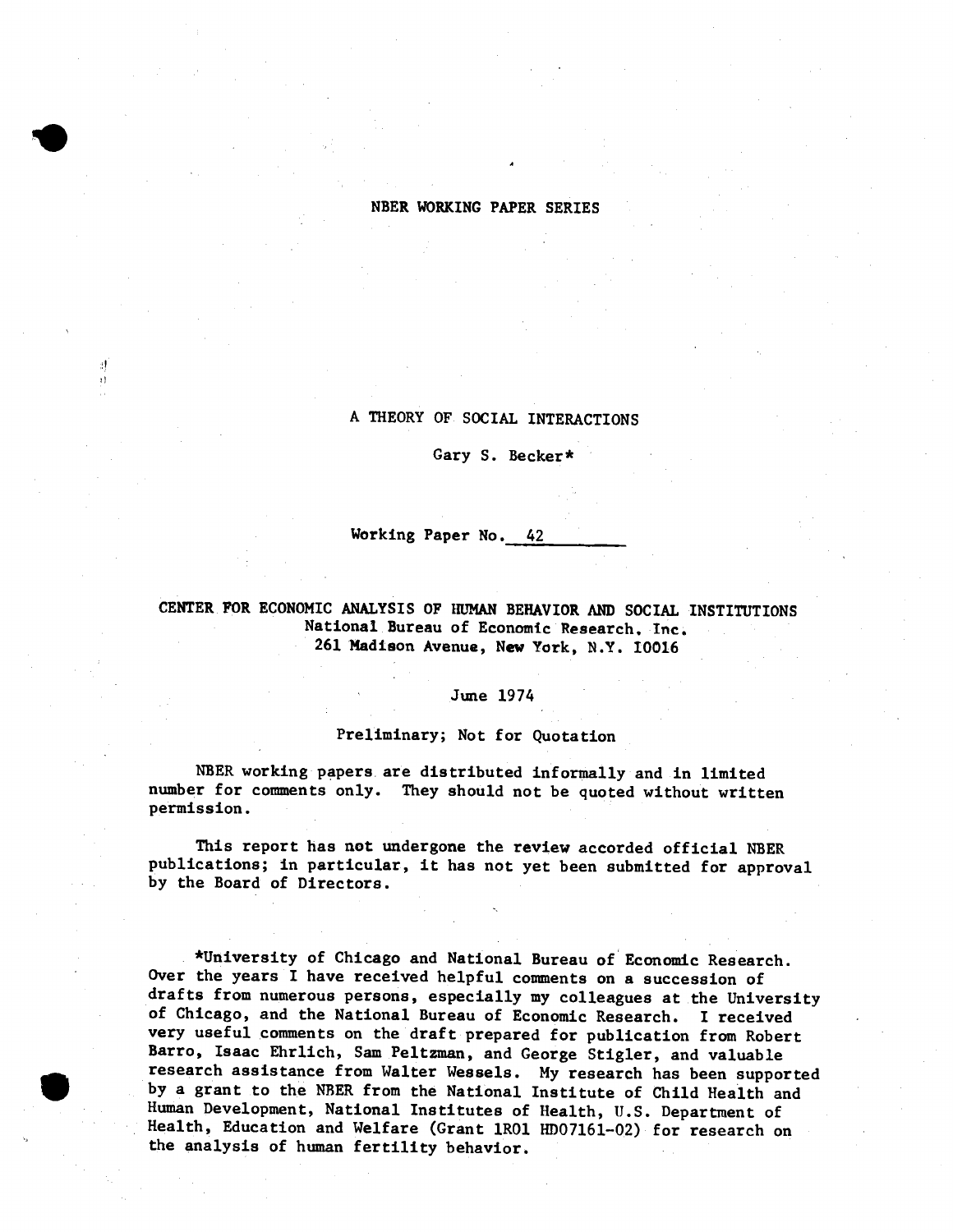#### "No Man is an Island"

John Donne, Devotions Upon Emergent

"Man Is a Social Animal"

Seneca, De beneficiis

#### I. Introduction

Before the theory of consumer demand began to be formalized by Jevons, Wairas, Marshall, Menger and others, economists frequently discussed what they considered to be the basic determinants of wants. For example, Bentham discusses about fifteen basic kinds of pleasures and pains — all other pleasures and pains are presumed to be combinations of the basic set  $-$ , and Marshall briefly discusses a few basic determinants of wants before moving on to his well known presentation of marginal utility theory.<sup>1</sup> What is relevant and important for present purposes is the prominence given to the interactions among individuals.

Bentham mentions "the pleasures... of being on good. terms with him or them", "the pleasures of a good name", "the pleasures resu!ting from the view of any pleasures supposed to be possessed by the beings who may be the objects of benevolence", and "the pleasures resulting from the view of any pain supposed to be suffered by the beings who may become the objects of malevolence". Nassau Senior said that "the desire for distinction...is a feeling which if we consider its universality, and its constancy, that it affects all men and at all times, that it comes with us from the cradle and never leaves us till we go into the grave, may be pronounced to be the most powerful of all human passions".<sup>2</sup> Marshall also stresses the desire for distinction, and illustrates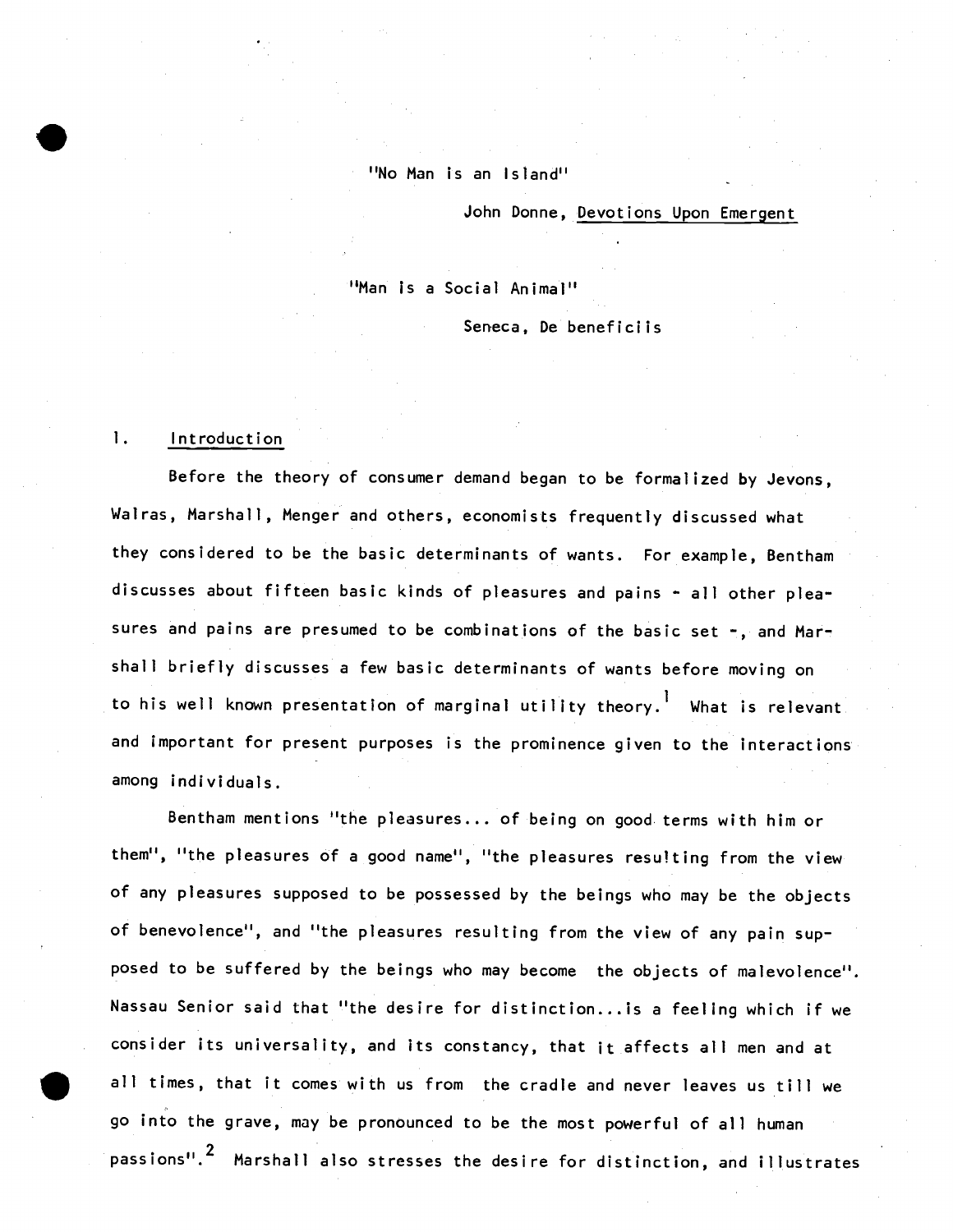its influence by discussing food, clothing, housing, and productive activities.<sup>3</sup>

As greater rigor permeated the theory of Consumer demand, variables like distinction, a good name or benevolence were pushed further and further out of sight. Each individual or family generally is assumed to have an utility function that depends directly on the goods and services it consumes. This is not to say that interactions between individuals have been completely ignored. Pigou, Fisher and Panteleoni at the turn of the century  $4$  included attributes of others in utility functions (but did nothing with them). In the recent literature, "demonstration" and "relative income" effects on savings and consumption, $^5$  "bandwagon" and "snob" influences on ordinary consumption theory, $^6$ and the economics of philanthropic contributions<sup>7</sup> have been discussed. But these efforts have not been unified, and, more significantly, have not captured the dominance attributed to social interactions by nineteenth century economists.

Of course, sociologists have for a long time emphasized the central role of interactions and their importance in the basic structure of wants or personality. Veblen's conspicuous consumption and conspicuous leisure (if for this purpose he is classified as a sociologist) have entered ordinary discourse. At one point he said "But it is only when taken in a sense far removed from its naive meaning that the consumption of goods can be said to afford the incentive from which accumulation invariably proceeds. The motive that lies at the root of ownership is emulation...." and "...the usual basis of self-respect is the respect accorded by one's neighbors".<sup>8</sup> Interactions were also emphasized by Durkheim, Simmel, Freud, and Weber, as well as in modern discussions of "social exchange" and the "theory of action".<sup>9</sup>

My interest in interactions can probably. be traced to a study of discrimination and "prejudice",1° where I analysed discriminatory behavior by

2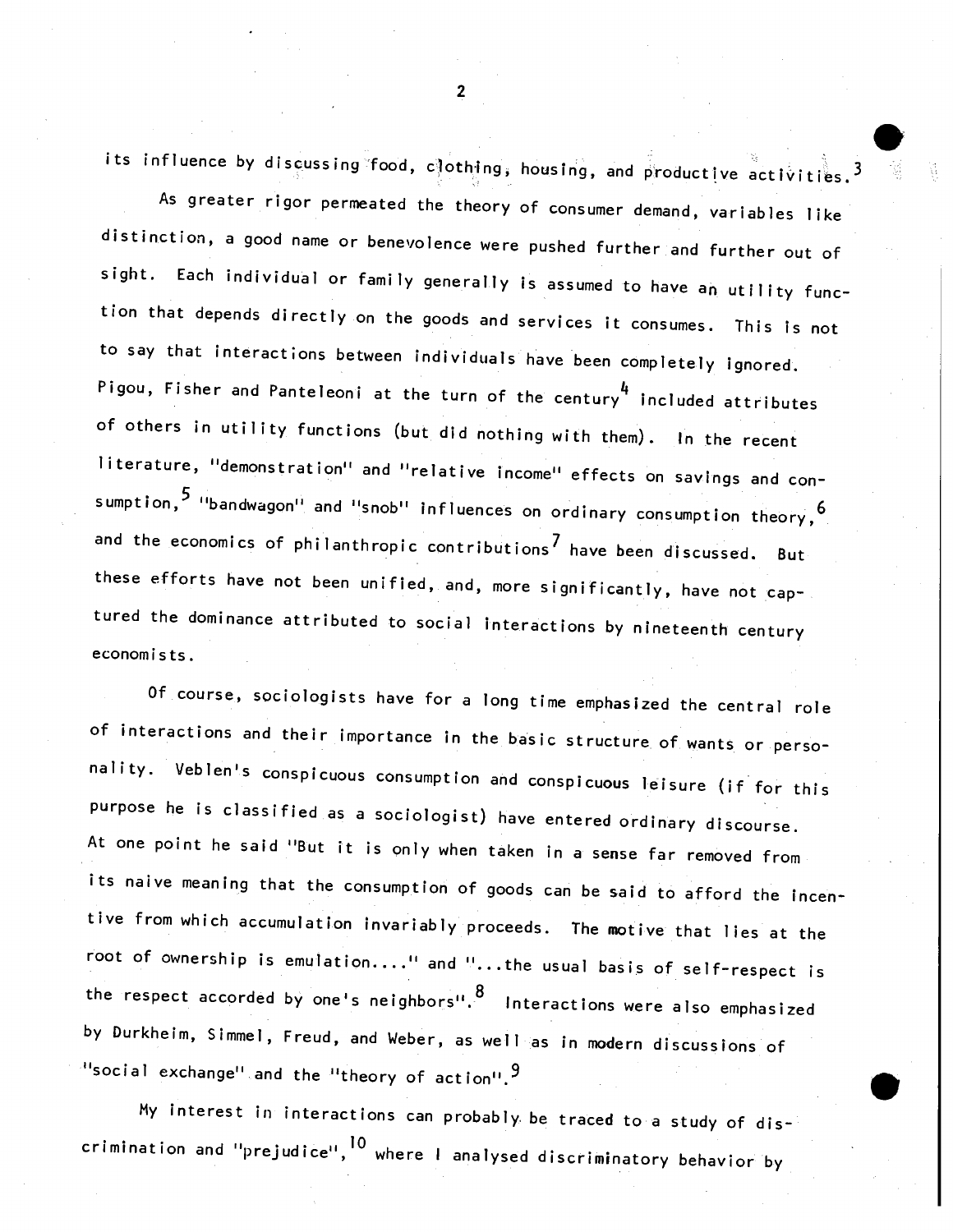incorporating the race, religion, sex or other personal characteristics of employees, fellow-workers, customers, dealers, neighbors, etc. into utility functions. Subsequently, in order to provide a theoretical framework for a study of philanthropy by the National Bureau of Economic Research, I incorporated the standard of living of "poorer" persons into the utility functions of "richer" ones.<sup>11</sup> Further reflection gradually convinced me that the emphasis of earlier economists deserved to be taken much more seriously because social interactions had significance far transcending the special cases discussed by myself<sup>12</sup> and others.

3

This essay incorporates a general treatment of interactions into the modern theory of consumer demand. In Section 2, various characteristics of different persons are assumed to affect the utility functions of some persons, and the behavioral implications are systematically explored. Section 3 develops further implications and applications in the context of analyzing intra-family relations, charitable behavior, merit goods and multi—persons interactions, and envy and hatred. The variety and significance of these applications is persuasive testimony not only to the importance of social interactions, but also to the feasibility of incorporating them into a rigorous analysis.

## 2. Theoretical Framework

A. Equilibrium for a Single Person

According to the modern (and very old!) theory of household behavior.<sup>13</sup>

 $U_i = U_i (Z_1, ..., Z_m)$  (2.1)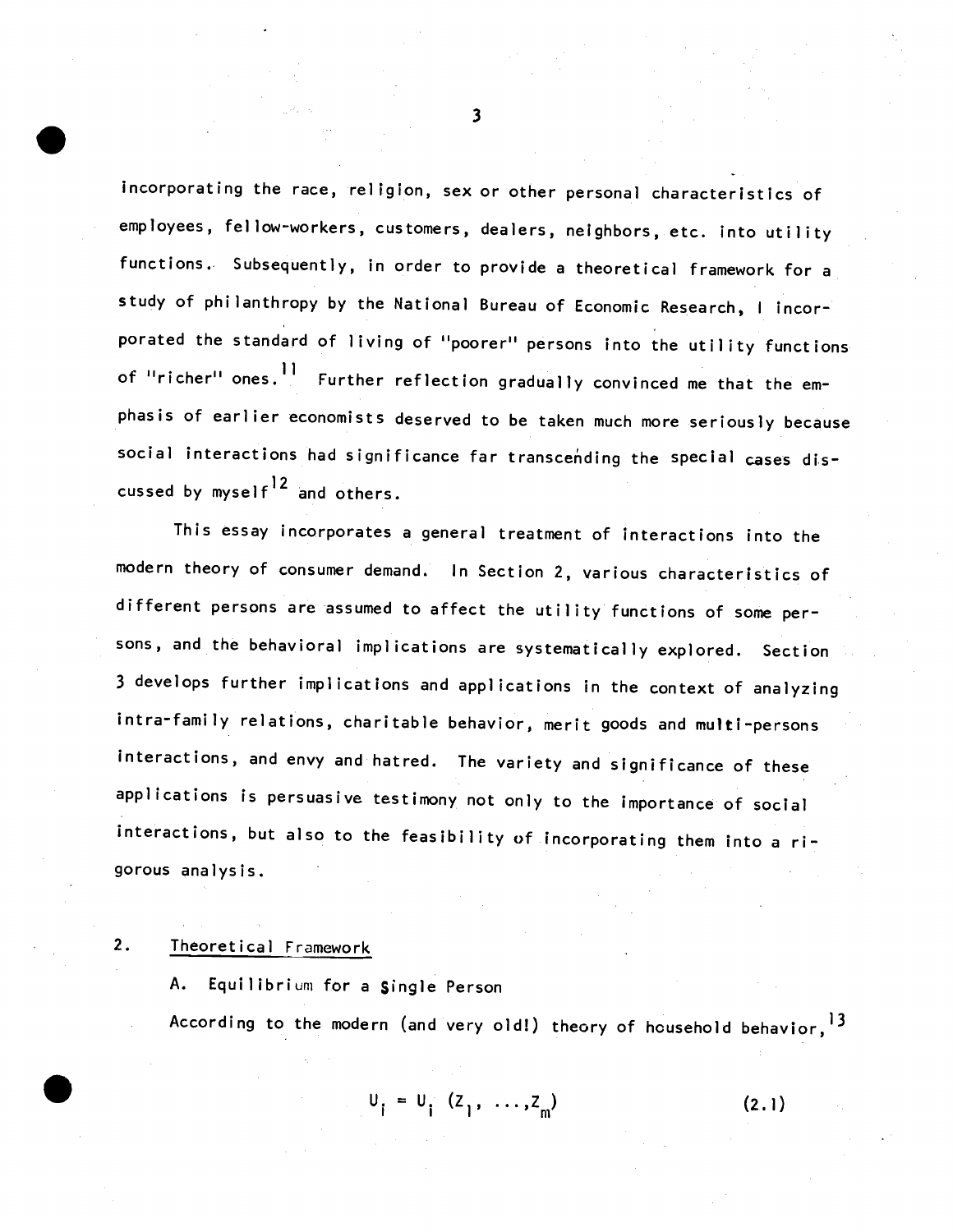is the utility function of the ith person, and  $Z_1$ , ...  $Z_m$  are the basic wants or commodities. As indicated earlier, Bentham mentions about 15 basic wants, whereas Marshall and Senior stress an even smaller number. Each person also has a set of production functions that determine how much of these commodities can be produced with' the market goods, time, and other resources available to him:

$$
Z_j = f_j^j(x_j, t_j, \varepsilon^j, R_j^1, ..., R_{j}^r),
$$
 (2.2)

where  $x_j$  are quantities of different market goods and services,  $t_j$  are quantities of his own

time, E<sup>I</sup> stands for his education, experience, and "environmental" variables, and  $R_j^l$ , ...  $R_j^r$  are characteristics of other persons that affect his output of commodities. For example, if  $z_1$  measures i's distinction in his occupation,  $R_1^{\dagger}$ , ...  $R_1^{\dagger}$  could be the opinions of I held by other persons in the same occupation. Presumably, characteristics of others affect the production of a significant fraction of commodities.

If the  $R_i$  were completely outside i's control - that is, unaffected by what he does with his resources - i would maximize U taking the  $R_1$  as given. This is one way to justify the usual neglect of interactions. They are considered beyond the control of the persons being studied, and, therefore, taken as given when analyzing their reactions to changes in resources and prices.

The point of departure of my approach is to assume the contrary; namely, that i can change  $R_i$  by his own efforts. For example, he can avoid social opprobrium and perhaps ostracism by not engaging in criminal activities; achieve distinction by working diligently at his occupation, giving to charities, or having a beautiful house, or relieve his envy and jealousy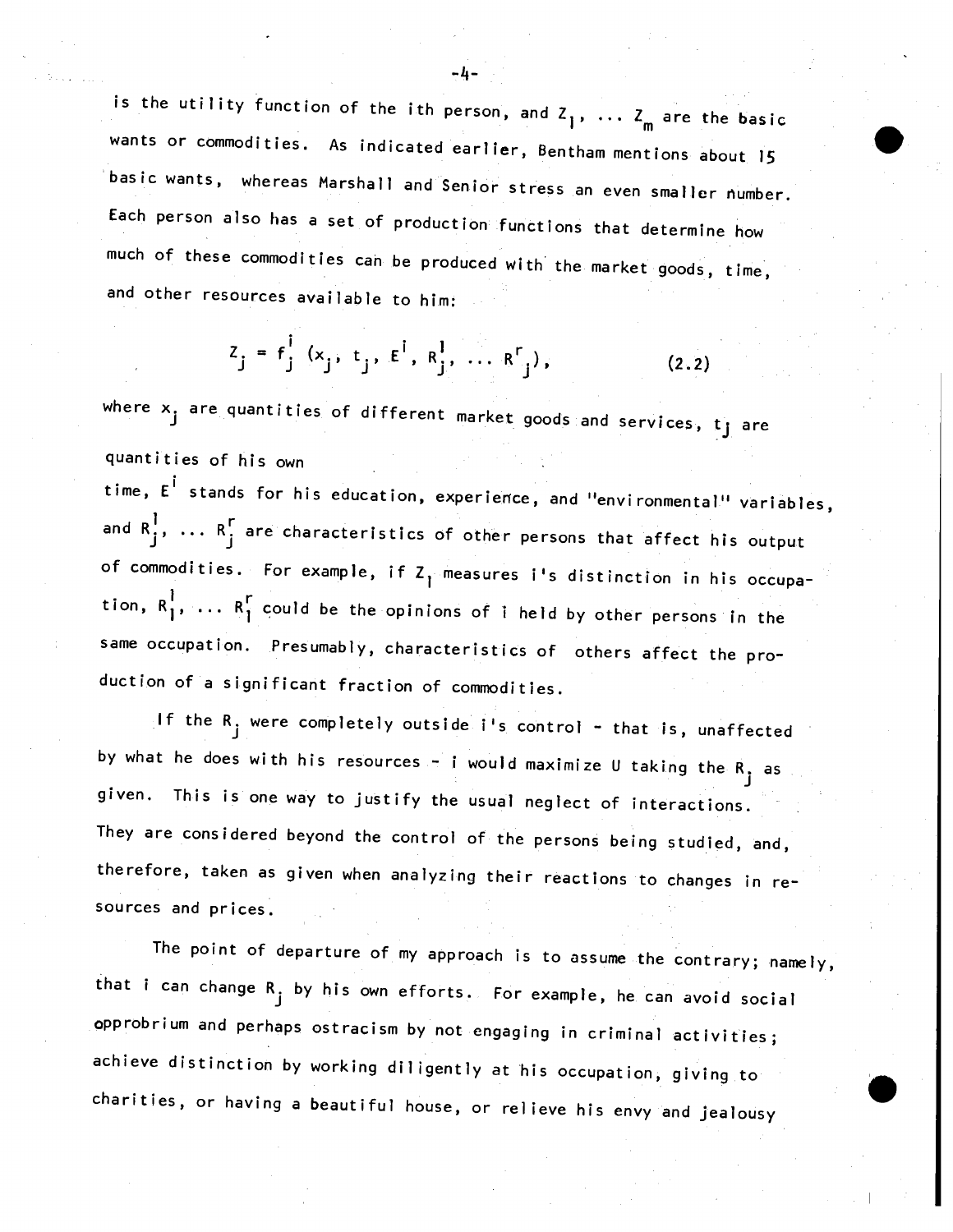by talking meanly about or even physically harming his neighbors. These effects can be formalized in a production function for

the  $(R_i^1, \ldots R_i^r)$ ] that depends partly on the efforts of i and partly on other variables.

To simplify the discussion<sup>14</sup> I follow Senior and assume only a single commodity (distinction?) that is produced with a single good (the input of time is ignored) and a single characteristic of others. Then maximizing utility is equivalent to maximizing the output of this commodity, and one can write

$$
U_1 = Z(x, R). \t\t(2.3)
$$

I assume also (until Section 3C) that the effect of other variables (including the efforts of others) on this characteristic is not dependent on i's own efforts. Therefore, R can be written as the additive function

 $R = D_1 + h,$  (2.4) where h measures the effect of i's efforts, and  $D_i$  the level of R when i makes no effort; that is, D<sub>;</sub> measures i's "social environment."

His budget constraint for money income can be written as

$$
P_{x}x + P_{R}h = I_{1}, \qquad (2.5)
$$

where  $I_i$  is his money income,  $p_R$ h is the amount he spends on R, and  $p_R$ is the price to him of a unit of R.

 $\bullet$  such a set  $\bullet$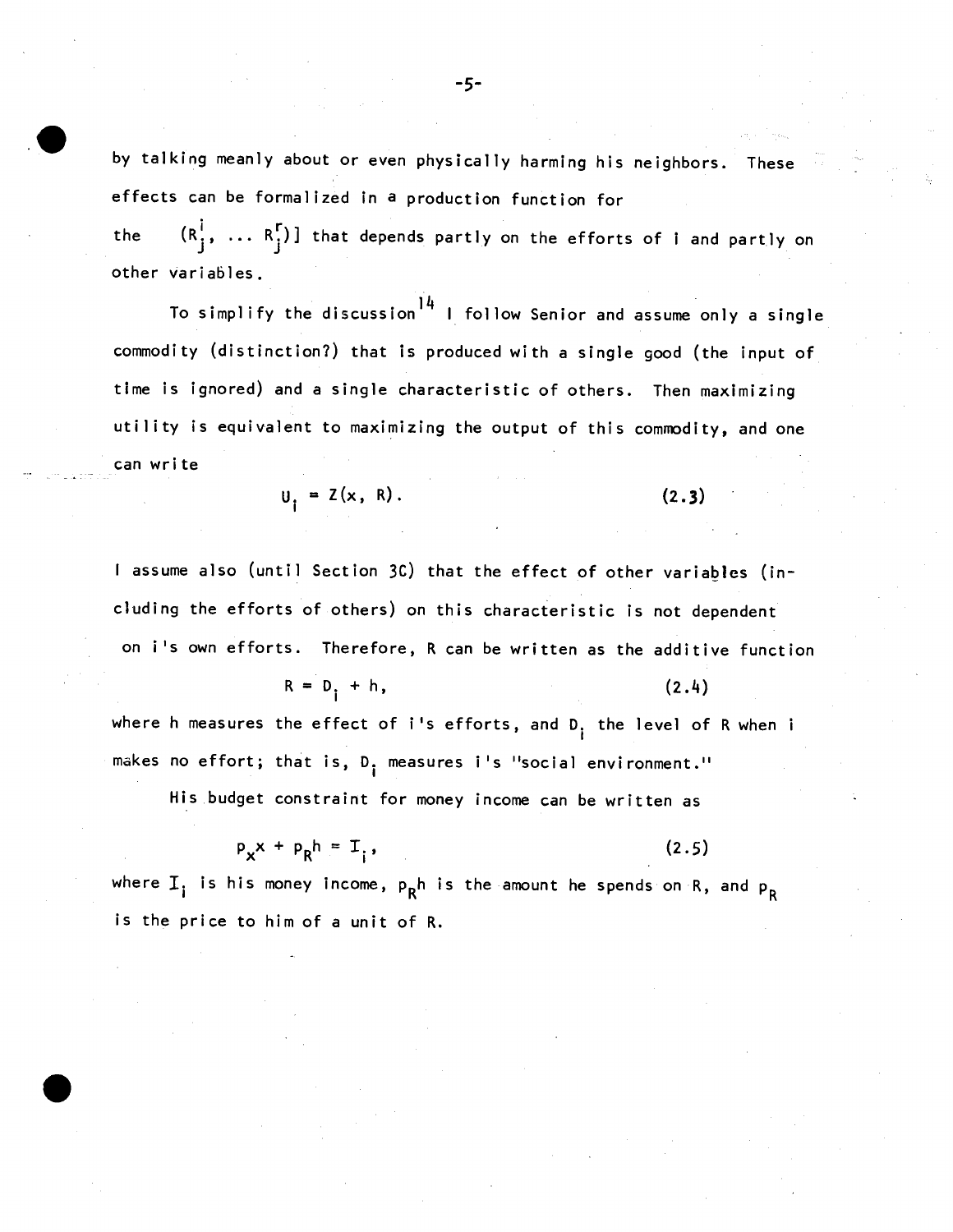Substitute R - D<sub>j</sub> for h in equation (2.5) to get

$$
p_{x}x + p_{R}R = I_{i} + p_{R}D_{i} = S_{i}.
$$
 (2.6)

The right hand side gives the sum of i's money income and the value to him of his social environment, and will be called his social income. The left hand side shows how his social income is "spent": partly on his "own" goods (x) and partly on the characteristics of others  $(R)$ .<sup>15</sup>

If i maximizes the utility - output function given by equation  $(2.3)$  subject to the constraint on social income given by equation (2.6), the equilibrium condition is<sup>16</sup>

$$
\frac{\partial u_i}{\partial x} / \frac{\partial u_i}{\partial R} = \frac{p_x}{p_B}
$$
 (2.7)

If I did not want to purchase any  $R$ ,  $p_R$  would be a "shadow" price, measured by the monetary equivalent of the marginal utility (viz marginal product) of R to i when  $R = D_i$  (or when  $h = 0$ ).

His equilibrium position is shown graphically in Figures 2.1 and 2.2. The first figure assumes that R has a positive marginal product in the production of Z (a positive marginal utility); that R refers, for example, to the respect accorded i rather than to his envy of others. The quantity oD measures his social environment, and  $\alpha_{\alpha}$  his own income (measured in terms of  $x)$ , so that the "endowed" point  $E_{\alpha}$  gives his utility when he spends nothing on R. If  $E_0S_0$  measures the opportunities available for purchasing additional R,<sup>17</sup> he would maximize his utility by moving along  $E_0S_0$  to point  $e_0$ , where the slope of this opportunity curve equalled the slope of his indifference curve. His equilibrium purchase of R is measured by the line-segment  $h_{\alpha}$ .

-6-

.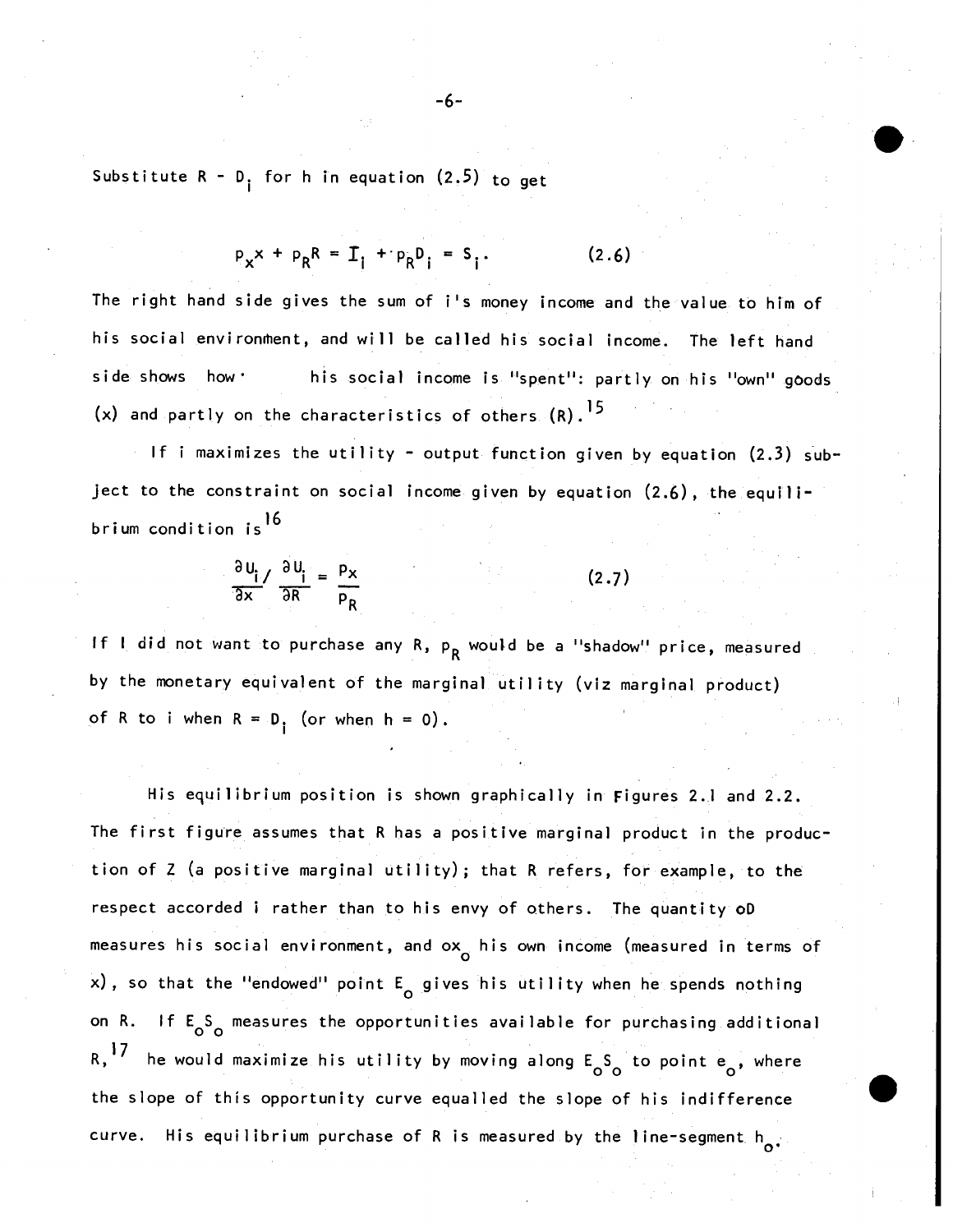Figure 2.2 assumes that R has a negative marginal product (or utility) because say it measures the income or prestige of persons that i envies. The section of the opportunity curve to the south-east of point  $E^{\text{}}_{\text{O}}$  is now irrelevant, and he moves along the south-west section  $E_\mathrm{O}^{\phantom{\dagger}}\mathrm{s}^\dagger_\mathrm{O}$  to point  $\mathrm{e}_\mathrm{O}^{\phantom{\dagger}}\cdot$ He is willing to give up resources to reduce R because his utility is raised by a reduction in R; at point  $e_{\alpha}$ , he spends enough resources to reduce R by  $h_{\alpha}$ .

Note that since the marginal (and average) price of R is negative in Figure 2.2, i's social income is less than his own income because the value of his social environment is subtracted from his own income. That is, he is made worse off by his social environment if it is dominated by characteristics of others that are distasteful to him. Note too that as long as the marginal utility of R is not zero at the socially endowed position, his social income would differ from his own income even if he did not want to spend anything on R. He would add to (or subtract from) his own income the product of D and the (monetary equivalent of the) marginal utility of R at the endowed position  $E_0$ . In other words, the traditional income concept is incomplete even when no resources are spent trying to influence the attitudes or situa tion of others.

The analysis developed for social interactions in these figures and in equations  $(2. 3)$ ,  $(2.6)$ , and  $(2.7)$  is applicable also whenever there is a physical environment that either can be altered directly or can have its effects augmented or diminished. For example, the human capital of a per son is the sum of the amount inherited and that acquired through investments; moreover, the amount invested is partly determined by the inheritance.

-7-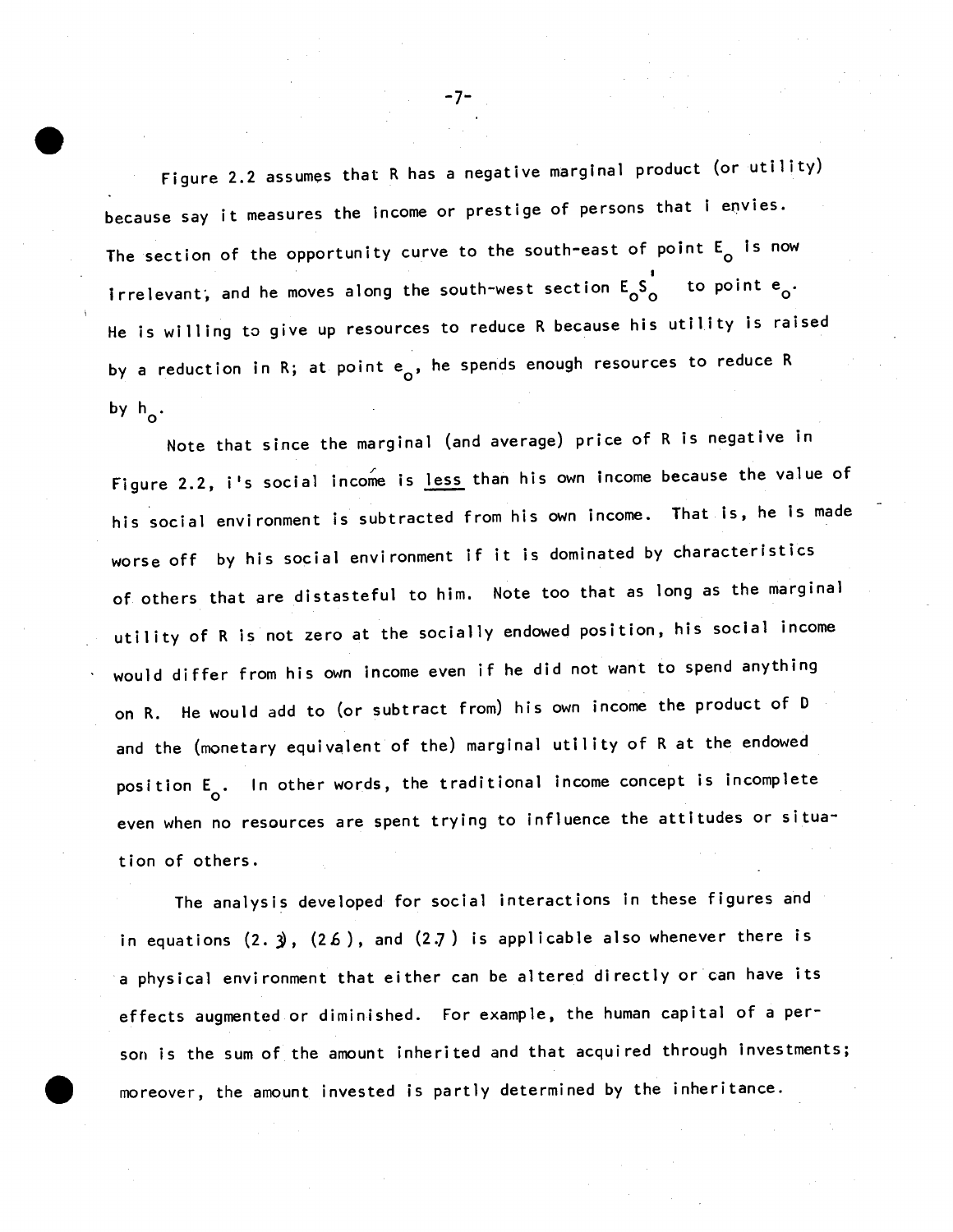Or the temperature in a house is determined by the weather and expenditures on fuels, insulation, etc. that reinforce or offset the natural environment.

A more general analysis, therefore, would assume that every term entering the utility function has both an environmental and acquired component. The general analysis could readily be developed, but I have chosen to simplify the discussion by ignoring the non-social environment. The results are consistent with those from the general analysis as long as the contribution of the social environment is, on the whole, significantly more important than that of the physical environment. This is assumed to be true. (I am indebted to Gilbert Ghez and especially Robert Barro for stressing the general nature of the analysis).

B. Income and Price Effects

An increase in i's own income alone - without any change in prices or the social environment - would increase both x and R unless one were inferior. The average percentage response in x and R per one percent change in his own income is not unity, but is less by the fraction  $\alpha$ , where  $\alpha$  is the share of the social environment in his social income.<sup>18</sup> Therefore, the effect of a change in his own income on his utility-output is smaller, the more important his social environment is.

-8-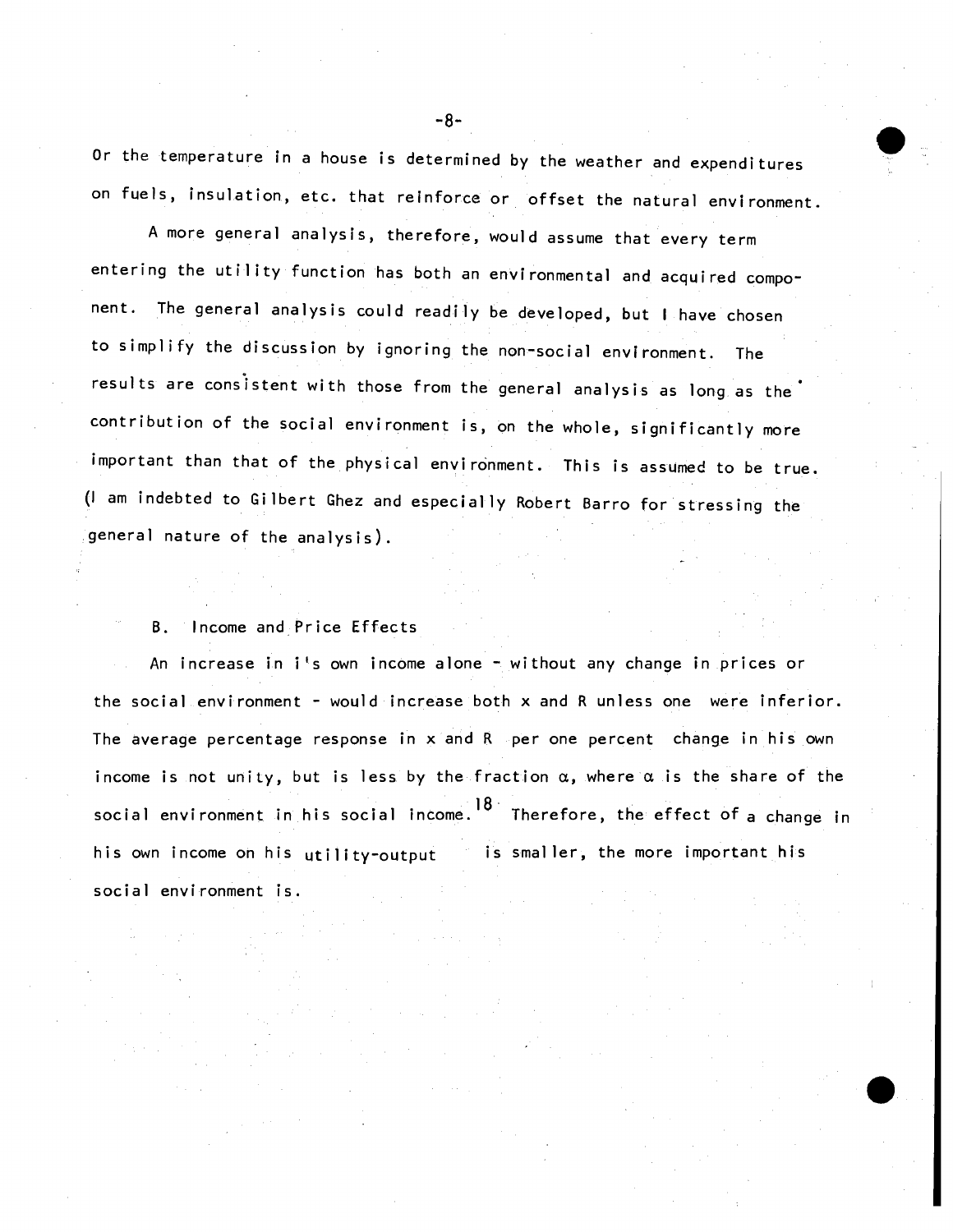Put differently, the greater the contribution of his social environment to his social income, the more that his welfare is determined by the attitudes and behavior of others rather than by his own income. Traditional models of choice by economists assume that own efforts and access to property income and transfer payments determine welfare. On the other hand, those who stress the social environment, its normative requirements and sanctions for compliance and noncompliance, and the helplessness of the individual in the face of his environment naturally see society dominating individual efforts and, consequently, see little scope for important choices by individuals.

The relative importance of the social environment, as well as other implications of the theory of social interactions, can be empirically estimated from information on expenditures motivated by these interactions. f i's social environment did not change when his own income changed, the induced absolute change in the characteristics of others would equal the change in his contribution to these characteristics. However, the relative change in his contribution would differ from the relative change in these characteristics because the level of the latter is partly determined by the social environment.

Consider again Figures 2.1 and 2.2, where an increase in i's own income with no change in the environment is shown by a vertical increase in the endowed position from  $E_{0}$  to  $E_{1}$ . Since his equilibrium position changes from e<sub>0</sub> to e<sub>1</sub>, the change in R is exactly equal to h<sub>1</sub> - h<sub>0</sub>, the change in i's contribution to R. The percentage change in R in Figure 2.1 is clearly less than that in h since R is the sum of h and (a fixed)  $D$ . Since the percentage change in R in Figure 2.2 is negative, it is also less than the percentage change in h, which is positive (since h is negative). However, if R had been increased by the increase in i's  $4\sigma$  own income - if say the new equilibrium position was at point  ${\bf e_{1}^{\prime}}$  -, the percentage change in R would be positive, and would clearly exceed in algebraic.

-9-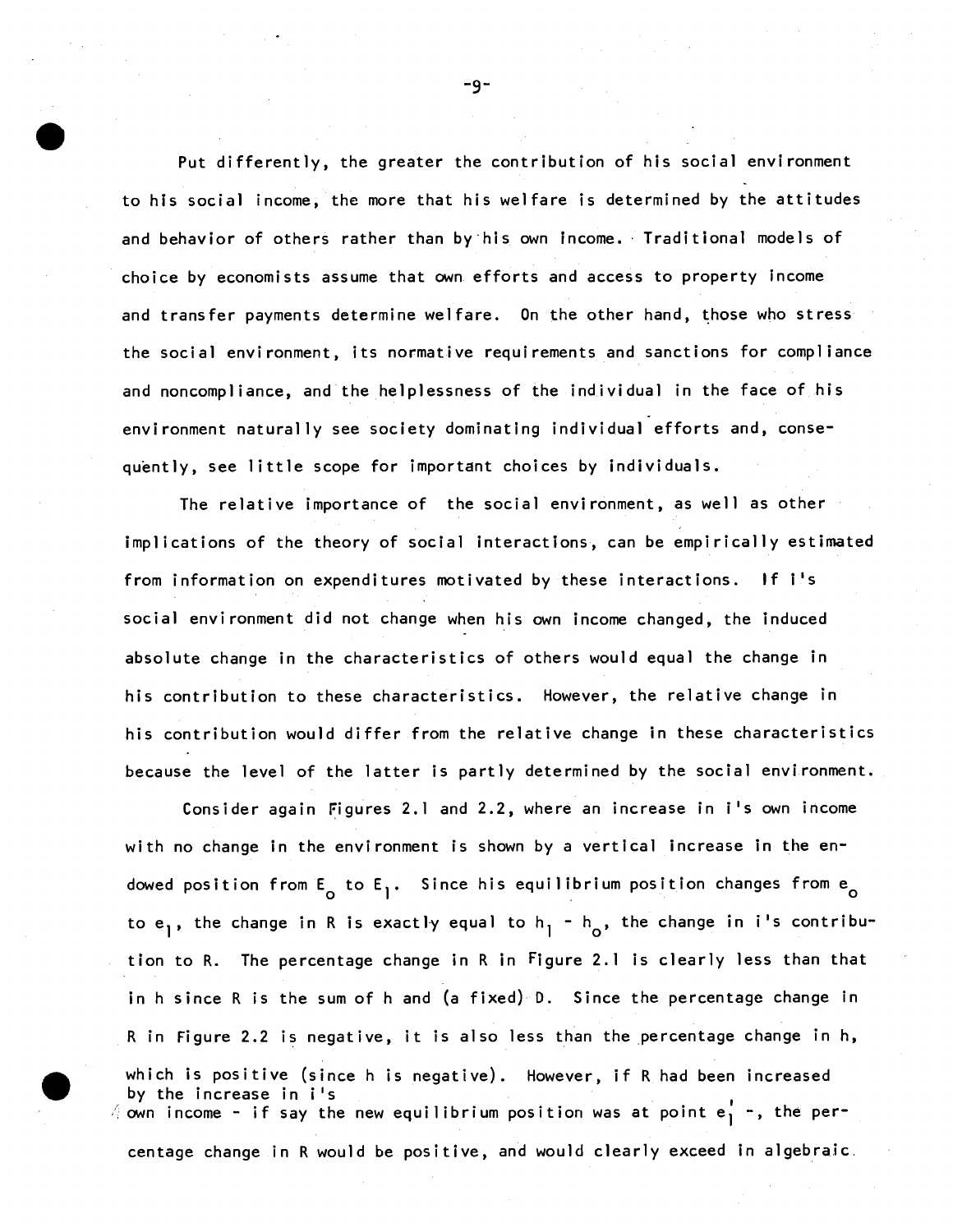value the negative percentage change in h.

The own-income elasticity of demand for contributions is related to the elasticity of demand for characteristics by the formula

$$
n_{h} \equiv \frac{dh}{d\mathcal{I}_{i}} \cdot \frac{\mathcal{I}_{i}}{h} = \frac{n_{R}}{n(-1-\alpha)} [1 + \alpha(\frac{1}{\beta} - 1)]^{19}, \quad (2.8)
$$

where  $0 \leq \beta \leq 1$  is the fraction of own income that is spent on contributions to R. If  $\alpha > 0$ , if the social environment adds to i's social income, then clearly  $n_h > n_R$ .<sup>20</sup> Moreover, if  $n_R \ge \overline{n} = 1 - \alpha < 1$ , necessarily  $n_h > 1$  even when  $n_R < 1$ ; that is, contributions to the characteristics of others could have a "high" income elasticity even when the characteristics themselves had a "low" elasticity. Of course, if  $n_h > 1$ , the own income elasticity of demand for own consumption  $(n_x)$  would be less than unity. That is, social interaction implies a relatively low income elasticity for own consumption even without introducing transitory changes in income, errors in variables, and the like.

Equation (2.8) further implies that an increase in  $\alpha$ , an increase in the social environment, with no change in the own-income elasticity of demand for characteristics relative to the average elasticity  $(n_p/\overline{n})$ ,  $2^1$  would increase the own-income elasticity of demand for contributions.22 In other words, the more that i's social Income is determined by his social environment, the greater would be the percentage change in his contributions to the characteristics of others as his own income changed.

If, on the other hand,  $\alpha$  < 0 – the social environment subtracted from  $\qquad \qquad \blacksquare$ 

.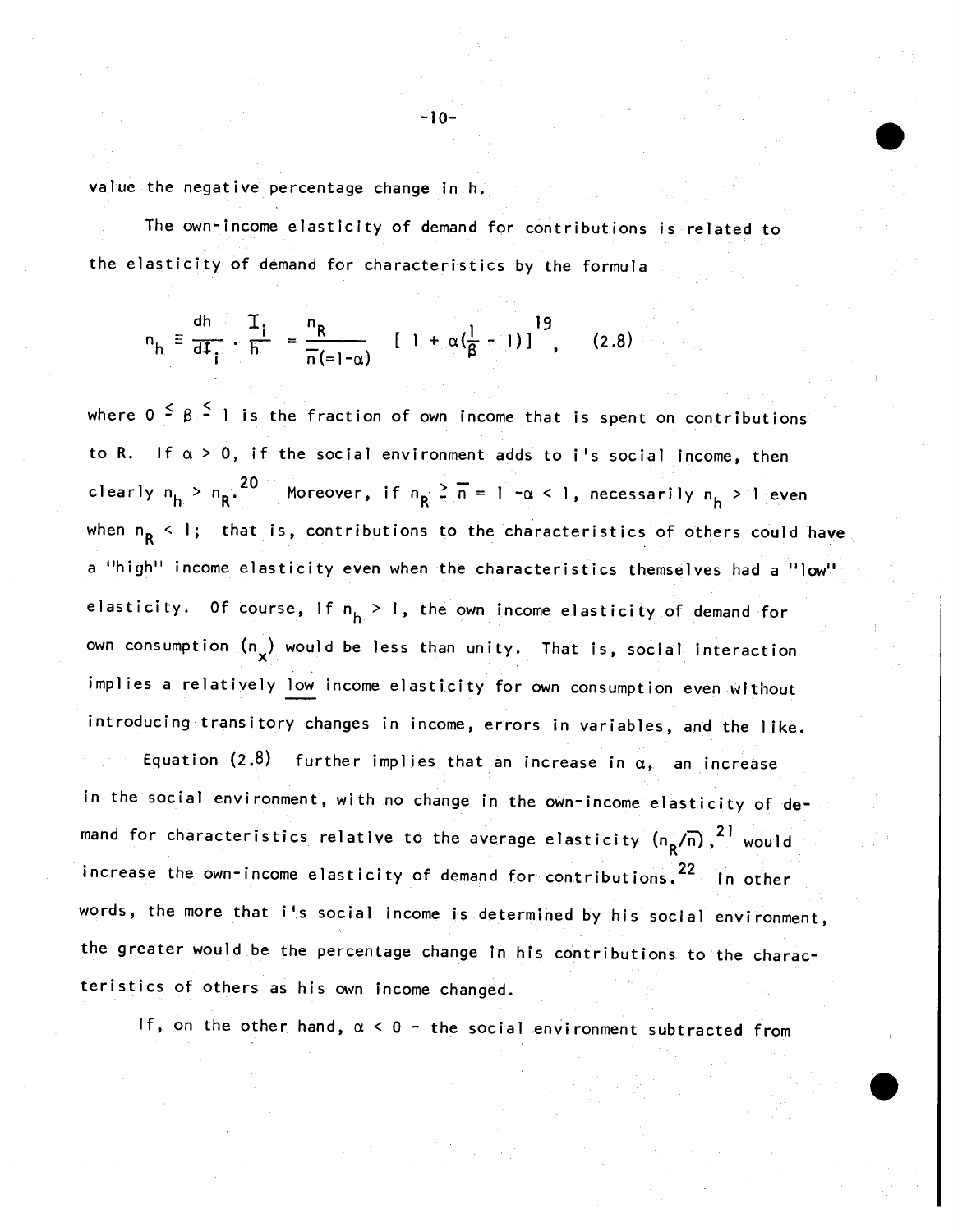i's social income -, then equation (2.8) implies that  $n_h < n_R$  when  $n_R > 0$ , and  $n_h > n_R$  when  $n_R < 0$  (these different cases are shown in Figure 2.2). His demand for characteristics would probably be reduced by an increase in his own income (i.e.,  $n_R < 0$ ) if these characteristics have a negative marginal utility to him. Again, an increase in  $\alpha$ , with  $n_R/\overline{n}$  held constant, would raise  $n_h$  (the argument in footnote 22 fully applies).

Since the social environment to any person cannot be readily observed, an indirect method of estimating at least its sign would be useful. If  $n_R/\overline{n}$  were known-, that is, if the relative income elasticity of demand for characteristics were known, the sign of  $\alpha$  could be estimated simply from information on the own-income elasticity of demand for contributions to the environment, and its magnitude from additional information on the fraction of own income spent on these contributions. Equation (2.8) implies that

$$
\alpha = \frac{n_{h} \frac{n}{n_{h}} - 1}{1/8 - 1}
$$
 (2.9)

Therefore,  $\alpha \ge 0$  as  $n_h \frac{\overline{n}}{n_e} \ge 1$ , and information on  $n_h$ ,  $\overline{n}/n_R$ , and  $\beta$  would be sufficient to estimate  $\alpha$ .

An increase in a social environment that adds to i's social income would increase his demand for own goods if they had positive income elasticities. If his own income were unchanged, his increased expenditure on own goods has to be "financed" by reduced contributions to the characteristics of others. Similarly, an increase in a social environment that subtracts from his social income would increase 'his expenditures on others and reduce his expenditures on own goods. Consequently, the effect of a change in the environment is always (i.e.,

-11-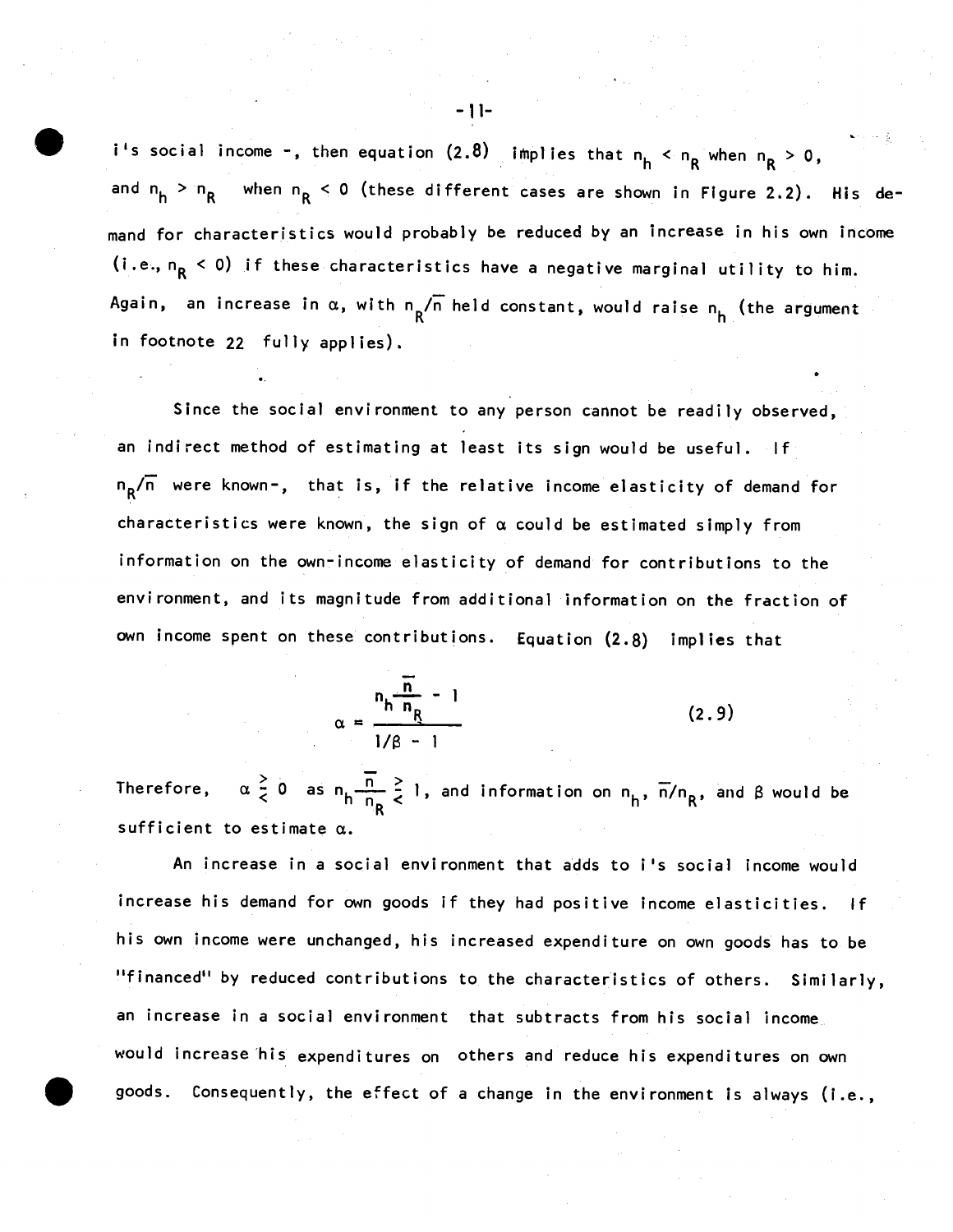as long as own goods are not inferior) partly offset by induced changes in i's contributions in the opposite direction, regardless of whether the environment adds to or subtracts from  $i^3$ s social income.

-

Geometrically, a change in the social environment is shown by a horizontal movement of the endowed position. An increase in the environment shifts the endowment in Figure 2.1 from point  $E_1$  to  $E_2$ ; the equilibrium position is changed from point  $e_1$  to a point on a higher indifference curve,  $(e_2)$ , and i's contribution declines from  $h_1$  to  $h_2$ . In Figure 2.2, the equilibrium is changed from point  $e_1$  to a point on a lower indifference curve  $(e_2)$ , and

 $\frac{1}{3}$  contribution increases from h<sub>1</sub> to h<sub>2</sub>.<sup>23</sup>

If both the own and environment incomes of i changed, the effect would be a combination of those when each alone changed. For example, if both incomes increased, the effect on his contributions of the increase in the environment would at least partly offset the effect of the increase in his own income. In particular, if both incomes increased by the same percentage, the percentage change in contributions would be greater, equal, or smaller than that as his demand for characteristics exceeded, equalled, or was less than unity.

Through the assumption that  $p_R$  is constant, I have been assuming, in effect, that expenditures and the social environment are perfect substitutes in producing characteristics of others. However, the qualitative implications of this assumption can also be derived if they are simply better substitutes for each other than for own consumption – if  $p_R$  rises as h rises, but not "too" rapidly. For example, a rise in the environment would reduce contributions, and a rise in own income would increase contributions by a relatively large percentage if the environment and expenditures on these characteristics are simply relatively close direct substitutes.

—12-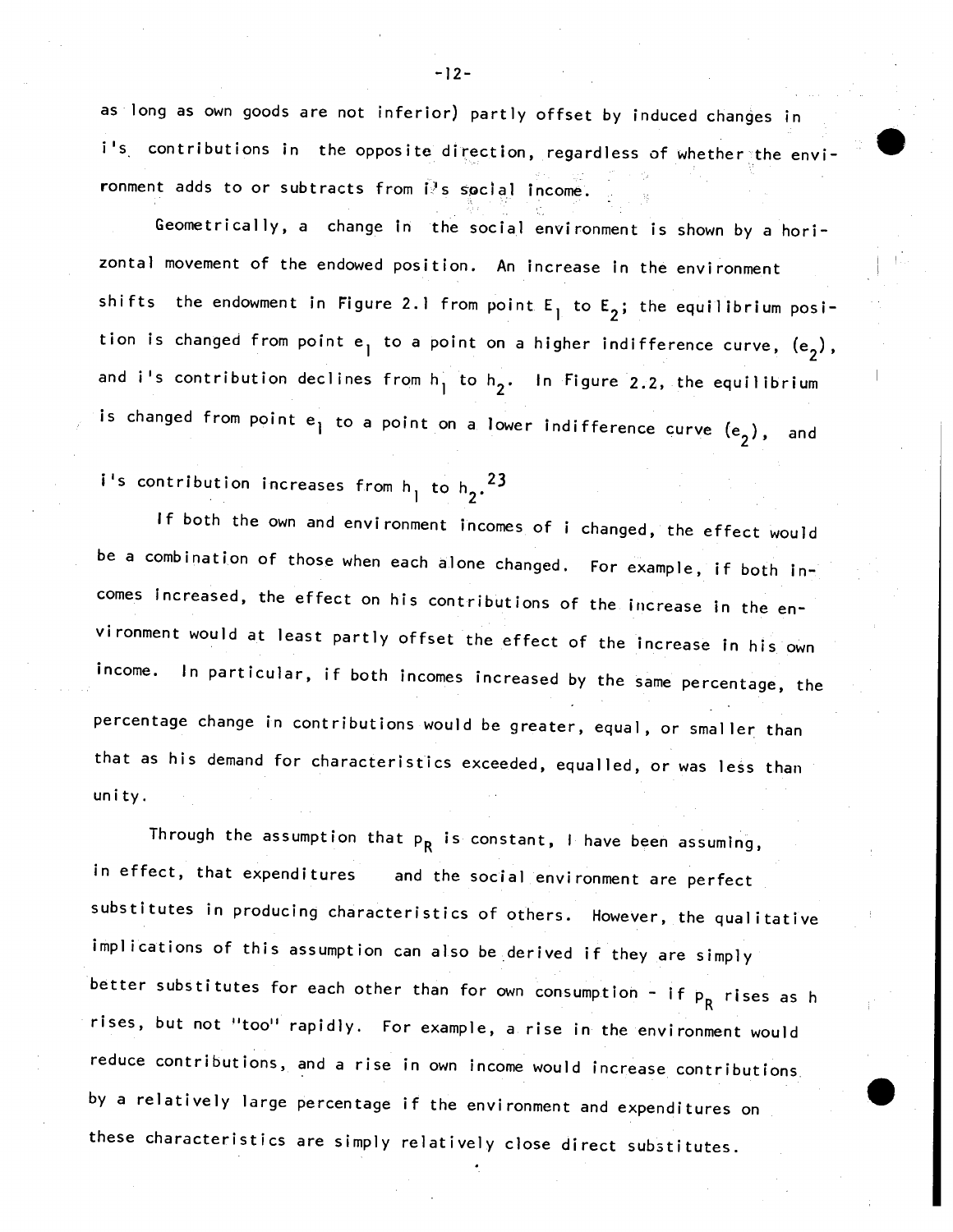A rise in the cost of changing the characteristics of others  $(p_p)$  would induce the usual substitution (and perhaps income) effects away from these characteristics. If the environment were given, the absolute change in contributions would equal the absolute change in these characteristics, while the percentage changes would differ according to equation (2.8)

$$
E_{h} = -\frac{dh}{dp_{R}} \frac{p_{R}}{h} = E_{R} \left[ \frac{1 + \alpha \left( \frac{1}{\beta} - 1 \right)}{1 - \alpha} \right]
$$
 (2.10)

(same proof as in footnote 19).

 $\bullet$  such a set  $\bullet$ 

Therefore, when  $\alpha > 0$ , E<sub>h</sub> would exceed E<sub>R</sub> by an amount that would be greater, the greater  $\alpha$  and the smaller  $\beta$ . Similarly, when  $\alpha < 0$ , E<sub>h</sub> would be less than  $E_R^{24}$  by an amount that would be greater, the greater the absolute value of  $\alpha$  and the smaller  $\beta$ .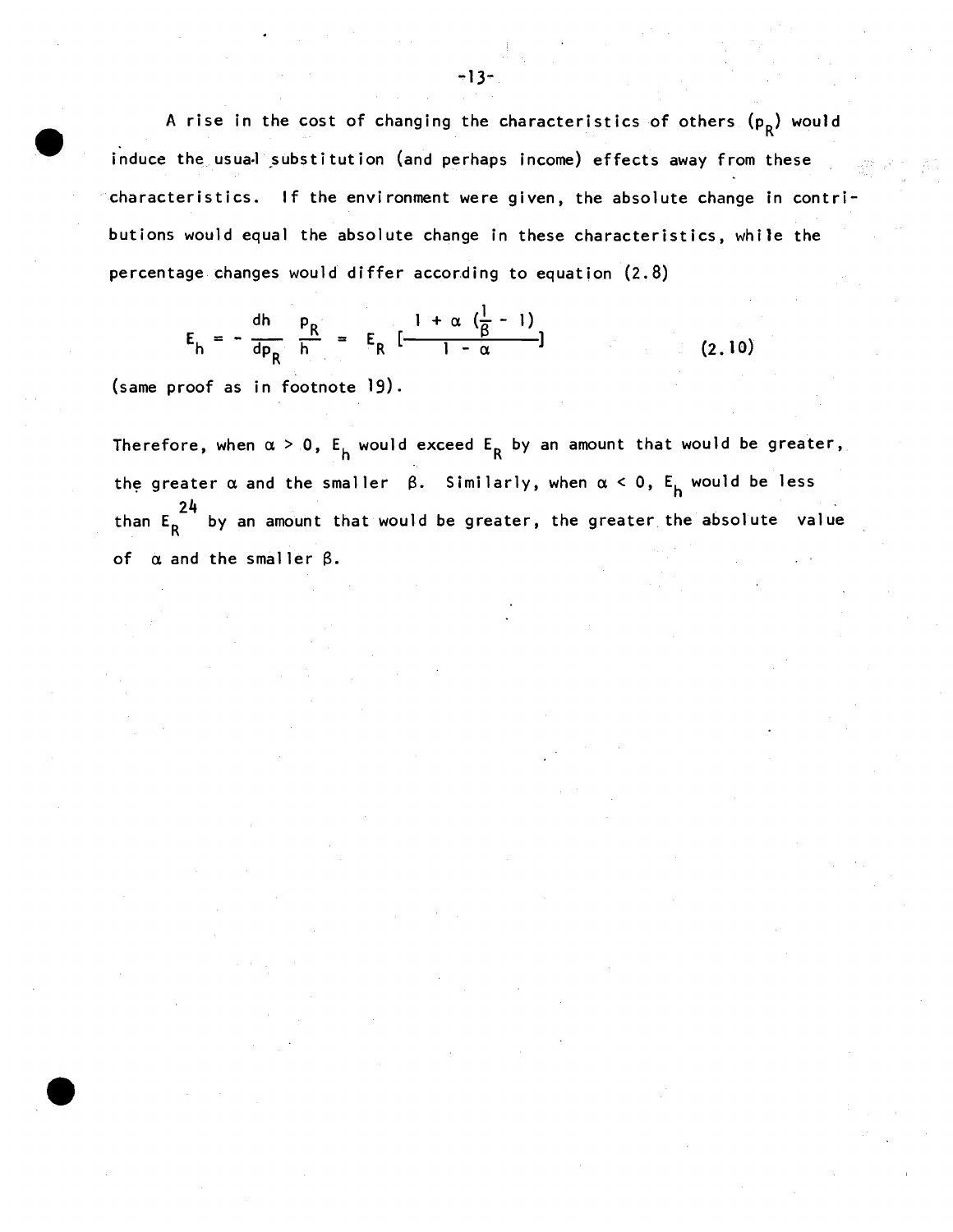### 3. App)ications

Three specific applications of the general analysis of social Interaction are now considered: interactions among members of the same family, charity, and envy and hatred. These applications not only provide empirical support for the income and price implications just derived, but also bring out a number of other implications of social interaction.

-14-

A. The Family

Assume that i cares about his spouse  $j^{25}$  in the sense that i's utility function depends on j's welfare. I assume until much later in this section that j does not care positively or negatively about I. For simplicity, let the variable measuring this dependence,  $R_i$ , equal

$$
R_{i} = \frac{T_{j} + h_{i,j}}{P_{x}} = \frac{S_{j}}{P_{x}} = x_{j} \tag{3.1}
$$

where  $I_j$  is j's own income,  $h_{ij}$  are the contributions from i to j, S<sub>j</sub> is j's social income, and  $x_j$  are the goods consumed by j. The social income of i can be derived by substituting equation (3.1) into equation (2.6):

$$
p_x x_i + p_R R_i = S_i = I_i + \frac{p_R I_j}{p_x}
$$
 (3.2)

where  $p_R$  is the price to i of transferring resources to j. If i can transfer resources to j without any "transactions" costs — presumably, these costs are reduced by sharing a common household -, and if i cares sufficiently about j to have h<sub>i</sub> > 0, then  $p_R = p_x$ , and

.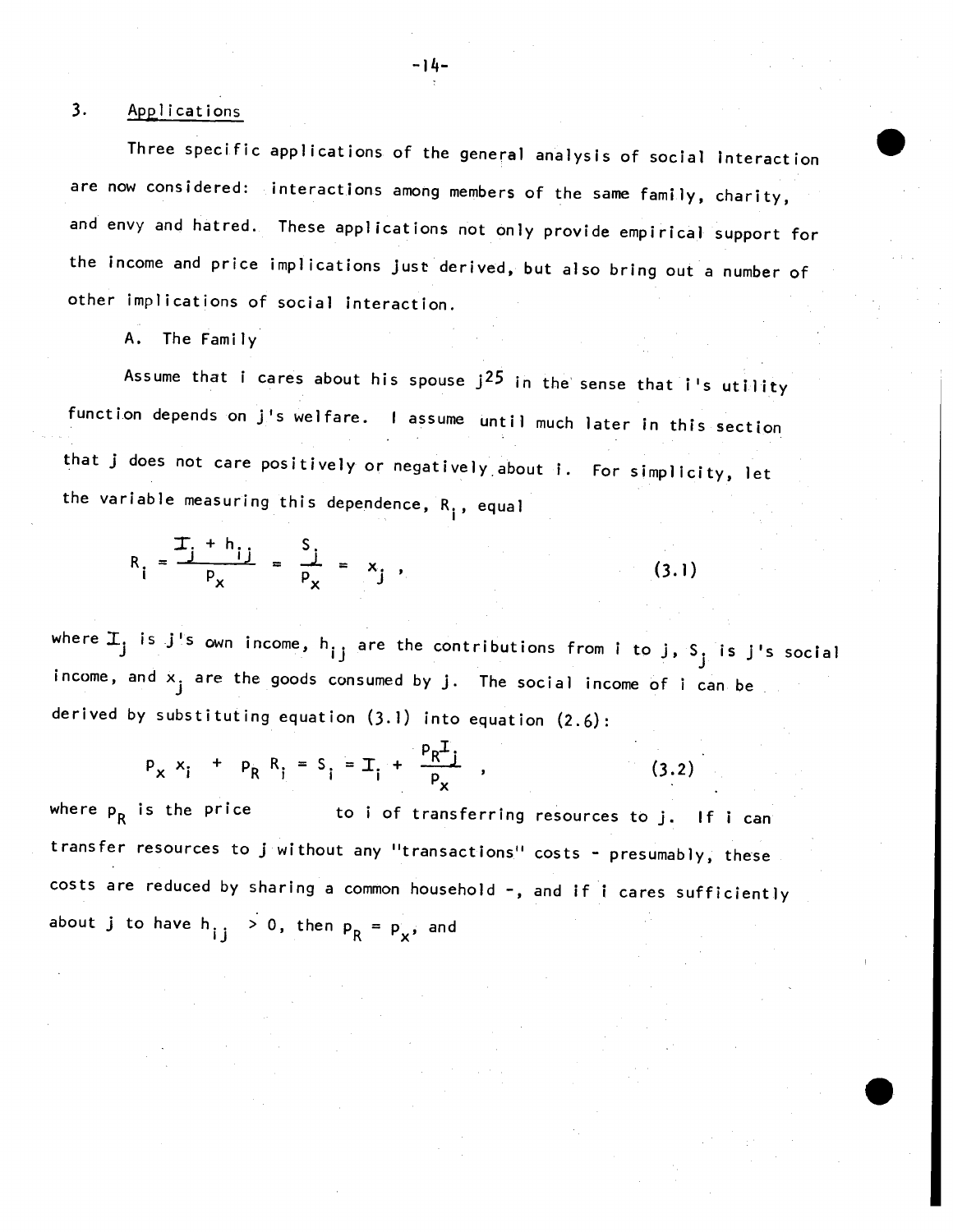$$
S_{i} = p_{x}x_{i} + p_{x}x_{j} = I_{i} + I_{j} = I_{1j}.
$$
 (3.3)

The social income of i equals the combined own incomes of i and j, or the "family's" own income. Moreover, the equilibrium condition given by equation (2.7) implies that

$$
\frac{\partial U_i}{\partial x_i} / \frac{\partial U_i}{\partial (R_i = x_j)} = \frac{P_x}{P_R} = 1, \qquad (3.4)
$$

or *i* would receive equal marginal utility from j's and his own consumption.

Conditions  $(3.3)$  and  $(3.4)$  are shown graphically in Figure 3.1. Resources can be transferred from i to j by moving along i's budget line in a southeast direction from the endowed position at point  $E_{0}$ . The equilibrium position is at point e, where the slope of i's indifference curves equals the slope of his budget line  $(= to - 1)$ . The vertical  $(or horizontal)$  intercept gives the family's own income  $-i$ 's social income-, deflated by the price of x.

An important implication of this analysis is that a change in the distribution of family income between i and j has no effect at all on the consumption or welfare of either, as long as i continues to transfer resources to j. A change in the distribution would be on the same budget line as  $E_{\text{o}}$  if total family income is unchanged: the change from  $E_0$  to  $E_1$  is nominally more favorable to j, whereas the change to  $E_2$  is nominally more favorable to i. Since there is only one point of tangency between i's budget line and an indifference curve, the equilibrium position must be unchanged at e. A shift in favor of  $j$ 's income to  $E_1$  simply induces an equal reduction in i's contributions to  $j$ (from  $h_{ij}$  to  $h_{ij}$  in the figure), whereas a shift against j's income to  $E_2$ <br>induces an equal increase in the sectority of  $(2, 2)$ induces an equal increase in his contributions (from  $h_{i,j}^O$  to  $h_{i,j}^2$ ).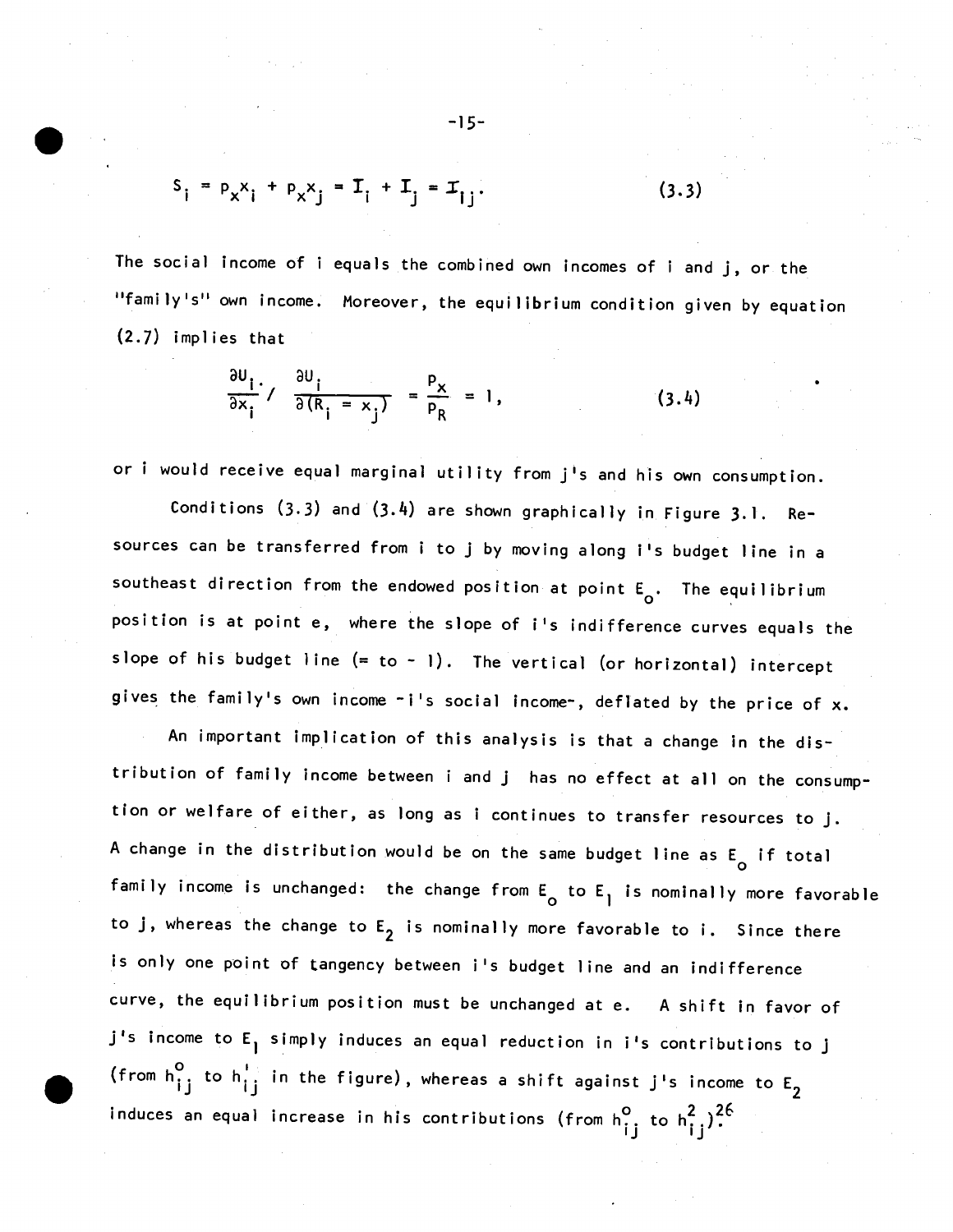This discussion has assumed a two person family, but is equally applicable to larger families that include grandparents, parents, children, uncles, aunts, or other kin. If one member, call him the "head", cares sufficiently about all other members to transfer general resources to them,<sup>27</sup> redistribution of income among members would not affect the consumption of any member, as long as the head continues to contribute to all.

The head's concern about the welfare of other members provides each, including the head, with some insurance against disasters, If a disaster reduced the income of one member alone, k, by say 50 per cent, the head would increase his contributions to k, and thereby offset to some extent the decline in k's income. The head would "finance" his increased contribution to k by reducing his own consumption and his contributions to other members; in effect, each member shares k's disaster by consuming less. If k's share of family income were negligible, he would essentially be fully insured against his own disasters because even a 50 per cent decline in his income would have a negligible effect on family income, and thus on the consumption of each member. Since the share contributed by any member would tend to be inversely related to family size, large families, including the extended kinship family found in certain societies, can provide self-insurance especially when old-age, health, and other kinds of market insurance are not available or are very costly.  $28$ Note that insurance is automatically provided when resources are voluntarily transferred, without the need for any member to have dictatorial control over the family's allocation of resources.

This result on the unimportance of the distribution of income among persons linked by transfers can also be used to understand the interaction among generations?9 Suppose that the resources of the present generation are changed at the expense of or to the benefit of the resources accruing to future generations.

-16-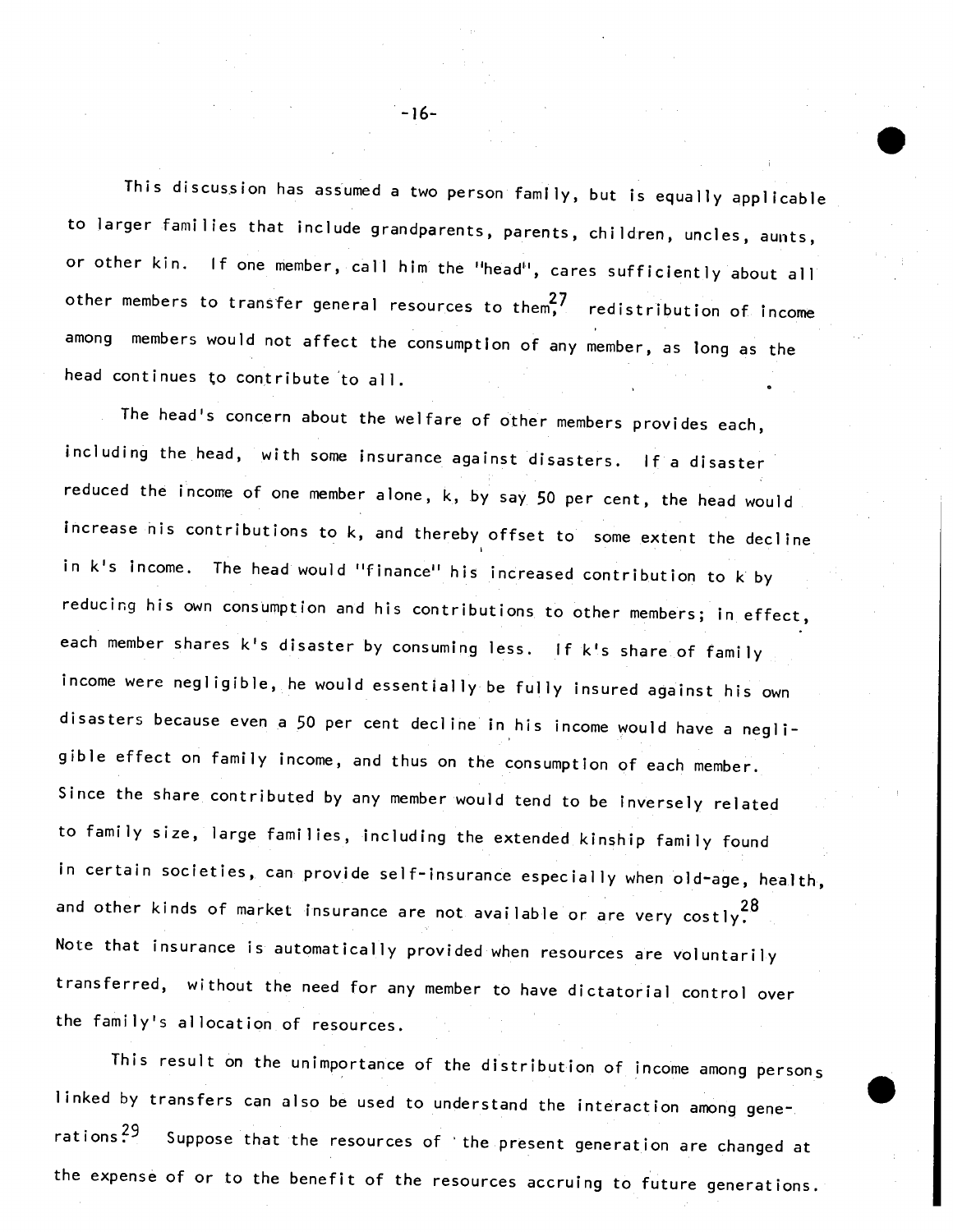For example, increased government debt or social security payments are financed by increased taxes on future generations, or increased public investment, perhaps in schools, with benefits accruing to future generations are financed by taxes on the present generation. If present and future generations are fully connected by a series of intergenerational transfers, called "bequests", then each of these apparent changes in the relative resources of present and future generations would tend to be offset by equal but opposite change in bequests. In particular, increased public debt would not raise the real wealth or consumption of the present generation nor reduce that of future generations because increased taxes on future generations would be matched by increased bequests to them. Similarly, increased public investment in education would be matched by reduced private investment in education. 30

The budget constraint of the head is determined by total family income, not his own income alone - equation (3.3) for a two-person family can be readily generalized to many persons. Since the head maximizes his utility subject to his budget constraint, anything that increased family income would increase his utility. Therefore, the head would consider the effect on total family income of his different actions, and would forfeit own income if the incomes of other family members were increased even more. For example, he would not move to another city if his spouse's or childrens' income would be decreased by more than his own income would be increased. Or although children usually eventually set up their own households and fully control their own incomes, the head would guide and help finance their investments in education and other human capital to maximize the present value of the real income yielded by these investments.<sup>31</sup>

Put differently, the head automatically internalizes the "external" effects of his actions on other family members.<sup>31a</sup>

—17-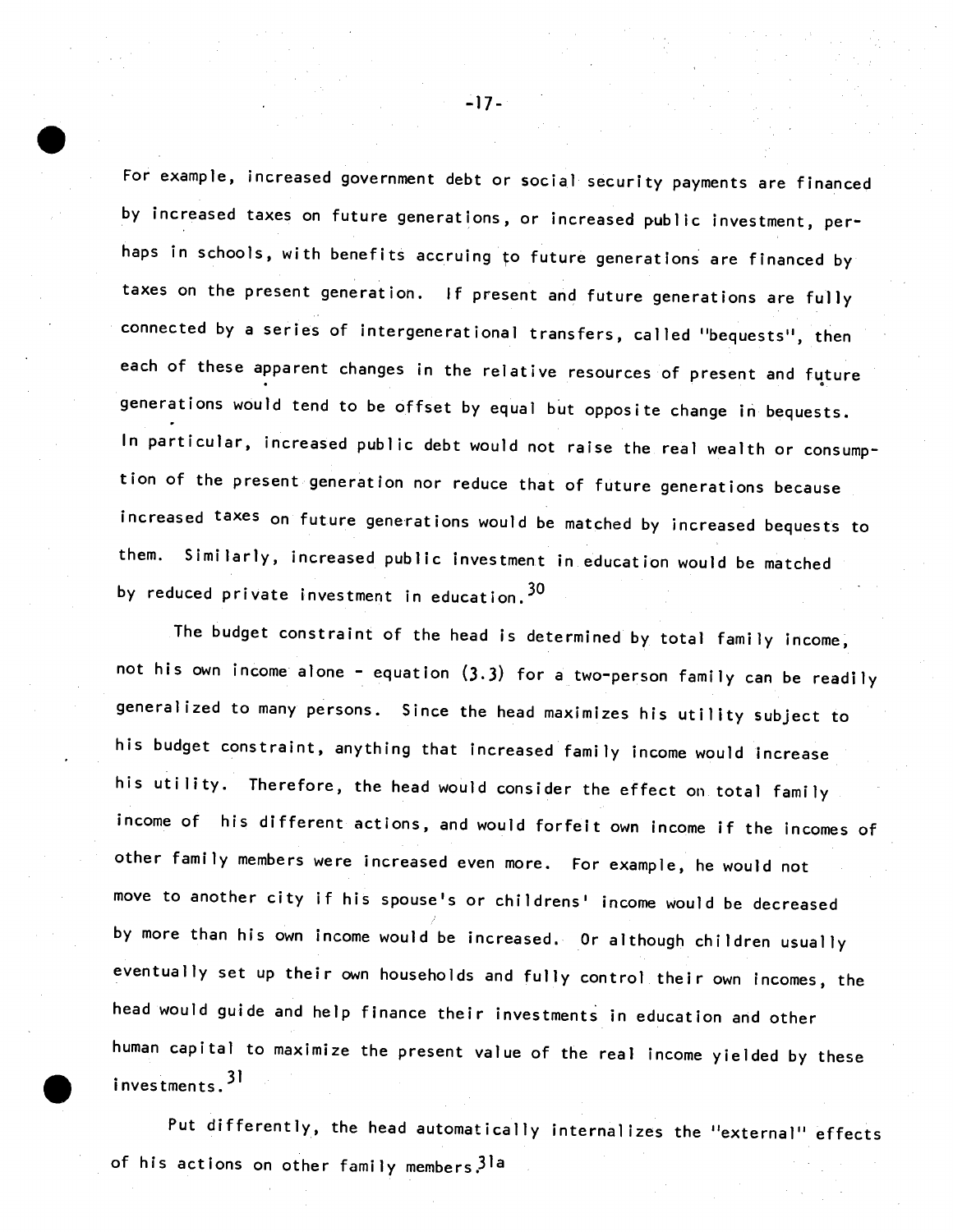Indeed, because the head maximizes family

income be fully internalizes these externalities not only when the income of different members, but also when their consumption, the other side of the budget constraint, is directly affected. He would take an action directly affecting consumption only when either the value of any increase in his consumption exceeded the value (to him) of any decrease in other members' consumption, or whçn any decrease in his own was less valuable than the increase in theirs.  $32$ 

For example, he would read in bed at night only if the value of reading exceeded the value (to him) of the loss in sleep suffered by his wife, or he would eat with his fingers only if its value exceeded the value (to him) of the disgust experienced by his family. The development of manners and other personal behavior "rules" between family members well illustrates how apparent "external" effects can be internal ized by social interaction between members.

Note too that not only is the head better off when his utility is raised, but so too are other members of his family, even if his actions directly reduce their consumption or increase their discomfort and disgust. For if his utility is raised and if their welfare has a positive income elasticity to him, he would increase his contributions to them by more than enough to offset their initial losses. For example, if he benefits from reading at night, his wife does too because he more than compensates her for her loss of sleep. 32a

The head maximizes a utility function that depends on the consumption of all family members subject to a budget constraint determined by family income and family consumption. Therefore, the effect of a change in relative prices of gooàs, or in aggregate family income (as well as in its distribution) on <sup>a</sup> fami ly's consumption of different goods could be predicted solely from the head's utility function and a budget constraint on family variables. The

-18-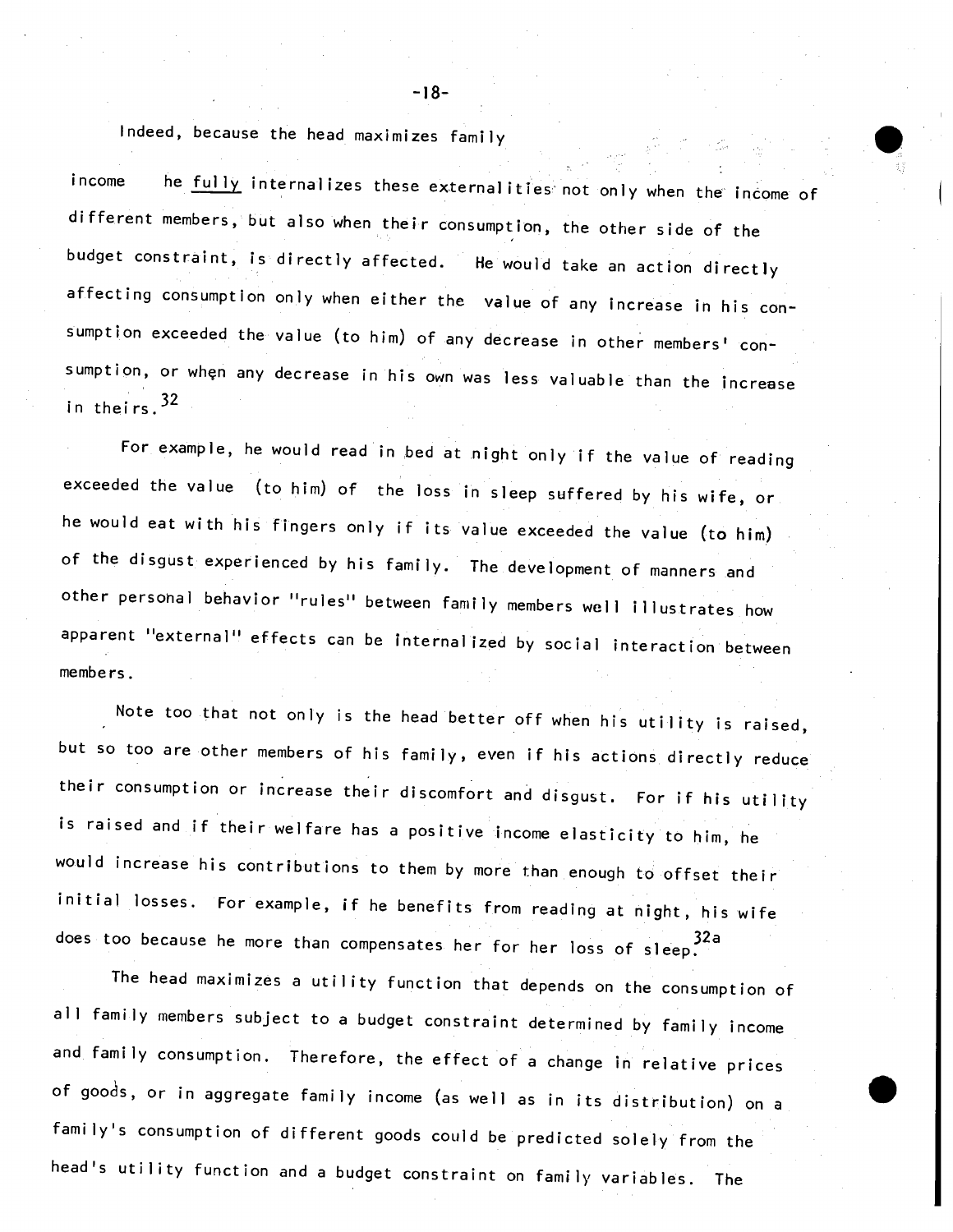usual substitution and income effects of demand theory would be fully applicable.

In this sense, then, a family with a head can be said to maximize "its" consistent and transitive utility function of the consumption of different members subject to a budget constraint defined on family variables. The "family's" utility function is Identical to that of one member, the head, because his concern for the welfare of other members, so to speak, integrates all the members! utility functions into one consistent "family" function. .

That is to say, a "family's" utility function is the same as one of its members not because this member has dictatorial power over other members, but because he (or she!) cares sufficiently about all other members to transfer resources voluntarily to them. Each member can have complete freedom of action; indeed, the person making the transfers would not change the consumption of any member even with dictatorial power! For example, if i had dictatorial power, he could move the equilibrium position e in Figure 3.1 to the vertical axis (or anywhere else), but would not choose to move it because his utility partly depends on j's consumption.<sup>33</sup>

Nothing much has yet been said about the preferences of members who are not heads. The major, and somewhat unexpected, conclusion is that if a head exists, other members also are motivated to maximize family income and consumption, even if their welfare depends on their own consumption alone. This is the "rotten kid" theorem. (I owe this name to the Barro family).<br>For consider a selfish member j who can take an action that would reduce his income by b, but increase that of another member k by c. Initially, j would be worse off by b since the gain to k is of no direct concern to him. However, if  $c = b$ , the head would transfer enough additional resources to j from  $k$  to leave him (and k) equally well off since intra-family reallocations of income<br>do not affect the consumption of any member. Moreover, if c > b -if family income were raised by j's action-, and if j's welfare were a superior "good" to the head, then he would transfer enough additional resources to j to make

-19-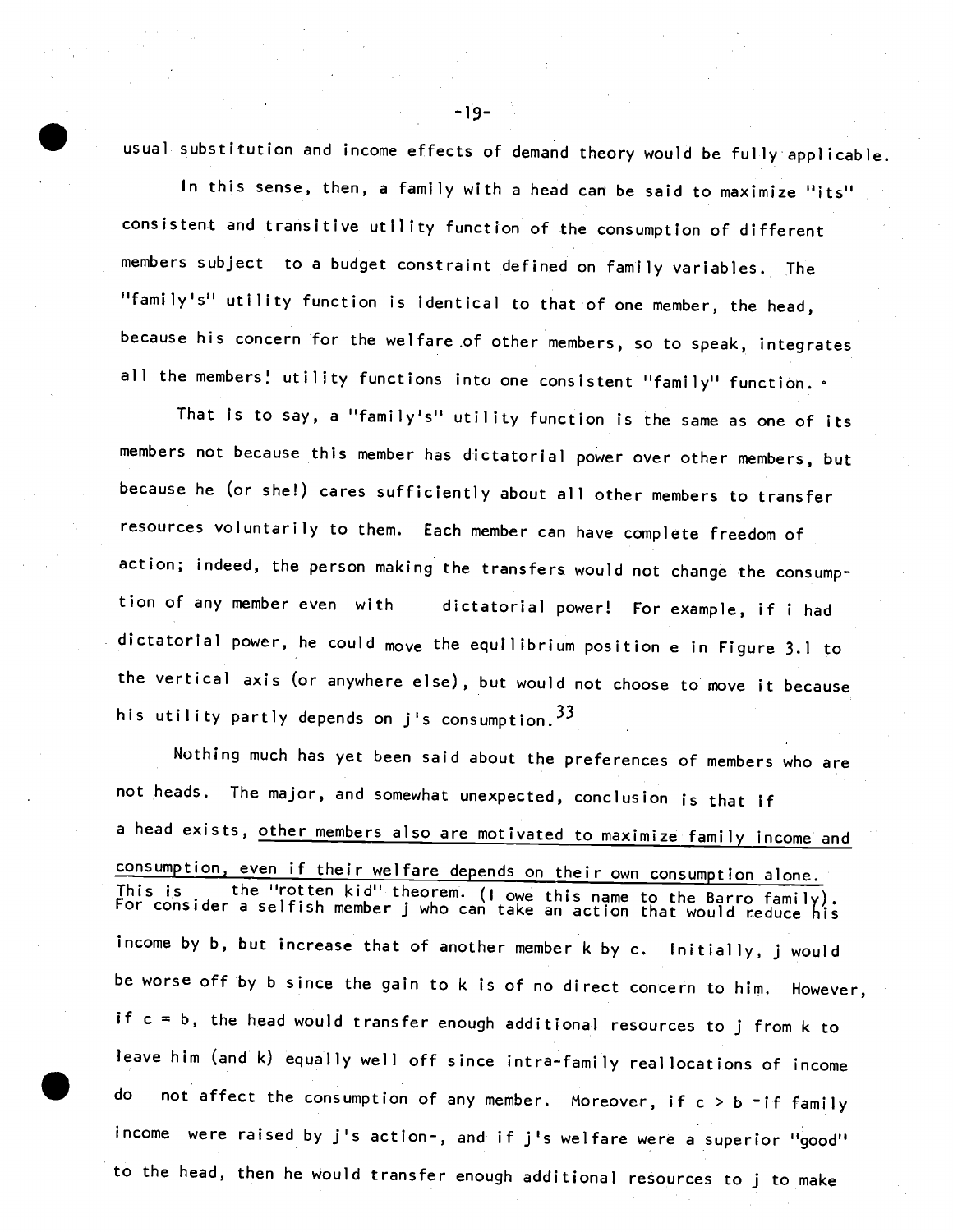j better off. Consequently, even a selfish j would only, undertake actions that raised family income or consumption, regardless of the initial impact on him.

 $\bullet$   $\vdash$ 

In other words, when one member cares sufficiently about other members to be the head, all members have the same motivation as the head to maximize family opportunities, and to internalize fully all within family "externalities", regardless of how selfish (or indeed, how envious) these members are. Even<br>a selfish child receiving  $\hbar$  transfers from his parents would  $\frac{automatically}{equation}$  consider the effects of his actions on other siblings as well as on his parents. Put still differently, sufficient "love" by one member guarantees that all members act as if they loved other members as much as themselves. As it were, the amount of "love" required in a family is economized: sufficient "love" by one member leads all other members by "an invisible hand" to act as if they too loved everyone.

Armed with this theorem, I do not need to dwell on the preferences of non-heads. Of course, just as there may be no head if all members are sufficiently selfish, so there may be none if they are all sufficiently altruistic. Each would want to transfer resources to other members, but no one would want to accept transfers. Aside from that, mutual interaction or mutual interdependence of welfare raises no particular problems.  $34$ 

By assuming in Figure 3.1 and in the formal development given by equations (3.1) to (3.4) that only a single good is consumed by each person, Ieliminated any distinction between transferring general purchasing power and transferring<br>particular  $\wedge$  goods to another member. If each member consumes many goods, the conclusions in this section about family utility functions, internalization of within-family externalities, and so on fully hold only if the head is content to transfer general purchasing power. He would transfer in this form if his utility function depended on the utility of other members. That is, if his utility function could

-20-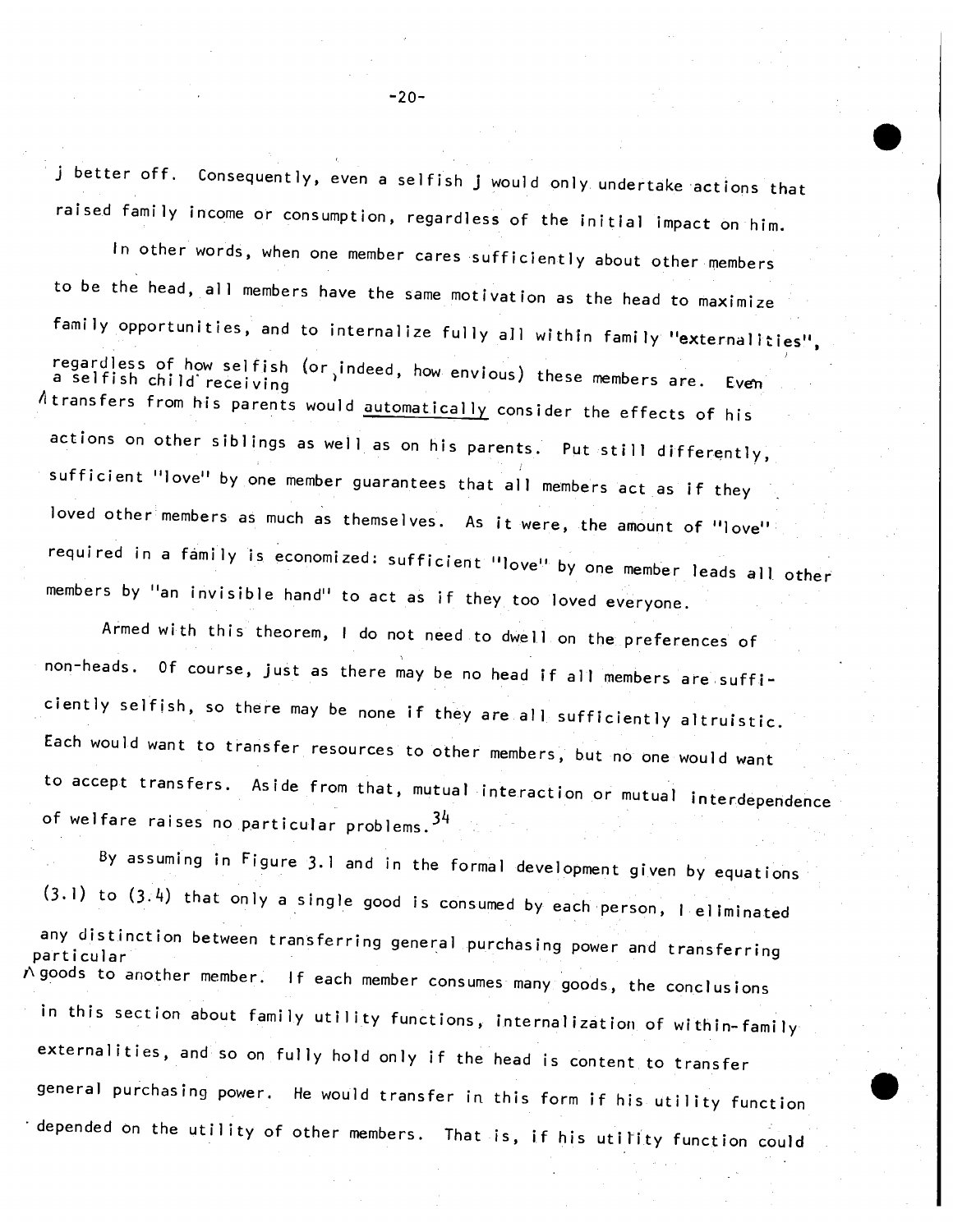be written in the form

 $U_h = U_h$  ( $x_{h1}$ ,  $x_{hm}$ ,  $g_1(x_{21},...,x_{2m}),...,g_n(x_{n1},...,x_{nm}))$ , (3.5) where  $x_{i,j}$  is the quantity of the jth good consumed by the ith person, and

m ag.  $dg_i = 0 = \frac{1}{\partial x_i} \frac{1}{\partial x_j} dx_i$  implies that the utility of the ith person is unchanged. If he is concerned not about the utility of other members, but their consumption of particular "merit" goods, the conclusions can be quite different. The systematic discussion of merit goods is postponed to section 3c.

If parents are transferring resources to their children in the form say of gifts and expenditures on education and other human capital or after they die in the form of bequests, then an increase in the income of parents by a given percentage would tend to increase contributions to children by a still larger percentage, certainly by one exceeding the increased welfare of their children (see the discussion in Section 2). In other words, contributions to children can be very responsive to a change in parental income without the welfare of children being so responsive.

Empirical evidence on bequests, gifts, and many other transfers to children is seriously deficient. The general impression is, however, that bequests have a very high income elasticity. Moreover, the elasticity of expenditures<br>on children's education with respect to parental income does appear to be above unity (Schultz, p.9), which is consistent with the implications of the theory.

The responsiveness of expenditures on children's education and other train- Ing and skills to parental income has often been noted, and lamented as evidence of immobility and rigid "class" structure. Yet my analysis implies that the welfare of children - a measure of their "class"- rises by a smaller percentage than parental expenditures on them, and possibly even by a smaller este

-21- .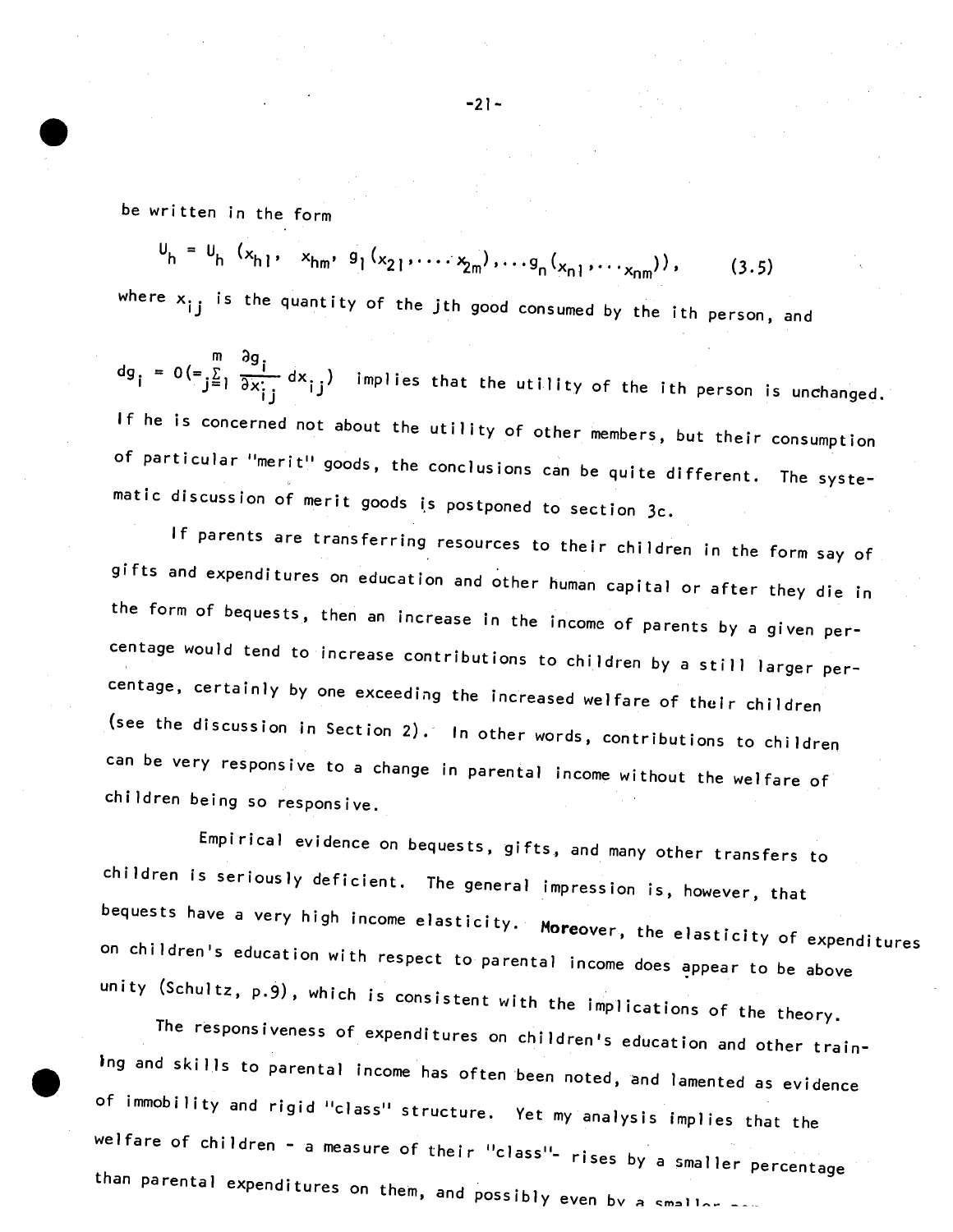than parental income. Put differently, considerable regression toward the mean across generations -i.e., the expected income or other measure of the position of children would be much closer to the average position than is that of their parents -, can be observed at the same time that contributions to children are very responsive, to parental income.35

The crucial point is that considerable regression toward the mean across generations would occur partly because of genetic factors and luck if all parents spent an equal amount on their children. As a result of this and given interdependent preferences, higher income parents tend to spend considerably more on their children then lower income ones. However, these expenditures would only tend to dampen but not eliminate the regression toward the mean. Therefore, the elastic response of contributions to children can give a very biased picture of the degree of immobility or inheritance of "class" position. Indeed, contributions would be more responsive to parental income the stronger are the basic forces producing mobility because parents attempt to offset these forces. In other words, an elastic response of contributions to parental income may be evidence of sizeable mobility!<sup>35a</sup>

B. Charity

If someone makes contributions of time or goods to unrelated persons or to organizations, he is said to be "charitable" or "philanthropic". The discussion of contributions within a family indicates that charitable behavior can be motivated by a desire to improve the general well-being of recipients.  $36$ Apparent "charitable" behavior can also be motivated, however, by a desire to avoid the scorn of others or to receive social acclaim. Not much generality is sacrificed, however, by only considering charity motivated by a desire to improve well-being. 37

 $-22$  fHz  $\mathbb{R}$  fHz  $\mathbb{R}$  fHz  $\mathbb{R}$  fHz  $\mathbb{R}$  fHz  $\mathbb{R}$  fHz  $\mathbb{R}$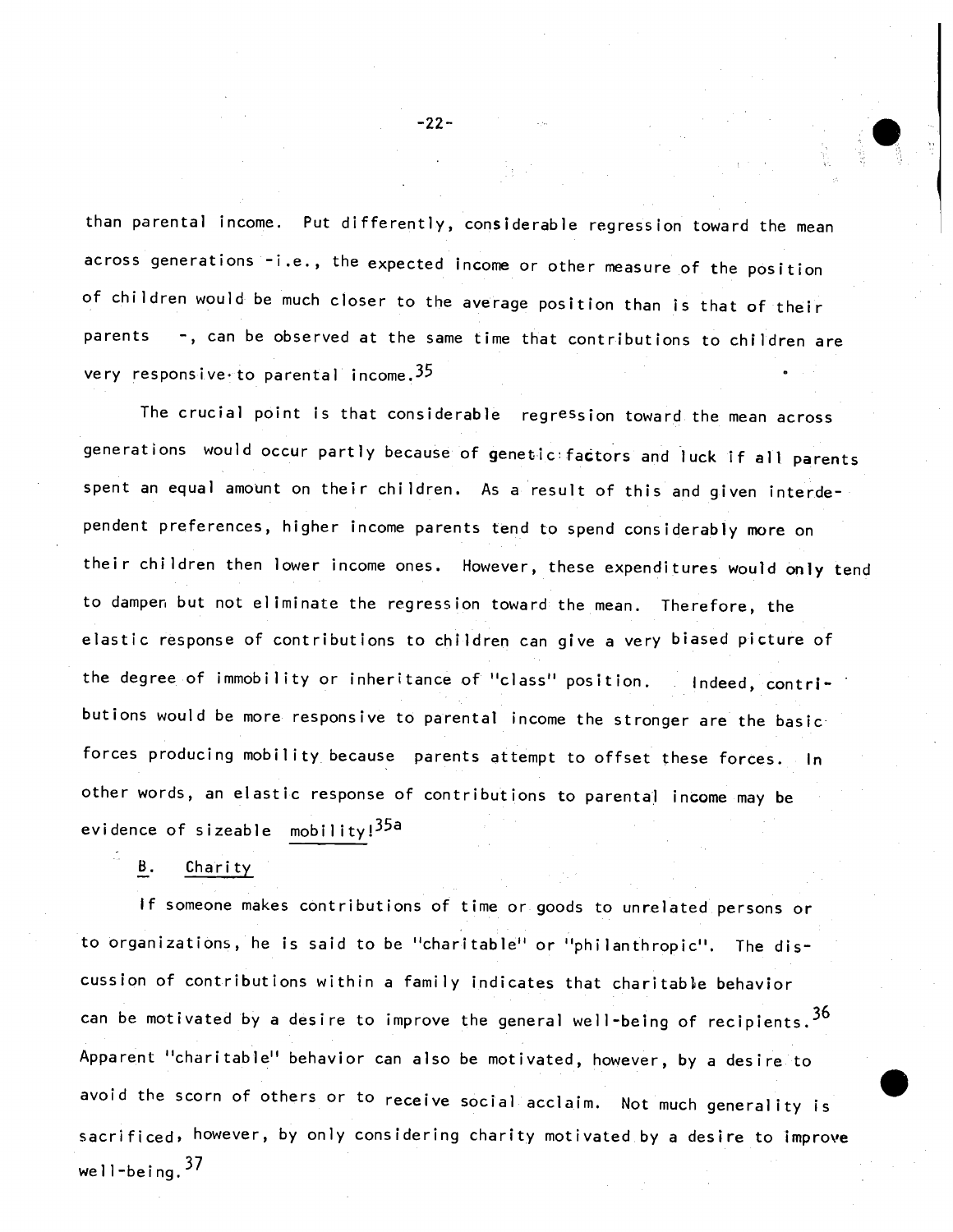The numerous implications about family behavior developed in the previous section fully apply to the synthetic "family" consisting of a charitable person i and all recipients of his charity. For example, no members' well-being would be affected by a redistribution of income among them, as long as i continued to give to all of them. For he would simply redistribute his giving until everyone losing income was fully compensated and everyone gaining was fully "taxed". Moreover, all members, not simply i, would try to maximize "family" opportunities and "family" consumption, instead of their own income or consumption alone. In addition, each member of a synthetic "family" is at least partly "insured" against catastrophes because all other members, in effect, would increase their giving to him until at least part of his loss were replaced. Therefore, charity is a form of self-insurance that is a substitute for market insurance and government transfers. Presumably, the rapid growth of these latter during the last 100 years discouraged the growth of charity.

According to the analysis in Section 2, an increase in the income of a charitable person would increase his charitable giving by a greater percentage than the increase in the well-being of recipients. Indeed, his income elasticity of demand for giving would exceed unity, possibly by a substantial amount, as long as his elasticity of demand for their well-being (which I will call his demand for charity) was not much below

his average income elasticity. The available evidence on charitable giving clearly supports this implication of the theory: income elasticities estimated by Taussig $^{38}$  from explicing in different income classes in 1962 are all well above unity, ranging from a low of +1.3 in the under \$25,000 class to a high of  $+3.1$  in the  $$100,000 - $200,000$  class.

 $\bullet$ 

A crucial implication of an interpretation of charitable giving in terms

—23—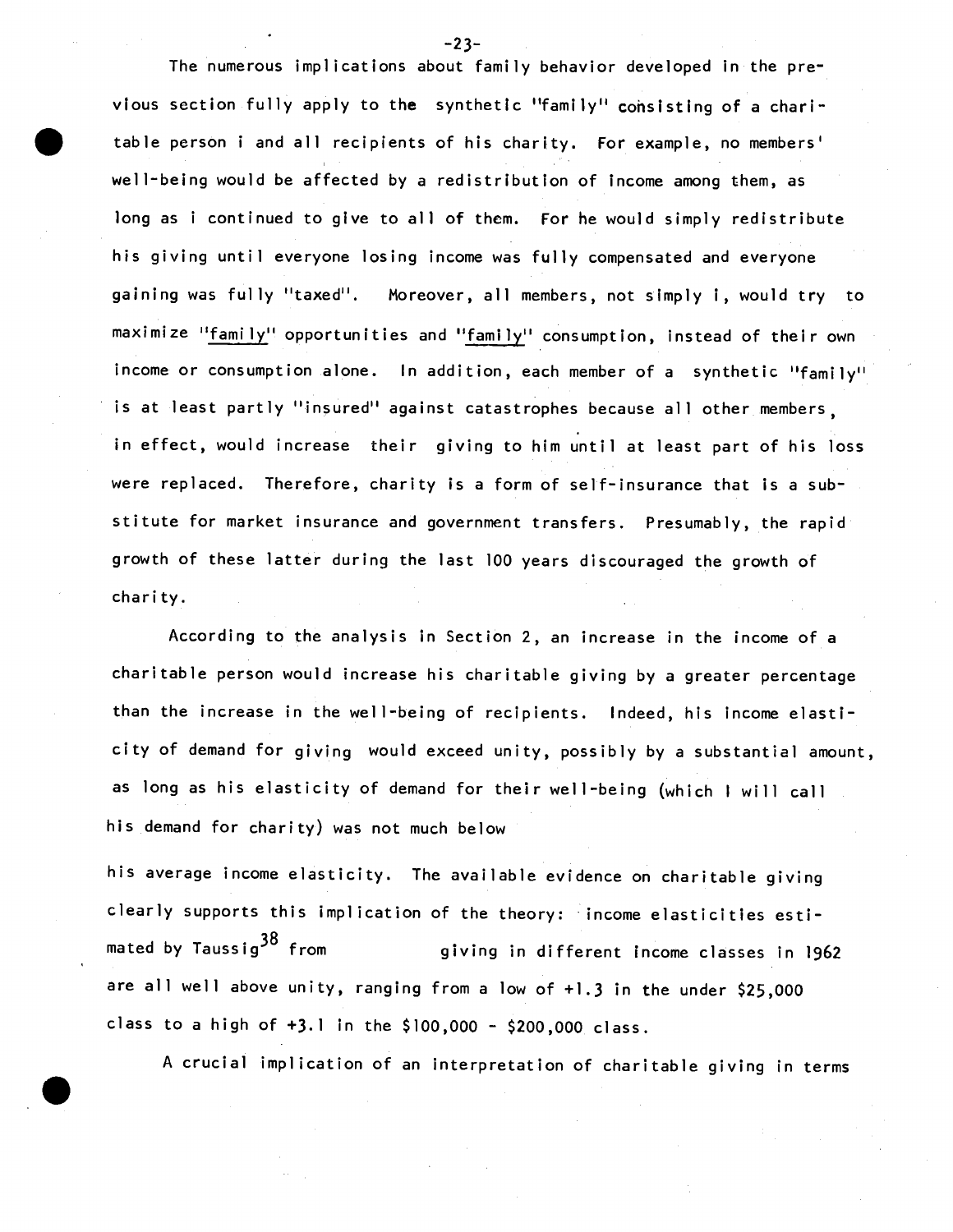of social interaction between the giver and others is that an increase in the incomes of recipients would reduce giving. Therefore, an increase in the incomes of both recipients and givers should not increase giving by as much as an increase in the incomes of givers alone. These implications are tested and confirmed by Schwartz, who analyzes aggregate time series on incomes and charitable giving in the United States between 1929 and 1966, and also compares his findings with the cross-sectional findings of Taussig reported above39.

The usual theory of consumer chance ignores social interactions, and would consider charitable giving simply as a "good" that enters the giver's utility function along with his other goods:

 $U_i = U_i$  (x<sub>i</sub>, h), (3.6)

where h measures the amount given by i, and  $x_1$  are the other goods that he consumes. This "conventional" approach does not imply that an increase in i's income would increase his giving by a particularly large percentage, nor that an increase in the incomes of recipients would lower his giving. Therefore, considerable ad hocery would be required if the "conventional" approach were to explain the evidence on charitable giving that is more readily explained by an approach that incorporates social interactions

These findings can be used to make very crude, but instructive, calculations of the share of recipient's own incomes in the social incomes of

contributors. If the own income elasticity

of demand for giving is taken from Taussig as + 2.0, the share of own income spent on giving as .04 (see Schwartz, p. 1278), and the income elasticity of demand for charity as equal to the average income elasticity (actually, Schwartz's findings suggest that it may be lower than the average), then according to equation (2.11), charity's share in social income would be<br> $\frac{2-1}{1004-1}$   $\frac{1}{2}$  0.4. If the own income elasticity of giving were ta  $0.4.$  If the own income elasticity of giving were taken as  $+3.0$ 

 $-24-$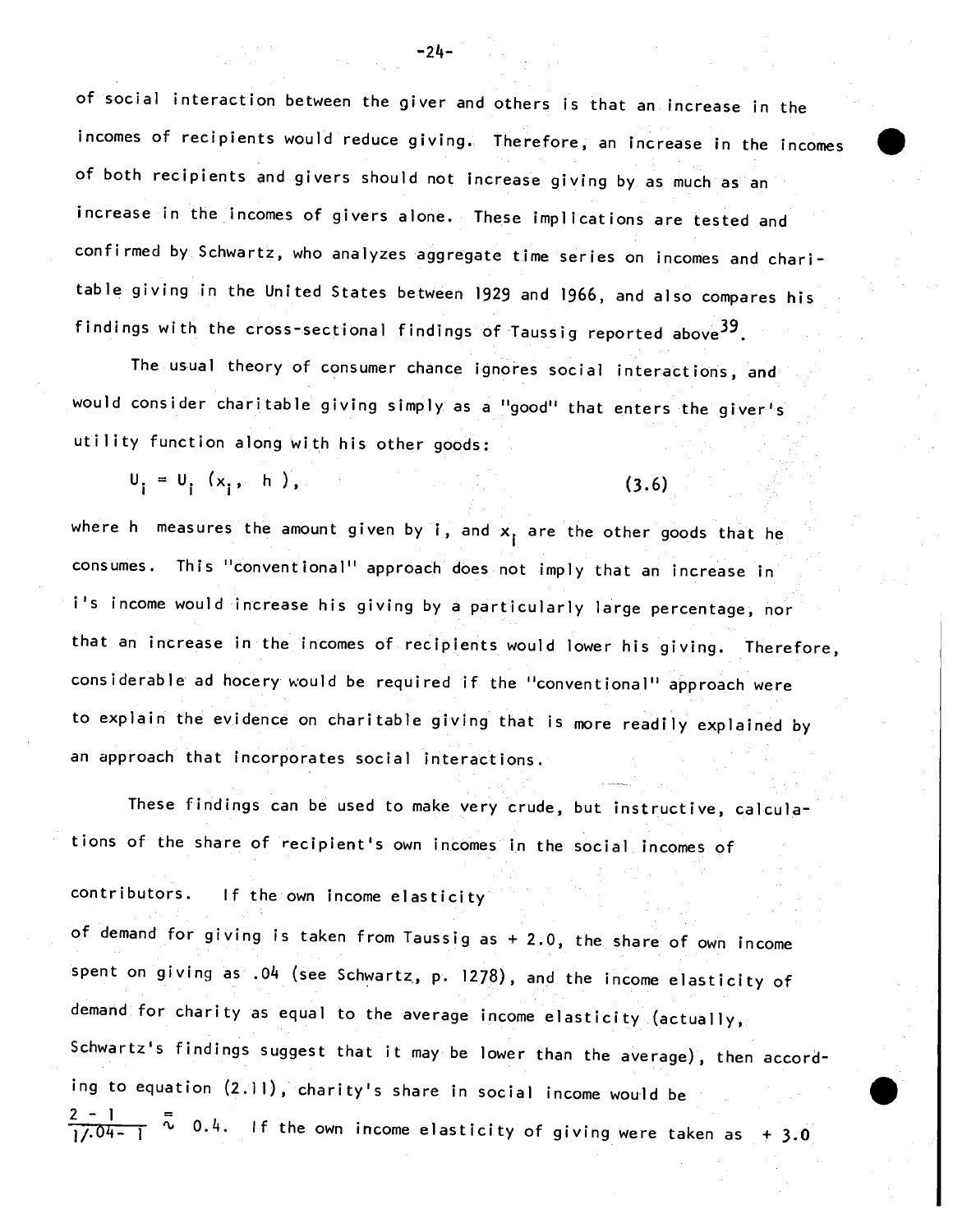rather than + 2.0, charity's share would double to .08; if, in addition, the income elasticity of charity were only  $4/5$  of the average elasticity, its share would increase further to .11 ( a tithe ?).

# -C. Merit.GoodS and Multi—Person Interactions

 $\bullet$  such a set  $\bullet$ 

Contributors are content to transfer general purchasing power to recipients if they are concerned about the general welfare or utility of recipients – as seen by recipients. They want to restrict or earmark their transfers, on the other hand, if they are concerned about particular "merit" goods consumed by recipients. For example, parents may want transfers to their children spent on education or housing, or only the money incomes rather than "full" incomes of children may be of concern to parents, or contributors to beggars may not want their giving spent on liquor or gambling.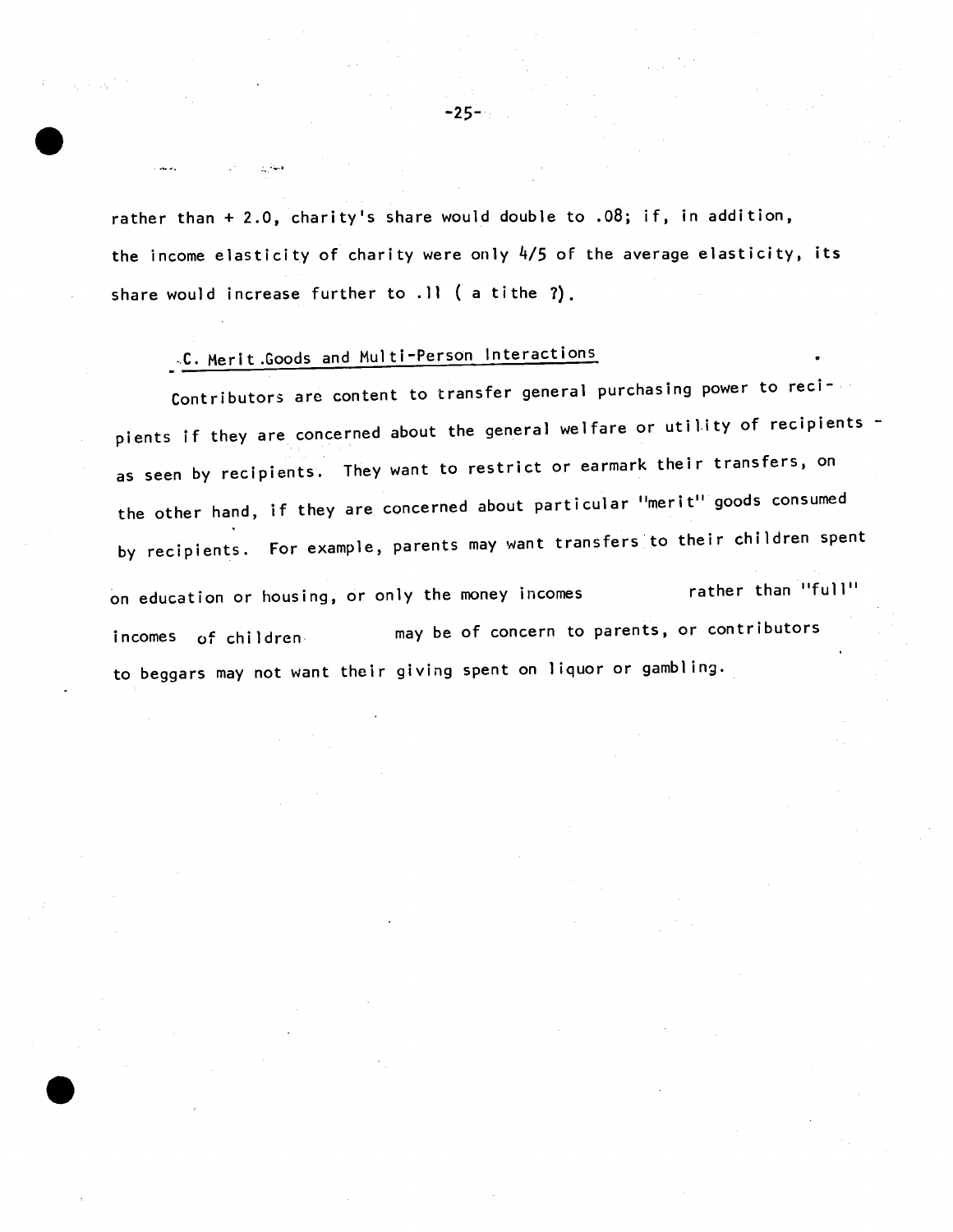Assume, therefore, that i transfers resources to j that are earmarked for particular goods consumed by j because the utility function of i depends not only on his own goods but also on these goods of j. If j were permitted to spend his own income as he wished, an assumption modified shortly, he would spend less on these goods as a result of the earmarked transfers from i. . Clearly, the reduction in his own spending would be greater, the greater the transfer, the smaller the fraction of his social income spent on these goods, and the smaller their income elasticity. For example, if they take 20 percent of his social income, and have an income elasticity equal to 2.0, he would reduce his own spending by 60 cents for each dollar earmarked by  $1.40$ 

As long as j continues to spend on the merit goods, earmarked transfers are worth as much to j as a transfer of general purchasing power with equal monetary value. Moreover, i would not have a greater effect on j's consumption of these goods with earmarked transfers than with general transfers. Therefore, as long as j continues to spend on these goods, earmarked transfers are equivalent to general transfers; and the results derived for the latter fully hold for the former. For example, a redistribution of income between i and j would have no effect on the consumption of either as long as both continue to spend on the merit goods,, or both i and j want to maximize their combined incomes, not their own incomes alone.

On the other hand, if j did not want to spend anything on the merit goods because earmarked transfers were sufficiently large, such transfers would be worth less to j and more to i than would general transfers with equal money value. Moreover, various results derived for general transfers no longer hold: for example, a redistribution of income to j and away from i would reduce j's consumption of merit goods and increase his consumption of other goods.

-26-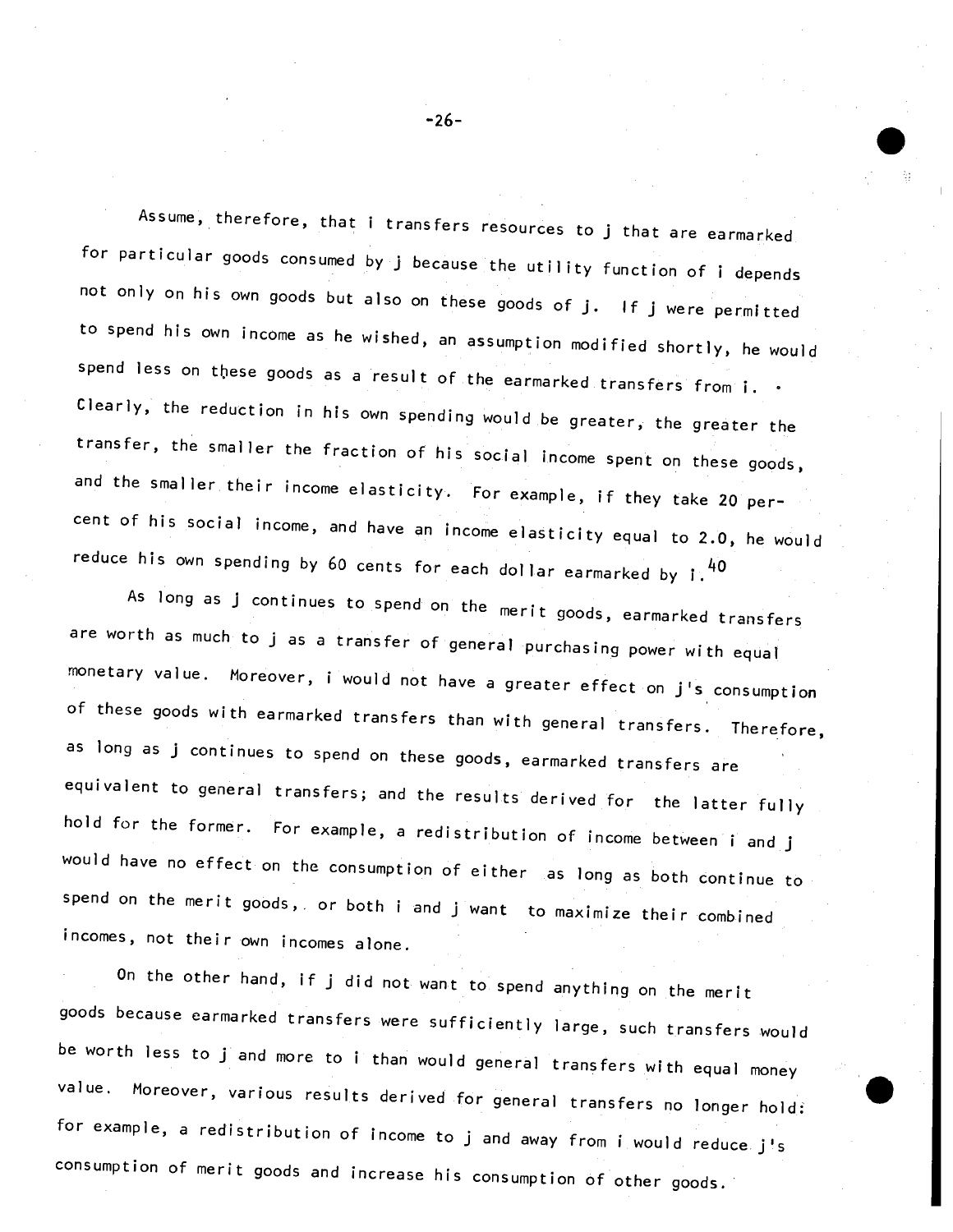If i were aware that j reduced his spending on merit goods when transfers increased, i would be discouraged from giving because j's reaction raises i's private price of merit goods to

$$
p_m^i = p_m \frac{1}{1-r_j} = p_m \frac{1}{v_m n_m}, \qquad (3.7)
$$

where  $p_n$  is the market price of merit goods, and the other terms are defined in footnote 40. Similarly, if j were aware that i reduced his transfers when j increased his spending on merit goods, j would also be discouraged from spending because i's reaction raises the price to j. Indeed, j could end up consuming fewer merit goods than he would if i were not concerned! That these induced reactions are not simply hypothetical nor always minor is persuasively shown in a recent study of higher education.<sup>42</sup> States earmark transfers to higher education mainly through highly subsidized public institutions. Private spending was apparently reduced by (at least) 75 cents per dollar of public spending in 1966-67; private spending may have been reduced by more than a dollar per dollar of public spending in 1959-60, so that total spending on higher education in that year would have been reduced by public spending.

Both i and j want to limit the induced reactions of the other because such reactions reflect the incent'ive to "underreveal" preferences about merit goods and "free-ride" in their consumption. Since equation (3.7) shows that these reactions raise the price of merit goods to i and j, in effect, both want to lower these prices. Indeed, it is well-known from the theory of public goods, and a merit good is a particular kind of "public" good, that efficient prices to i and j would be less than the market price; indeed, these efficient prices would sum to the market price of the merit good. $43$  Efficient prices might be achieved, for example, by i and j matching each other's spending in specified proportions,

-27-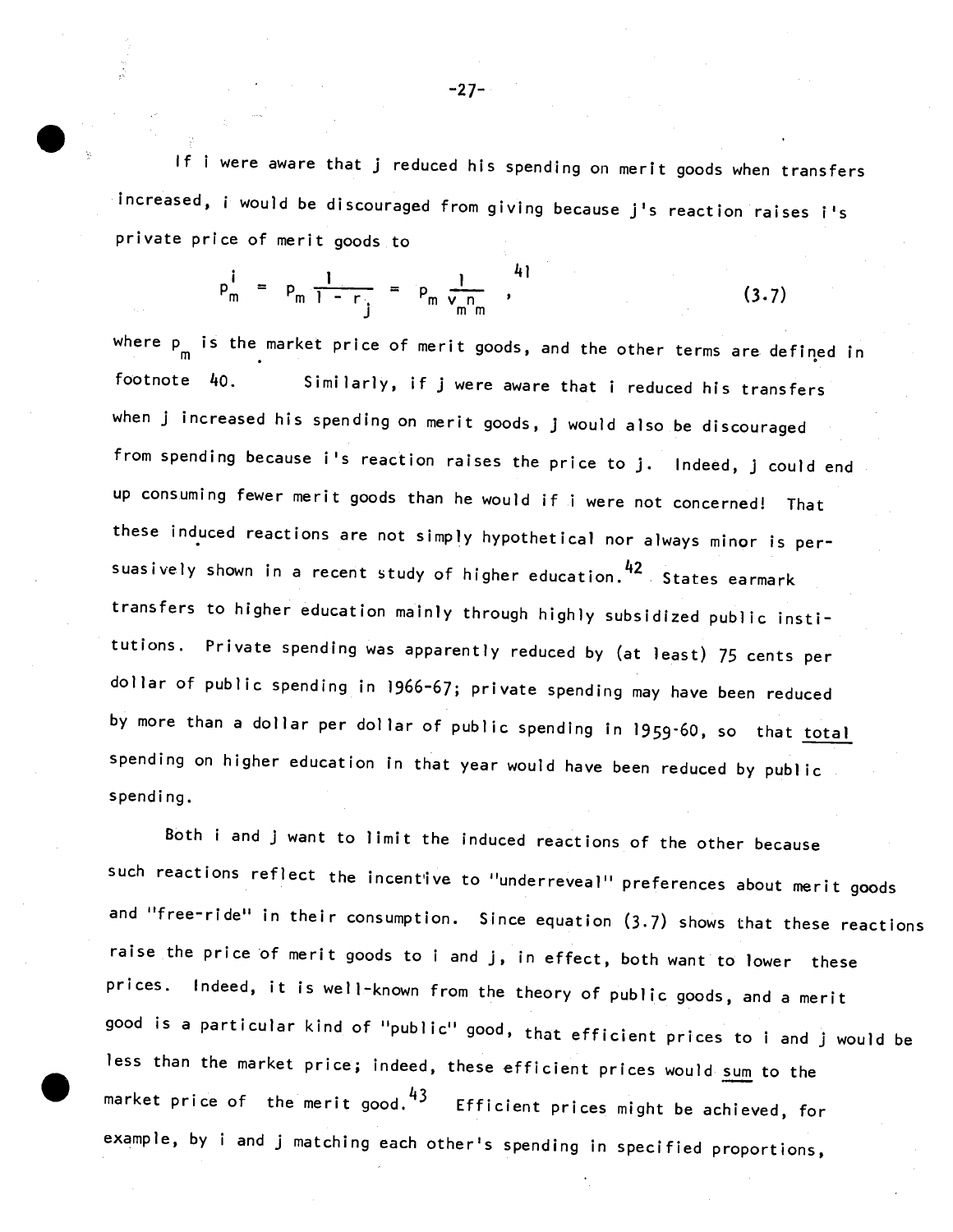or each might be given a spending quota.

I intentionally say "might" be achieved because any agreement has to be "policed" to insure that each lives up to his commitment. Policing is relatively easy for the consumer of the merit goods, j, since he usually automatically knows how much is spent by i, but is much more difficult for i since he does not automatically know how much is spent by  $j^{\frac{h}{4}}$  Parents may use their children's grades in school to measure the input of time and effort by children that presumably "matches" the money contribution by the parents.<sup>45</sup> Or parents may save a large part of their total transfer to children for a bequest when they die in order to provide an incentive for children to spend "appropriately", at least while their parents are alive.<sup>46</sup> This may explain why the inheritance tax on bequests apparently has induced relatively little substitution toward gifts to children.<sup>47</sup>

The "underrevealing", "free-riding", coordination of efforts, and "policing" discussed for merit goods are common to all multi-person interactions; i.e., all situations where two or more persons are affected by the consumption, attitudes, or other behavior of the same person. The analytical issues for multi-person interactions are the same as for other "public" goods: is public intervention desirable - for example, should charitable giving be deductible from personal income in ariving at tax liabilities in order to lower the private price of giving—, and do private equilibria without government intervention more closely approximate joint maximization, a Nash non-cooperative game solution, or something quite different? Since space is limited, I refrain from discussing further these and related issues.

 $\bullet$ 

.

-28-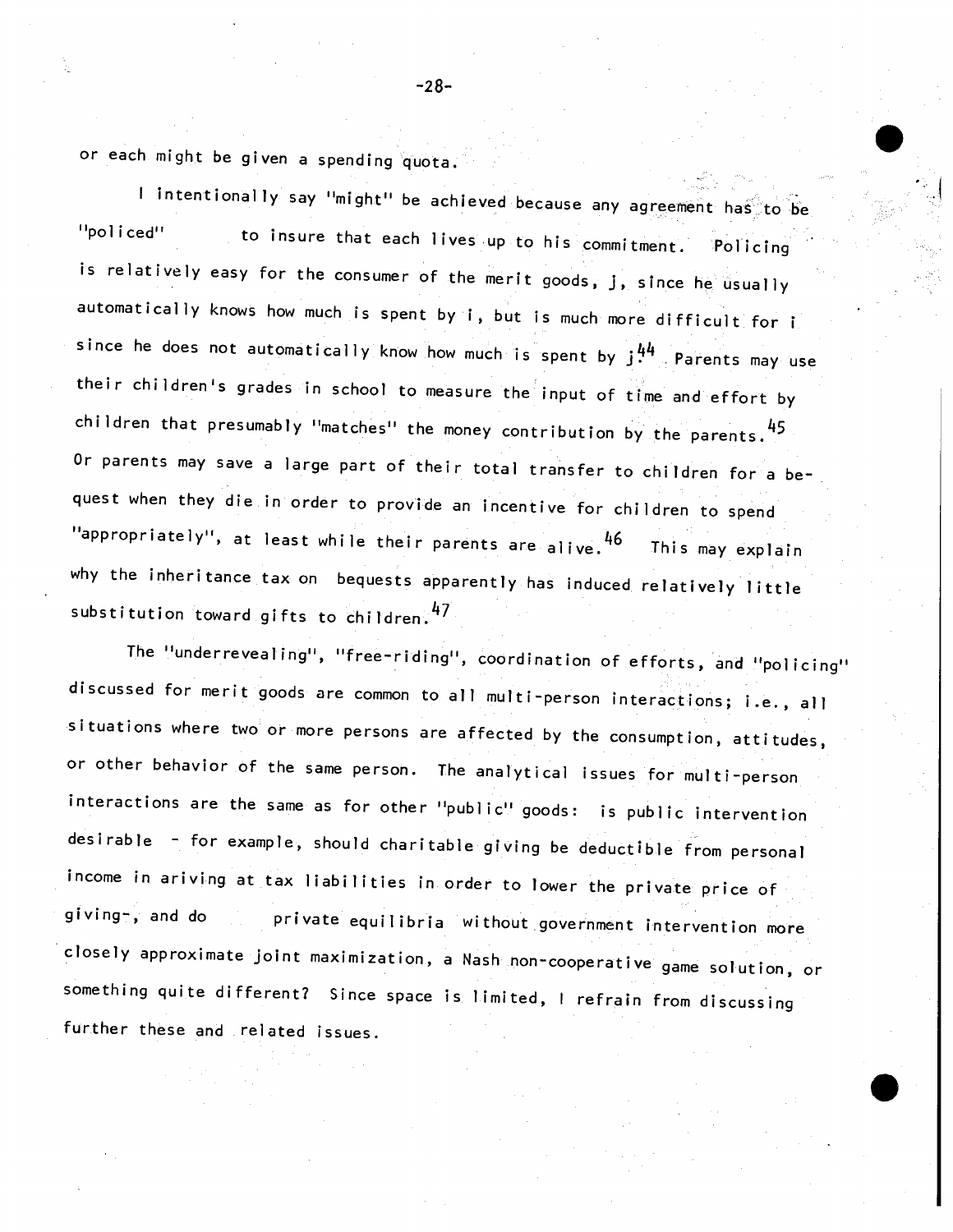### D. Envy and Hatred

 $\bullet$  such that  $\bullet$ 

An envious or malicious person presumably would feel better off if some other persons become worse off in certain respects. He could "harm" himself (i.e., spend his own resources) on harming others: in Figure 2.2, he gives up  $k_{\text{o}}$  units of his own consumption in order to harm others by  $h_{\overline{O}}$  units. The terms of trade between his own harm and the harm to others, given by the curve  $E_0S_0$  in Figure 2.2, is partly determined by his skill at "predatory" behavior, and partly by public and private expenditures to prevent crime, libeling, malicious acts, trespass, and other predatory behavior. Since an increase in these expenditures would increase the cost to him of harming others, he would be discouraged from harming them. Only limited evidence is available on predatory expenditures, but what is does support this implication of the theory. Crimes against persons provide some evidence on predatory behavior since most assaults and murders probably are motivated by the harm to victims. The frequency of assaults and murder (and also crimes against property) apparently are strongly negatively related to the probability of conviction, punishments, and other measures of the cost of committing these crimes.<sup>49</sup>

Section 2 suggests that a rise in own income would tend to reduce pre-<br>datory expenditures. An increase in the social environment,  $50$ on the other hand, would necessarily increase these expenditures, unless own consumption were an inferior good. Therefore, a rise in the social environment and own income by the same per cent would reduce predatory expenditures by less than would a rise in own income alone, and might even increase them.

Again, the implications of the theory can be tested with evidence on crimes against persons. Since assaults and murders have been more frequent at lower income levels,  $\overline{51}$  an increase in own income appears to reduce crimes against per-

-29-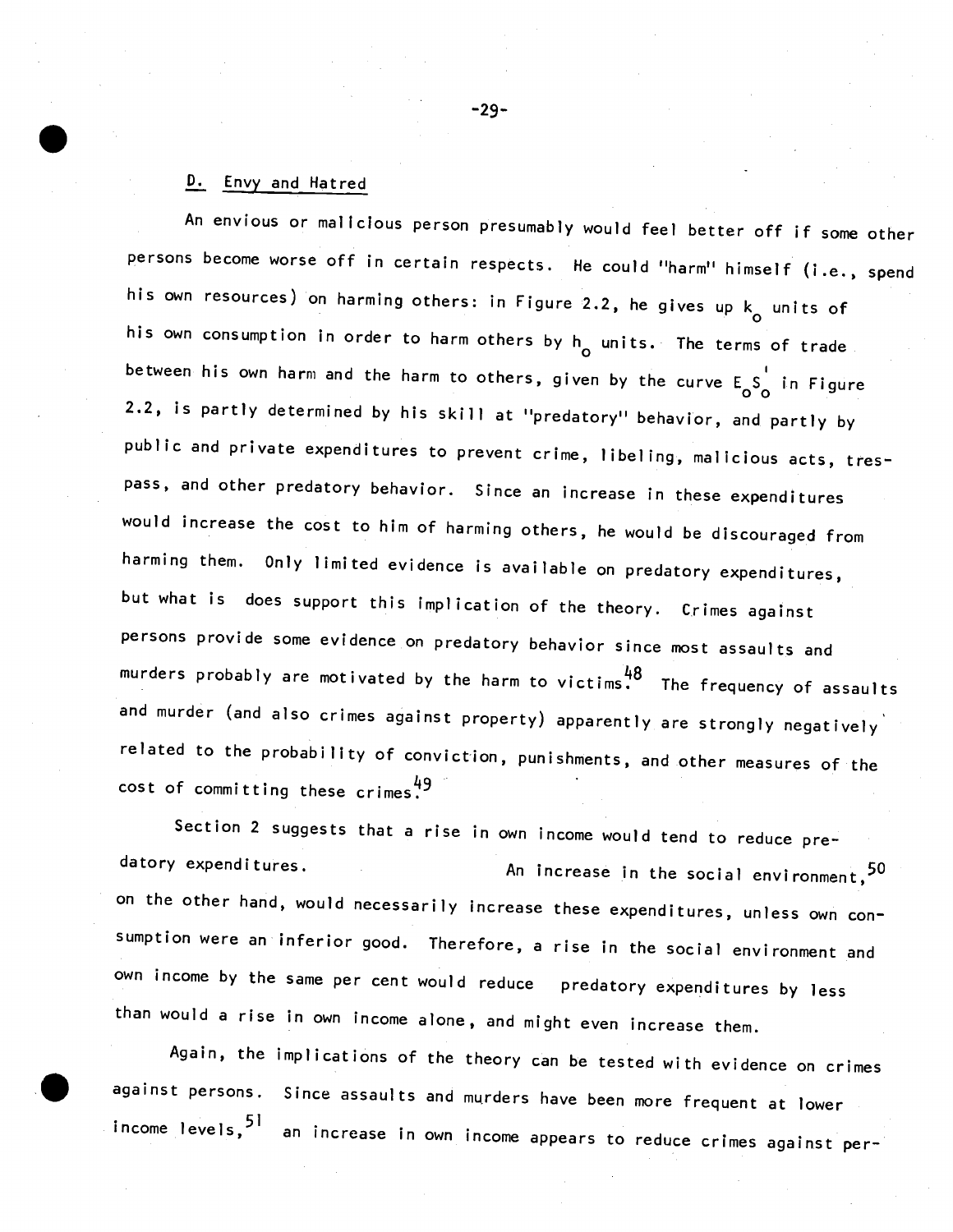sons, if differences in own income alone are measured by differences in the incomes of individuals at a moment in time (as in the discussion of charity in section 3B). As predicted by the theory, an increase in own income that is accompanied by an increase in the social environment (as measured by the income of others) does not have such a negative effect on these crimes. Indeed, the frequency of assaults and murders has not been reduced by the sizeable growth in aggregate incomes during the last 40 years, nor do higher income states presently have fewer crimes against persons than other states.<sup>52</sup>

Over the years, even acute observers of society have differed radically in their assessment of the importance of envy and hatred. Two hundred years ago, for example, Adam Smith recognized these "passions", but shunted them aside with the comment: $53$  "Envy, malice, or resentment, are the only passions which can prompt one man to injure another in his person or reputation. But the greater part of men are not very frequently under the influence of those passions, and the very worst men are so only occasionally. As their gratification too, how agreeable soever it may be to certain characters, is not attended with any real or permanent advantage it is in the greater part of men commonly restrained by prudential considerations. Men may live together in society with some tolerable degree of security, though there is no civil magistrate to protect them from the injustice of those passions". (Smith, my italics). To Thorstein Veblen, on the other hand, writing many years later, these motives are the very stuff of life that dominate everything else: $54$  "...the desire for wealth can scarcely be satiated in any individual instance, and evidently a satiation of the average or general desire for wealth is out of the question. However widely, or equally, or 'fouly', it may be distributed, no general increase of the community's wealth can make any approach to satiating this need, the ground of which is the desire of everyone to excel everyone else in the accumulation of goods." (Veblen, p.32).

-30-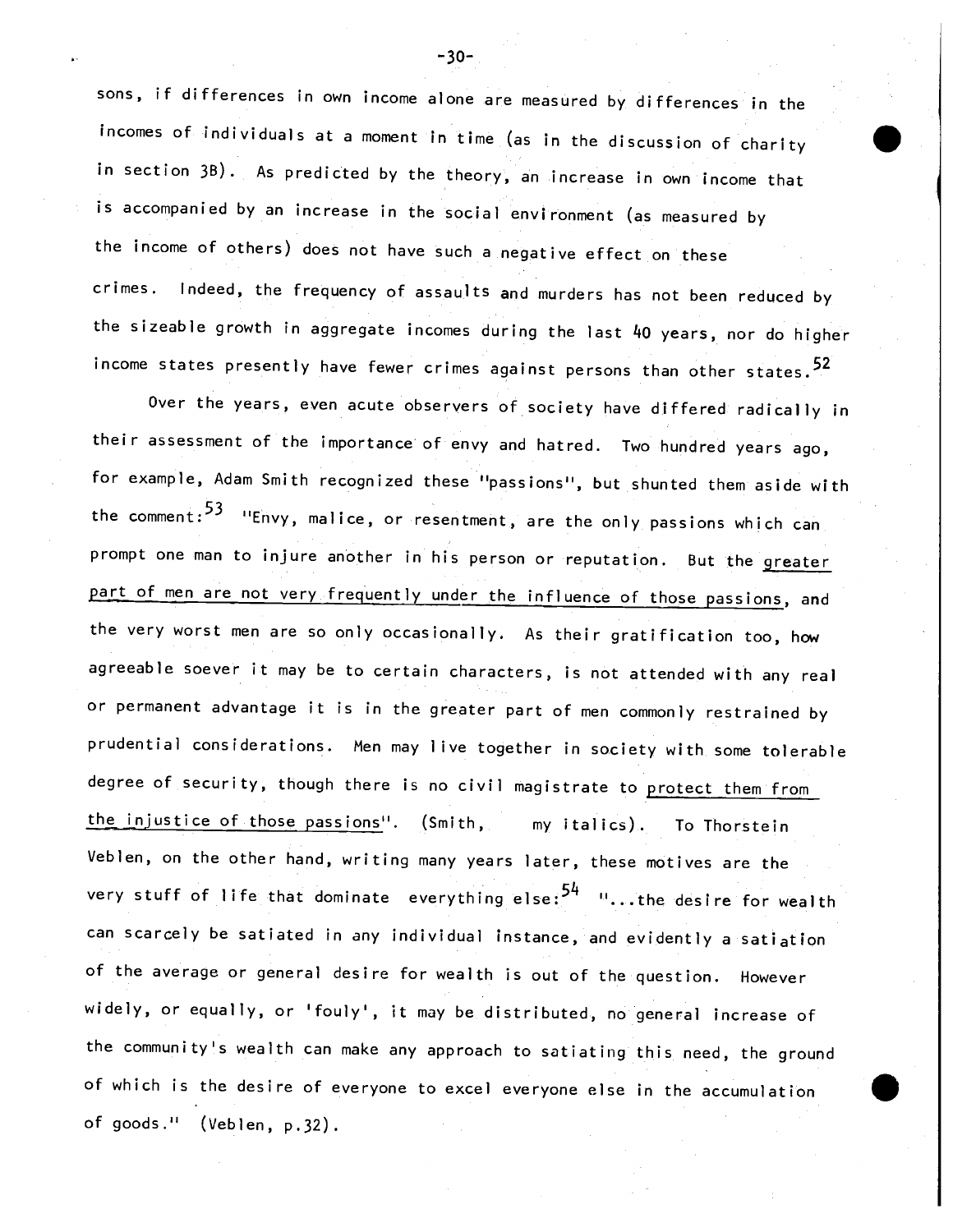. In principle, the importance of envy and hatred can be measured using equation (2.9) by the contribution of the relevant social environment to social income; this is done in a crude way in section 2b for charity. Unfortunately, not enough information is available either on the own income elasticity of demand or on the fraction of own Income spent on "predatory" behavior to make, even crude estimates of the relative contribution of envy and hatred.

Still, it may be useful to note several implications of the differing views about the significance of envy and hatred. For example, Veblen's belief that the welfare of a typical person primarily depends on his relative income position implies that social income essentially is zero: that the value of the social environment causing envy would exactly offset the value of own in- $\text{cone}$ ,  $54$ <sup>a</sup> For then, and only then, would a rise in this social environment and own income by the same per cent, prices held constant, not affect social income or welfare. That is, a rise in all incomes in a community by the same per cent would not improve anyone's welfare in Veblen's world.<sup>55</sup>

If social income were negative, if the environment causing envy were more important than  $\alpha$ <sub>wn</sub> income, a rise in the environment and  $\alpha$ <sub>wn</sub> 'income by the same per cent would lower social income and welfare. That is, a general rise in incomes in a more extreme Veblenian world would actually lower welfare!  $56$ 

On the other hand, Smith's belief that envy is a relatively minor determinant of welfare implies that social income is positive: the environment causing envy is less important than own income. A rise in the environment and own income by the same per cent would then raise social income and welfare. That is, Veblen's general rise in the community's income would raise the welfare of the typical person.

—31-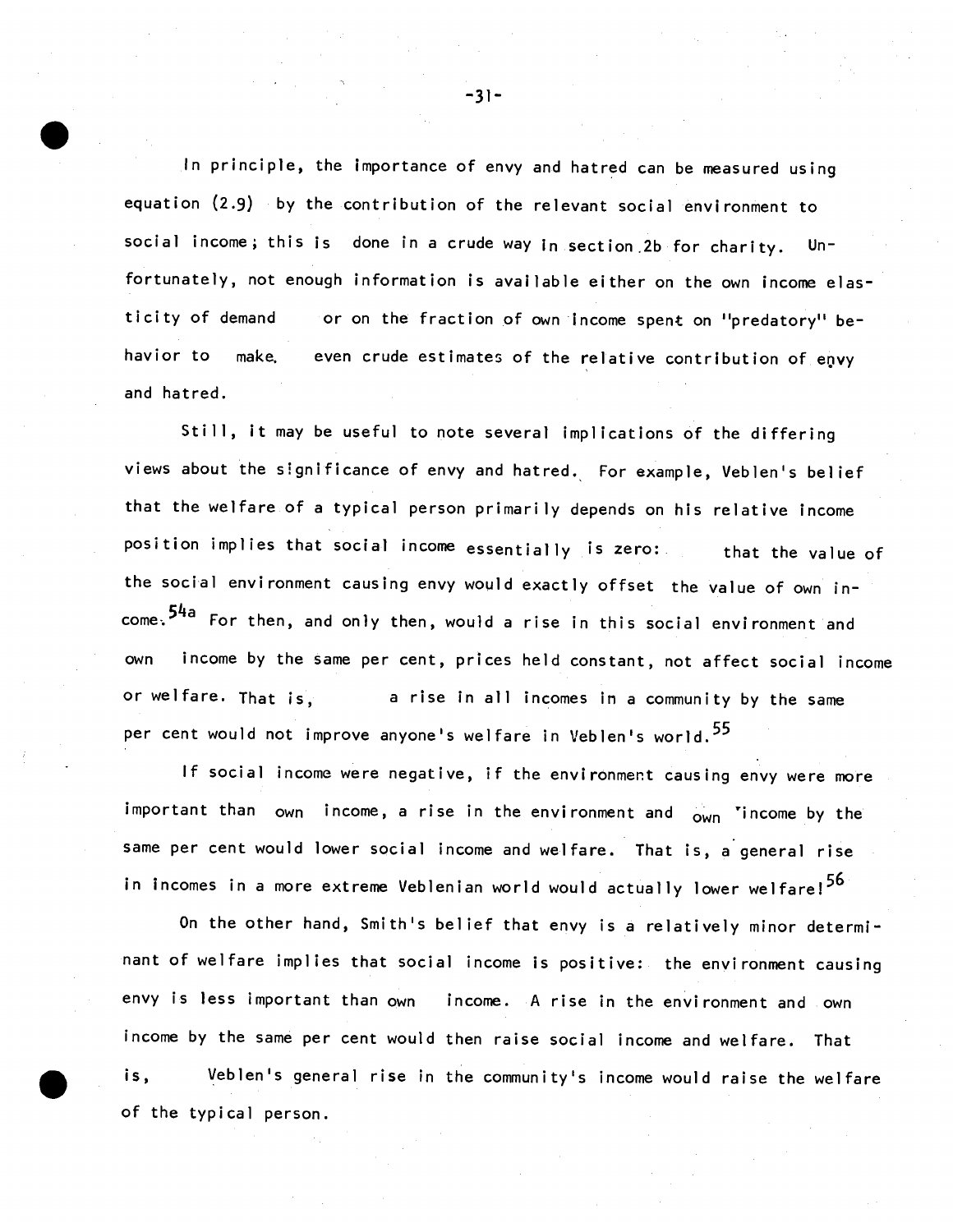#### $4.$  Summary

This essay uses simple tools of economic theory to analyze interactions between the behavior of some **persons** and different characteristics of other persons. Although these interactions are emphasized ih the contemporary sociological and anthropological literature, and were considered the cornerstone of behavior by several prominent 19th century economists, they have been largely ignored in the modern economic literature.

The central concept of the analysis is "social income", the sum of a person's own income (his earnings, etc) and the monetary value to him of the relevant characteristics of others, which I call his social environment. The optimal expenditure of his own income to alter these characteristics is given by the usual marginal conditions. By using the concept of social income, I can analyze the effect on these expenditures of changes in different sources of income and in different prices, including the "price" of the social environment. Perhaps the most important implication, is that a change in own income alone would tend to cause a relatively large change in these expenditures; in other words, the own income elasticity of demand for these expenditures would tend to be "large", certainly larger than the elasticity resulting from equal per cent changes in own income and the social environment.

Interactions among members of the same family receive the greatest attention: The "head" of a family is defined not by sex or age, but as that member, if there is one, who transfers general purchasing power to all other members because he cares about their welfare. A family with a head is a highly interdependent organization that has the following properties:

A redistribution of income among members would not affect the consumption or welfare of any member because it simply induces offsetting changes in transfers from the head. As a result, each member is at least partially insured against

disasters that may strike him.

-32-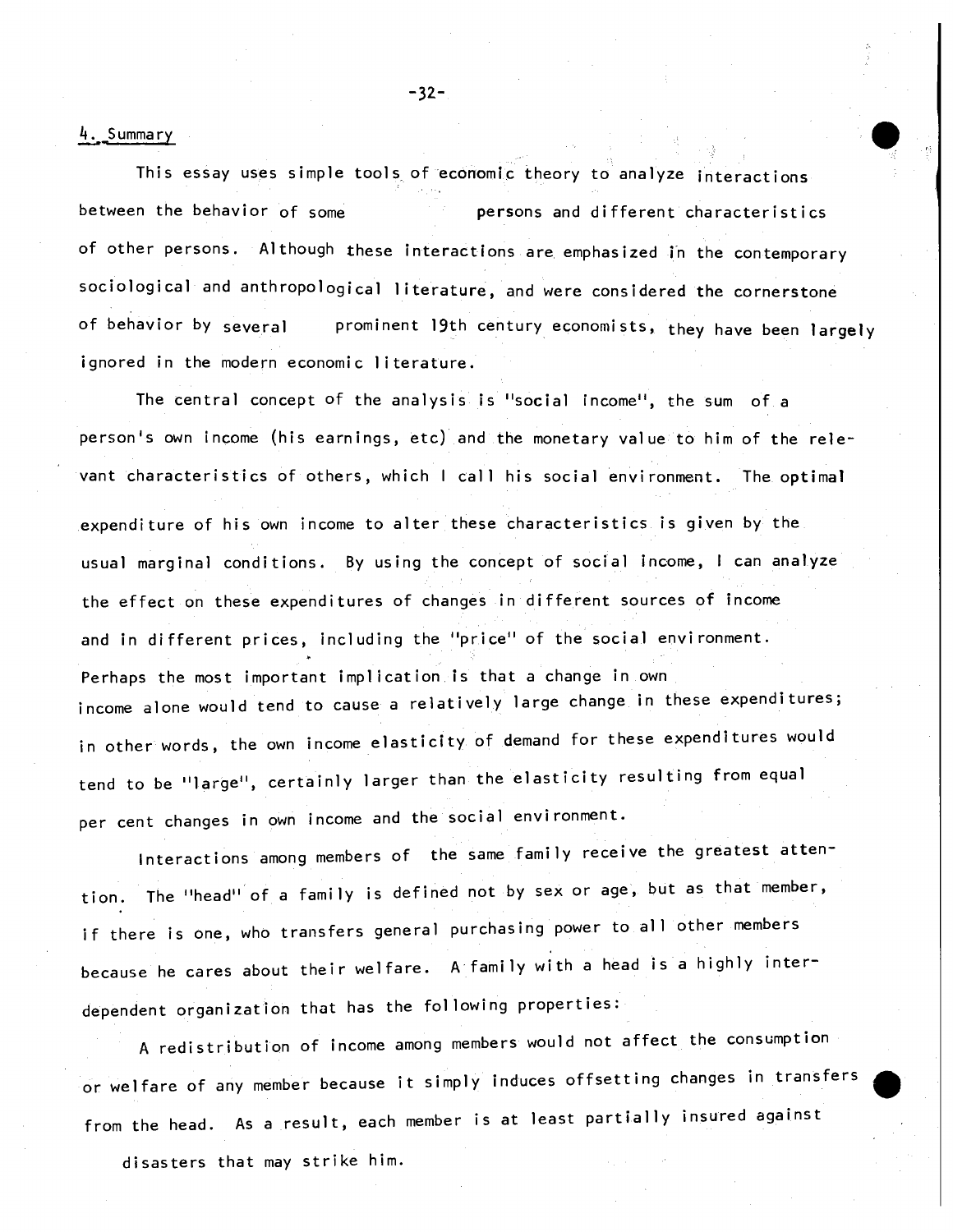Not only the head but other members too act "as if" they "loved" all members, even when they are really selfish, in the sense that they would maximize not their own income alone but family income. As it were, the existence of a head economizes on the amount of true love required in a family.

A family would act "as if" it maximized a consistent and transitive utility function subject to a budget constraint that depended only on family variables. This utility function is the same as the head's not because he has dictatorial power, but because his concern for the welfare of other members integrates all their utility functions into one consistent "family" function.

Transfers from parents to children in the form say of schooling, gifts and bequests tend to be negatively related to what the income of children would be relative to their parents in the absence of these transfers. Therefore, the relative income of children inclusive of transfers could be unrelated or even negatively related to these transfers. Consequently, one cannot infer anything about the stability across generations of economic or social positions simply from knowing the relation between parental position and the amount transferred.

readily by the traditi More briefly treated are charity and envy, with special attention to the effects of different kinds of income change on charitable contributions and expenditures to alleviate envy. For example, the much higher income elasticity of demand for charitable contributions estimated from differences in individual incomes at a moment in time than from aggregate changes in incomes over time are shown to be implied by this theory of social interactions, but not readily by the traditional theory of choice.

-33-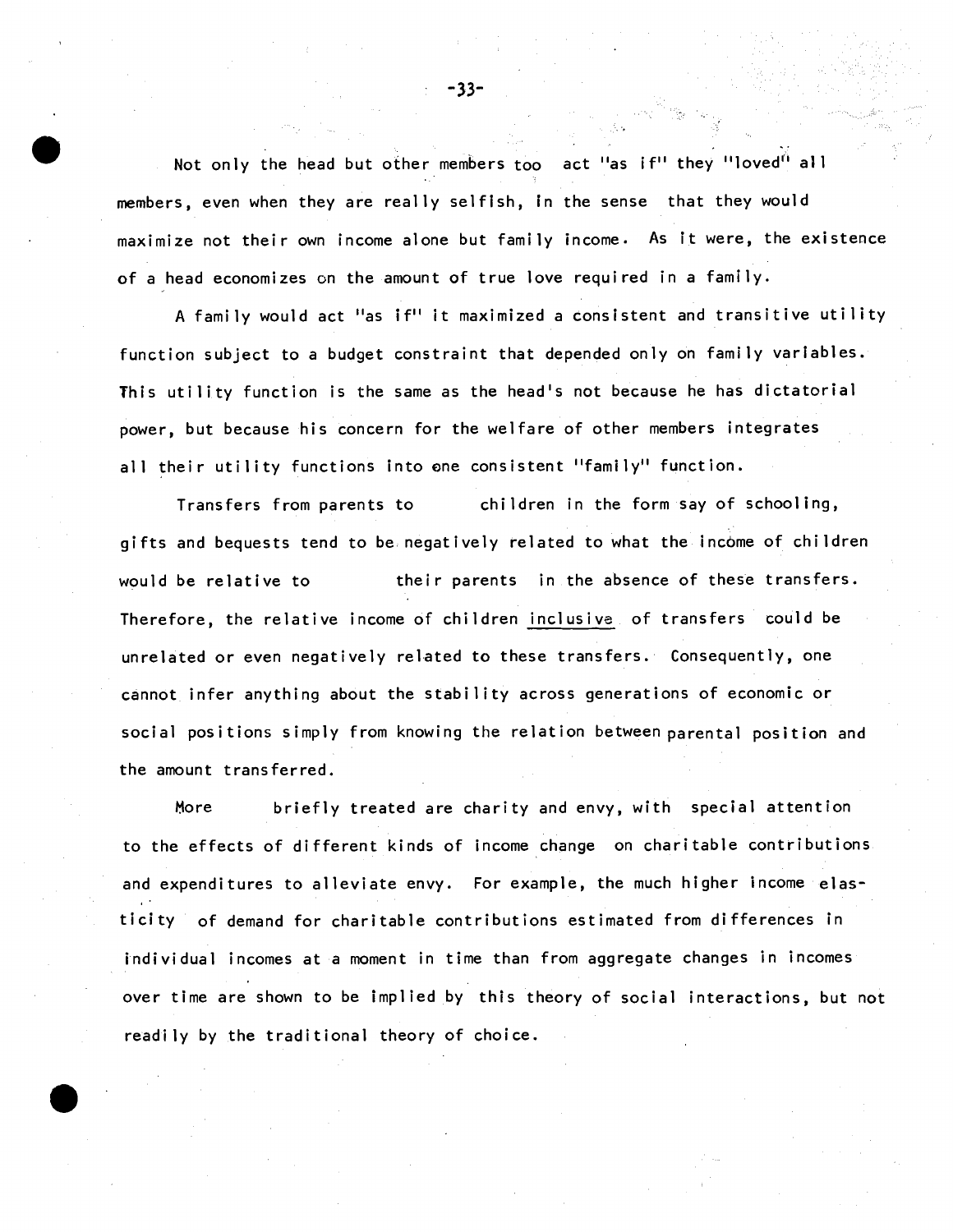From a methodological viewpoint, the aim of the paper is to show how another relation considered important in the sociological and anthropological literature can be usefully analyzed when Incorporated into the framework provided by economic theory. Probably the main explanation for the neglect of social interactions by economists is neither analytical intractability, nor a preoccupation with more Important concepts, but excessive attention to formal developments during the last 70 years. As a consequence, even, concepts considered to be important by earlier economists, such as social interactions, have been shunted aside.

 $-34-$ 

.

.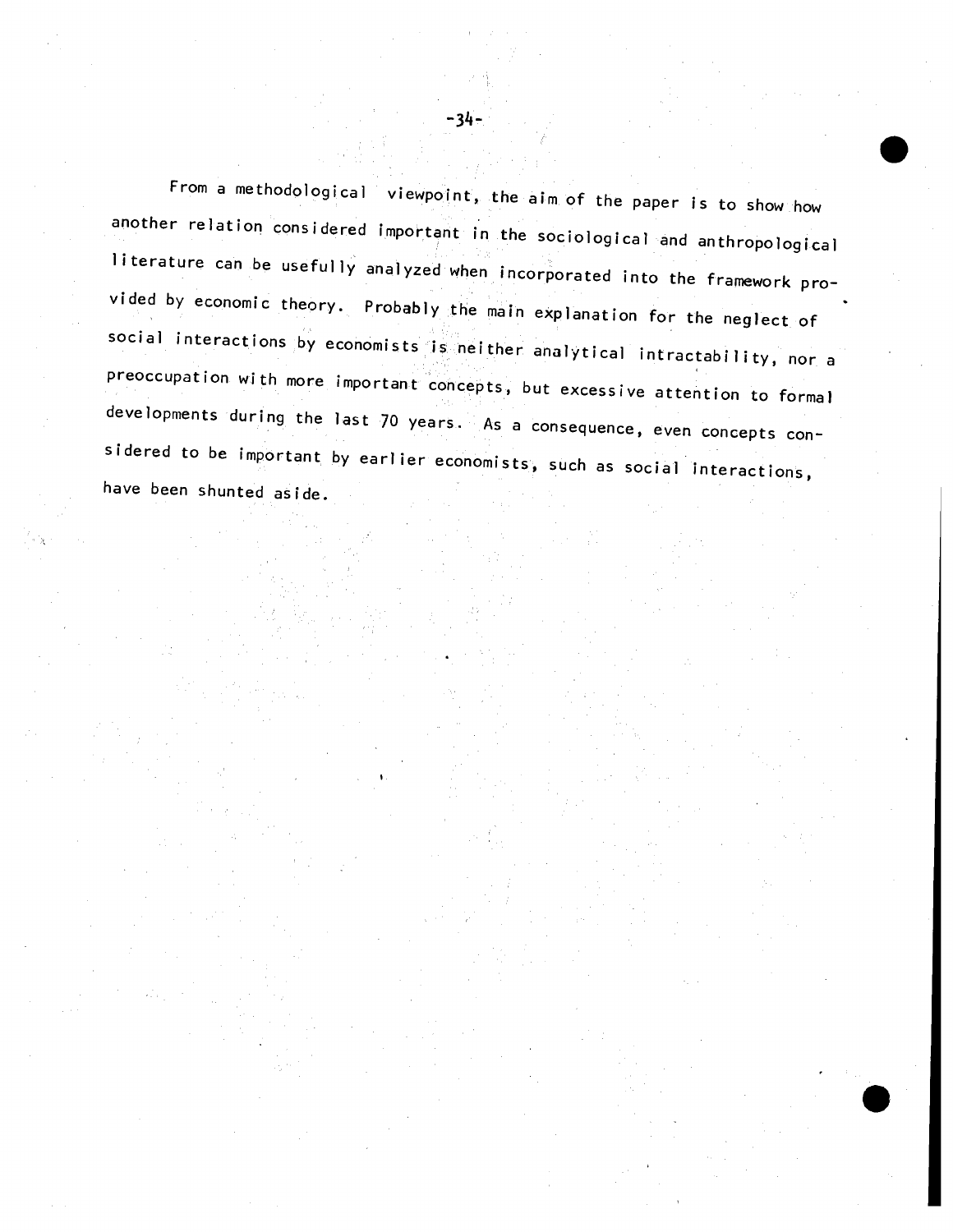#### References

Adams, James D. "Asset Transfers at Deathtime", Department of Economics,

University of Chicago, unpublished, (February, 1974).

Alchian, A. A. and Allen, W. R., University Economics, 2nd ed., Wadsworth. Barro, R., "Are Government Bonds Net Wealth?", unpublished, (March, 1974).

Becker, G. S., The Economics of Discrimination, Chicago, University of Chicago Press,(l957, 2nd ed. 1971).

Becker, G. S., "Notes on an Economic Analysis of Philanthropy", unpublished (April, 1961).

Becker, G. S., a "Interdependent Preferences: Charity, Externalities, and Income Taxation", unpublished, (March, 1968).

Becker, G. S., "A Theory of Marriage: Part H", Journal of Political Economy, special supplement (March/April, 1974).

Becker, G. S. and Stigler, G. J., "Law Enforcement, Malfeasance, and Compensation of Enforcers", Journal of Legal Studies (January, 1974).

Becker, G. S. Human Capital 2d ed. (New York: Columbia University Press, 1975). Bentham, J. a Principles of Morals and Legislation, 1789.

Bentham, .J. b "The Philosophy of Economic Science" in J. Bentham's Economic Writings, ed. by Stark.

Blau, P. M., "Social Exchangd', in International Encyclopedia of the Social

Boulding, K., The Economy of Love and Fear, Wadsworth (1973).

Sciences, Vol. 7 (MacMillan and Free Press, 1968).

Brady, D. and Friedman, R. D., "Savings and the Income Distribution" in Studies

in Income and Wealth, Vol. X (New York: NBER, 1947), pp. 247-65.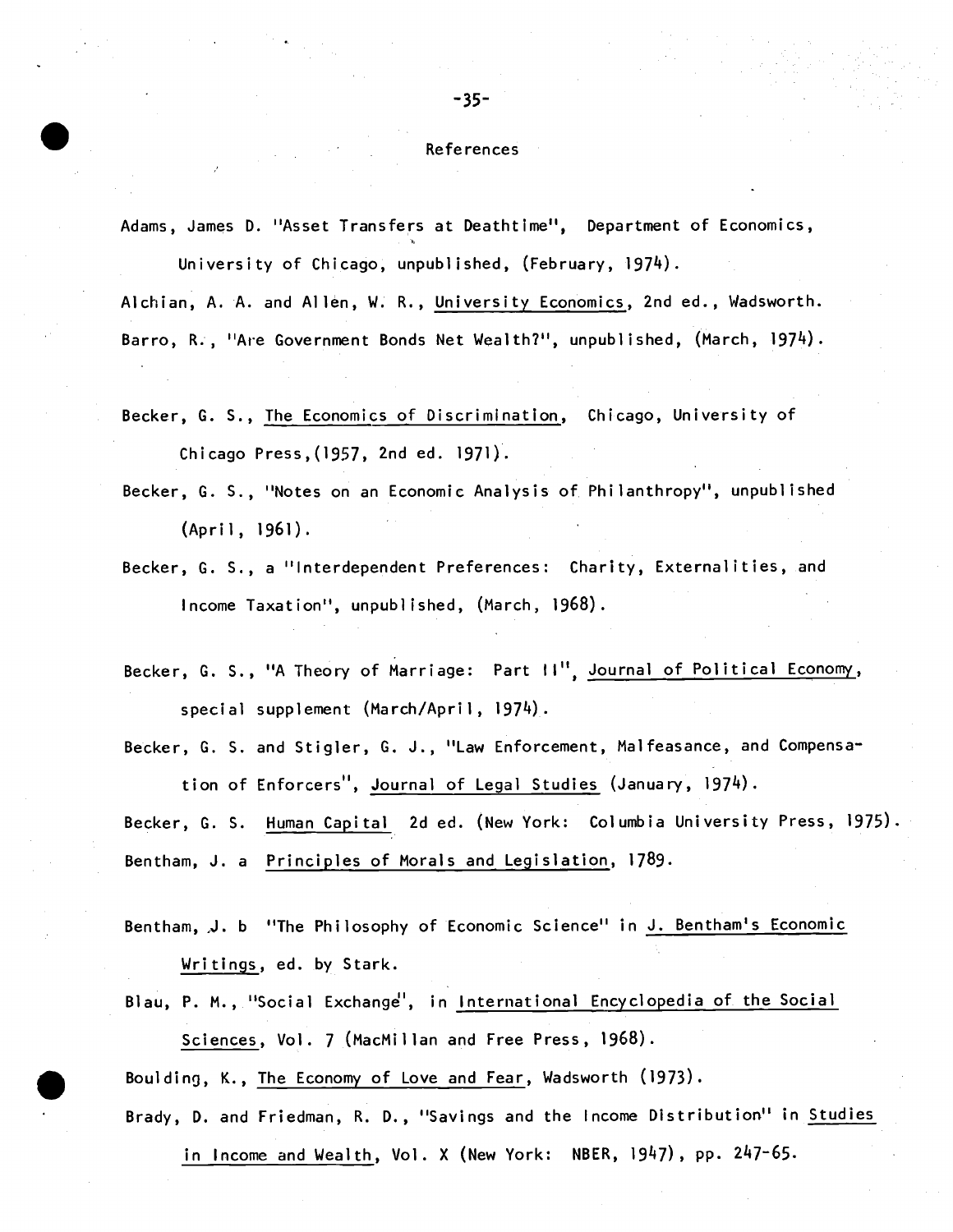DeTray, D., "Child Quality and the Demand for Children", Journal of Political Economy, Vol. 81, Part II (March/April, 1973).

Duesenberry, J. S., Income, Savings, and the Theory of Consumer Behavior, Cambridge: Harvard University Press,(l949).

Ehrlich, I. and Becker, G. S., "Market Insurance, Self-Insurance, and Self— Protection", Journal of Political Economy, (July/August, 1972).

Ehrlich, I. "Participation in Illegitimate Activities: A Theoretical and Empirical lnvestigation", Journal of Political Economy, (May/June, 1973).

Fisher, I., Mathematical Investigations in the Theory of Value and Price, (1892).

Johnson, H., "The Effect of Income-Redistribution on Aggregate Consumption With Interdependence of Consumers' Preferences", Economica, (May, 1952).

Leibenstein, H., "Bandwagon, Snob, and Veblen Effects in the Theory of Consumers' Demand'', Quarterly Journal of Economics, 64 (May, 1950), 183-207. Lipset, S. M. and Bendix, R., Social Mobility in Industrial Societies (Berkeley:

University of California Press, 1959).

Marshall, A., Principles of Economics, 8th ed., MacMillan.

McPherson, M., "Public Supply and the Demand for Higher Education", Ph.D.

dissertation in progress, University of Chicago

- Michael, R. T. and Becker, G. S., "On the New Theory of Consumer Behavior", Swedish Journal of Economics, 75, 4, (1973).
- Mincer, J., Schooling, Experience and Earnings (New York: Columbia University Press, 1974).

Panteleoni, M., Pure Economics,

Parsons, D. 0., "Intergenerational Wealth Transfers and the Educational Decisions of Male Youth", unpublished, Ohio State University (1974).

Parsons, T., "Social Interactions" in International Encyclopedia of the Social Sciences, Vol. 7. (MacMillan and Free Press, 1968).

Peltzman, S., "The Effect of Government Subsidies-in-Kind on Private Expenditures: The Case of Higher Education," Journal of Political Economy,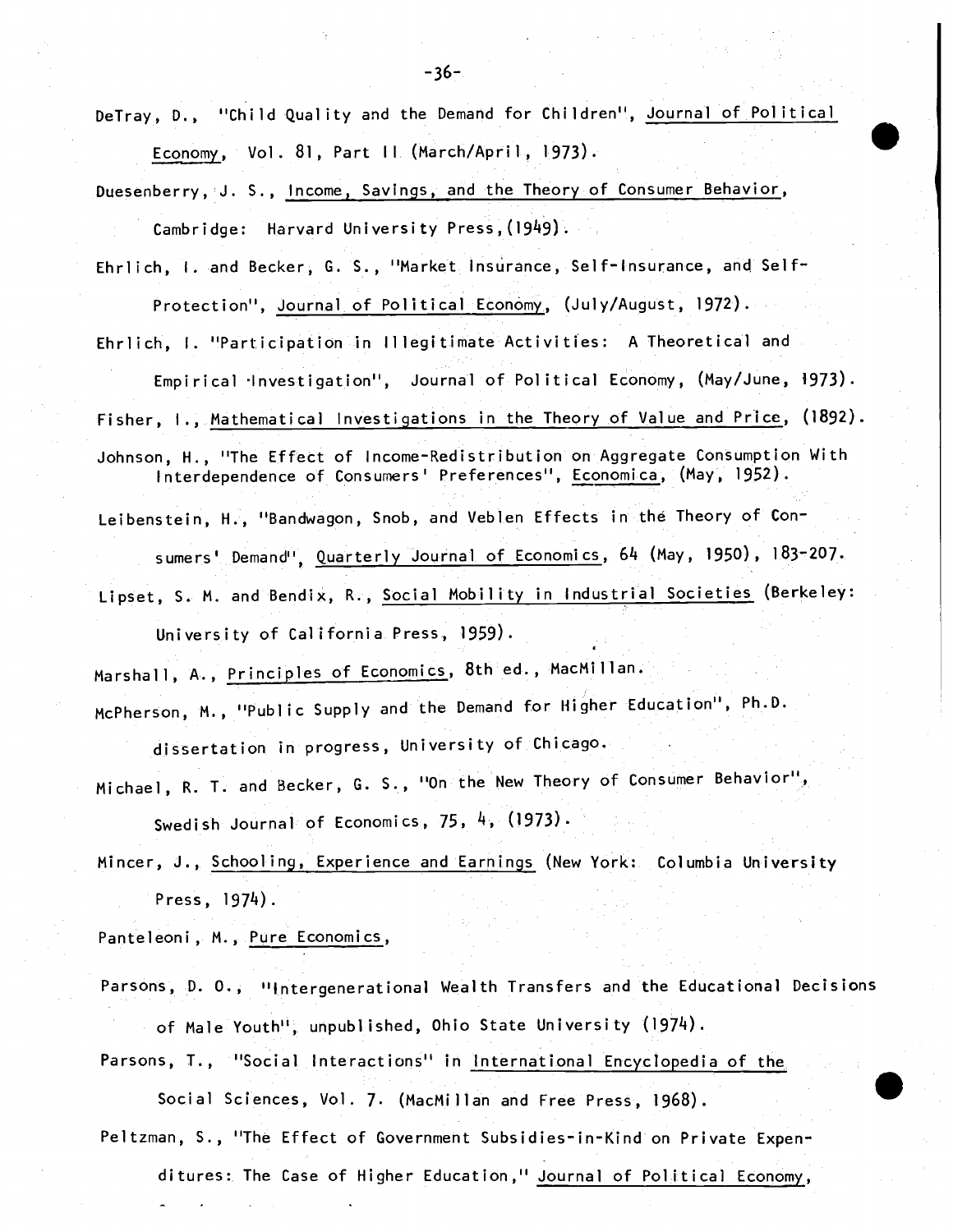- Pigou, A. C., "Some Remarks on Utility", Economic Journal, XIII (1903), pp. 19-24.
- Samuelson, P. A., "The Pure Theory of Public Expenditures", Review of Economics and Statistics, (November, 1954).
- Samuelson, P. A., "Social Indifference Curves", Quarterly Journal of Economics, (February, 1956).

Schoeck, H., Envy, New York: Harcourt Brace, (1966).

Schultz, T. W., The Economic Value of Education, (New York: Columbia University Press, 1967).

Schwartz, R., "Personal Philanthropic Contributions", Journal of Political Economy 78 (November/December, 1970), pp. 1264-91).

Shoup, C., Federal Estate and Gift Taxes, (Washington, D.C.: The Brookings Institution, 1966).

Smith, A., The Wealth of Nations,(New York: Modern Library Edition, 1937).

Task Force Report of the Crime Commission a, Crime and Its Impact - An

Assessment,(U.S. Government Printing Office, 1967).

Task Force Report of the Crime Commission b, The Challenge of Crime in a Free Society, (u.s. Government Printing Office, 1967).

Taussig, M., The Charitable Contribution in the Federal Personal Income Tax, unpublished Ph.D. dissertation, MIT, (1965).

The Random Dictionary of the English Language, unabridged, (1967).

Veblen, T., The Theory of the Leisure Class, (New York: Modern Library ed., ). Vickery, W. S., "One Economist's View of Philanthropy" in Philanthropy and

Public Policy, edited by F. Dickinson, (New York: National Bureau of Economic Research, 1962).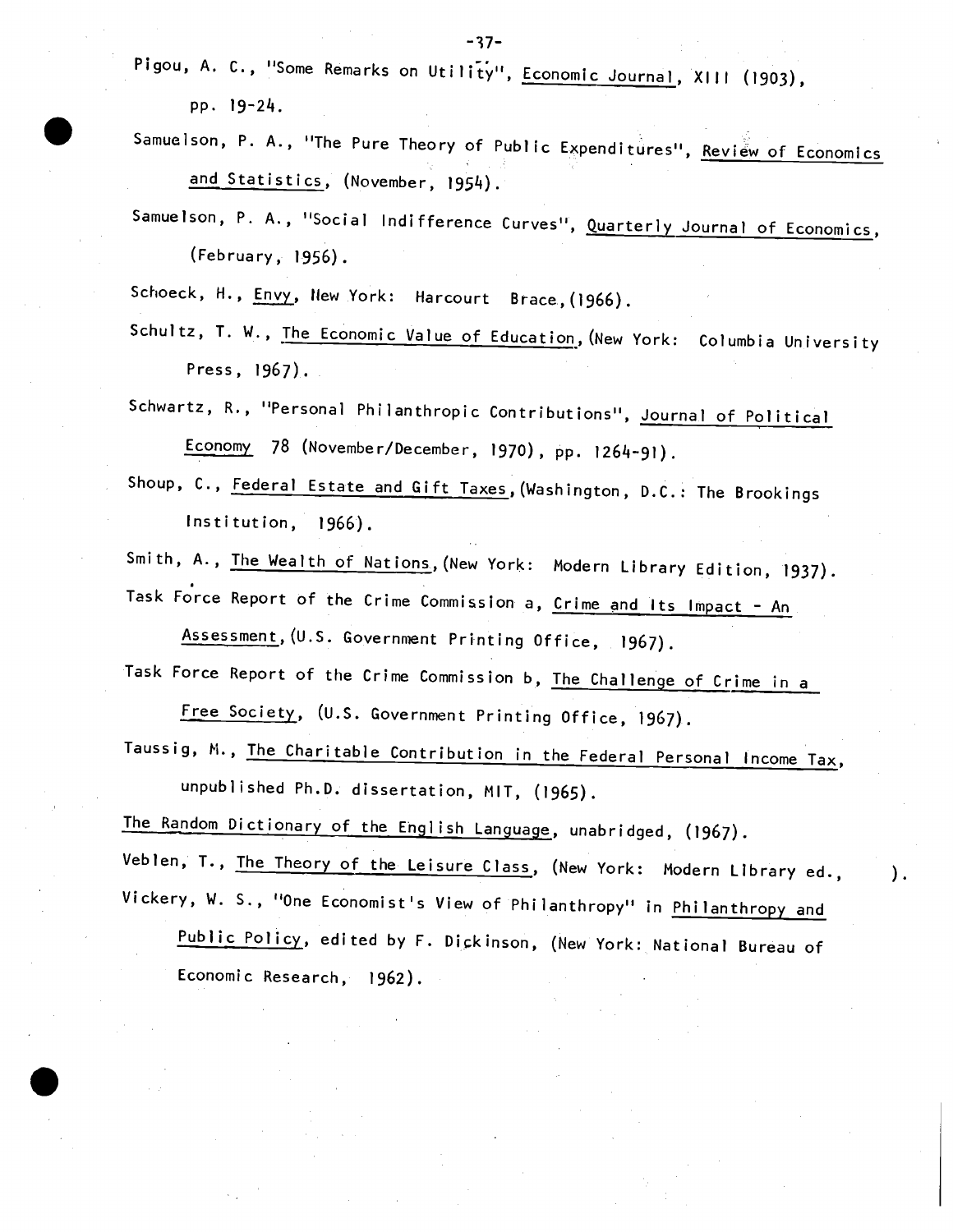Footnotes

-38-

Isee Bentham a Chapter V, and Marshall, Book III, Chapter II.

2Quoted in Marshall p. 87.

.

3Marshall. He limits his discussion of consumer demand to the largely formal theory of marginal theory because of the importance he attaches to the interaction between activities, consumer behavior and the basic wants: "...such a discussion of demand as is possible at this stage of our work must be confined to an elementary analysis of an almost purely formal kind." (p. 90). He never developed the more complicated and less formal analysis.

4See Pigou, Fisher, p. 102, Pantejeoni (I owe this reference to George Stigler.)

5See e.g., Duesenbery, Johnson, or Brady and Friedman.

 $^6$ See Leibenstein.

7See Boulding, Vickery, Schwartz, and Alchian and Allen, pp.135-42.  $8$ See Veblen, pp. 25, 30.

9See Parsons, and Blau.

10<sub>See</sub> Becker, 1957, 1971.

11<sub>See</sub> Becker, 1961.

12<sub>0</sub>ther drafts that were also circulated include Becker 1968a 13For an exposition of this theory see Michael and Becker.

 $14$  have also developed the analysis assuming many commodities and many characteristics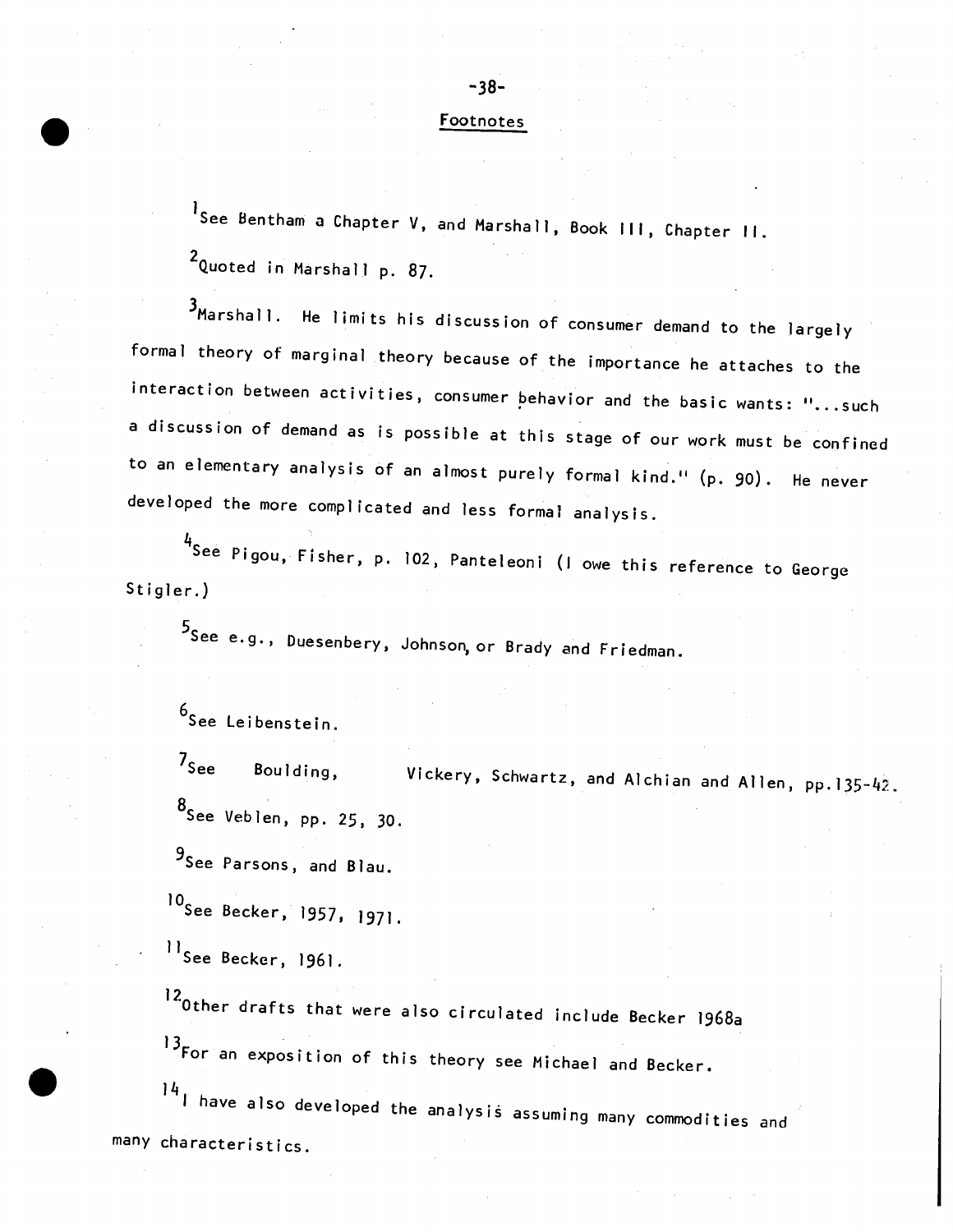15Sociologists sometimes assert that variables like social approval and respect "do not have any material value on which a price can be put..." (see Blau). But prices measure only scarcity, and have nothing intrinsically to do with "material value":  $p_R$ , for example, only measures the resource cost to i of changing social approval, respect, etc.

 $16$  assume for simplicity in this formula that  $p_R$  measures the marginal as well as average price of R.

 $17$ <sub>1f</sub> he can also reduce R by giving up own goods, the curve  $E_0S_0$ would continue in the south-west direction (see  $ES^{\dagger}_{\Omega}$  in the figure). However, this section would be irrelevant if R had positive marginal utility.

 $^{18}$ By differentiating equation (2.6) with respect to  $I_i$  alone,  $\overline{n}$  = w<sub>x</sub>n<sub>x</sub> + w<sub>R</sub>n<sub>R</sub> = 1 - a,

where

$$
w_x = \frac{p_x x}{s_i}
$$
,  $w_R = \frac{p_R R}{s_i} = 1 - w_x$ ,  $n_x = \frac{dx}{dI_i} \cdot \frac{I_i}{x}$ ,

$$
n_R = \frac{dR}{dI_i} \cdot \frac{I_i}{R}, \qquad \alpha = \frac{p_R D_i}{S_i},
$$

and I am assuming that  $\mathsf{p}_{\mathsf{p}}$  is given (not dependent on  $\mathsf{h},$   $\mathsf{x},$  etc.). Of course, the weighted average of income elasticities with respect to a change in  $\mathsf{s}_\mathsf{i}$  must equal unity, as in the usual analysis.

Since  $\frac{dh}{dt} = \frac{dR}{dt}$ ,  $dI$ ,  $dI$ ,  $\qquad \qquad$ dh I, dR I, R R  $n_h = \frac{dh}{dL_i} \cdot \frac{L_i}{h} = \frac{dR}{dL_i} \cdot \frac{L_i}{R} \cdot \frac{R}{h} = n_R \cdot \frac{R}{h}$  (2.8')

But

$$
\frac{R}{h} = \frac{p_R R}{p_R h} = 1 + \frac{p_R D_i}{p_R h} = 1 + \frac{S_i - I_i}{\beta I_i}
$$
  
= 1 +  $\frac{1}{1 - \alpha}$  - 1 = (1 - \alpha) +  $\frac{\alpha}{\beta}$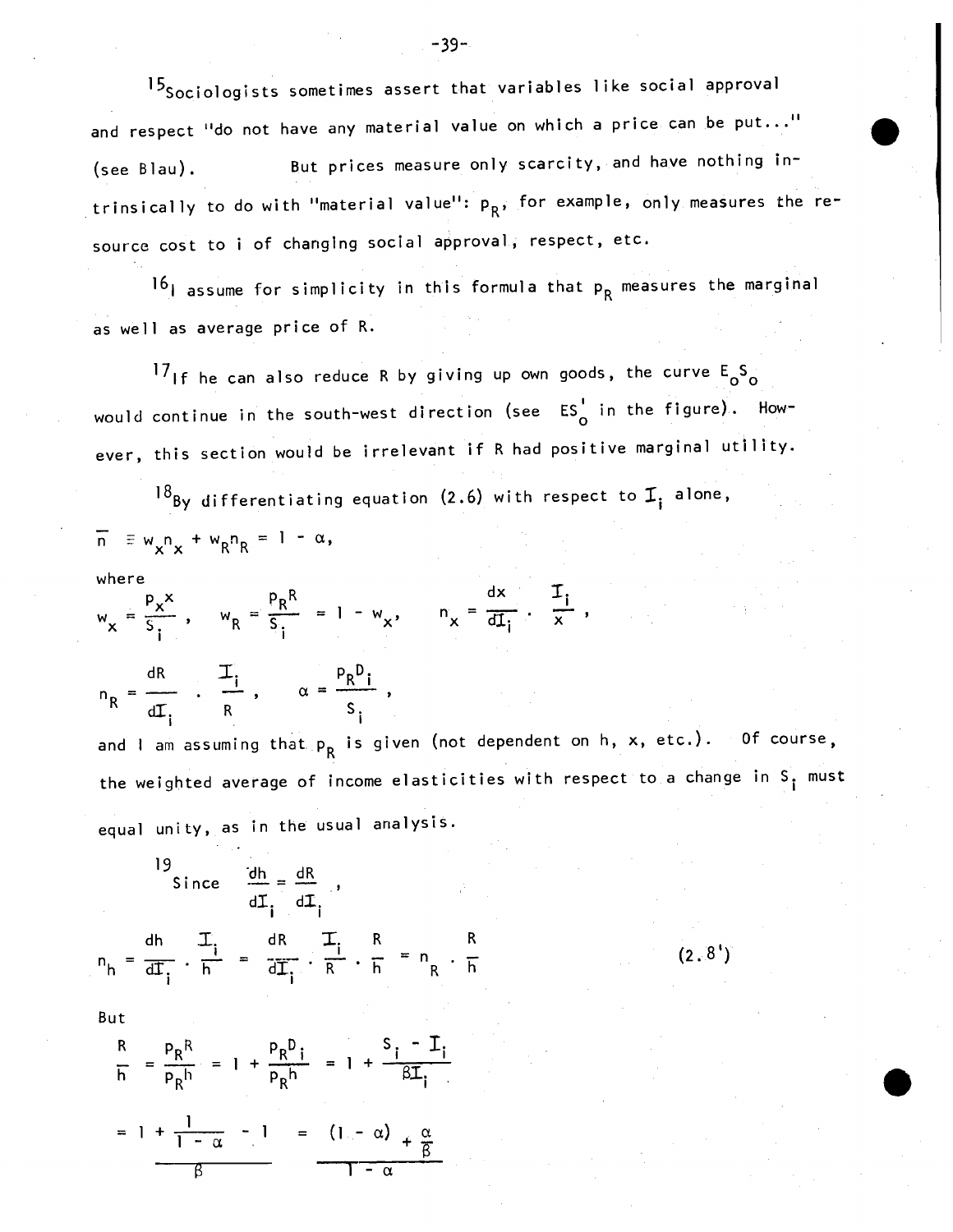Since 
$$
1 - \alpha = \overline{n}
$$
 (see footnote 18),  
\n
$$
n_h = \frac{n_R}{\overline{n}} \left( \frac{\alpha}{\beta} + 1 - \alpha \right).
$$
\n20 For  $\frac{1 + \alpha(\overline{\beta} - 1)}{1 - \alpha} > 1$  since  $\frac{1}{\beta} > 1$ , and  $1 - \alpha < 1$ .

 $21$ An increase in  $\alpha$  lowers  $\overline{n}$  because the relative contribution of own income to social income would be reduced.

$$
22
$$

$$
\frac{dn_h}{d\alpha} \quad (\frac{n_R}{n} \quad = \text{constant}) = \frac{n_R}{n} \left( \frac{1}{\beta} - 1 \right) \quad - \quad \frac{n_R}{n} \propto \beta^{-2} \frac{d\beta}{d\alpha} \; .
$$

Both terms are greater than zero because  $\beta < 1$ , and  $\frac{dB}{d\alpha} < 0$  (this is shown shortly); therefore,  $\frac{dn_h}{d\alpha}$  > 0.

23The endowment-income elasticity of demand for contributions can easily be shown to equal

$$
N_{h} = \frac{dh}{dD} \cdot \frac{D}{h} = (N_{R} - 1) [\frac{1}{1-\alpha} (1 + \alpha (\frac{1}{\beta} - 1)) ] + 1.
$$

Clearly, when  $\alpha > 0$ ,  $N_h < 0$  if  $N_R \leq \alpha = \overline{N}$ , the average endowment-income elasticity of demand; and when  $\alpha < 0$ ,  $N_h > 0$  if  $N_R \stackrel{>}{\sim} \alpha$ .

 $24$  assume that an increase in the absolute value of  $p_R$  reduces the demand for R, so that  $E_h > 0$ .

25 Caring is not simply a deus ex machina introduced to derive the following implications since I have shown elsewhere (Becker, 1974) that the marriage market is more likely to pair a person with someone he cares about than with an otherwise similar person that he does not care about.

$$
-40-
$$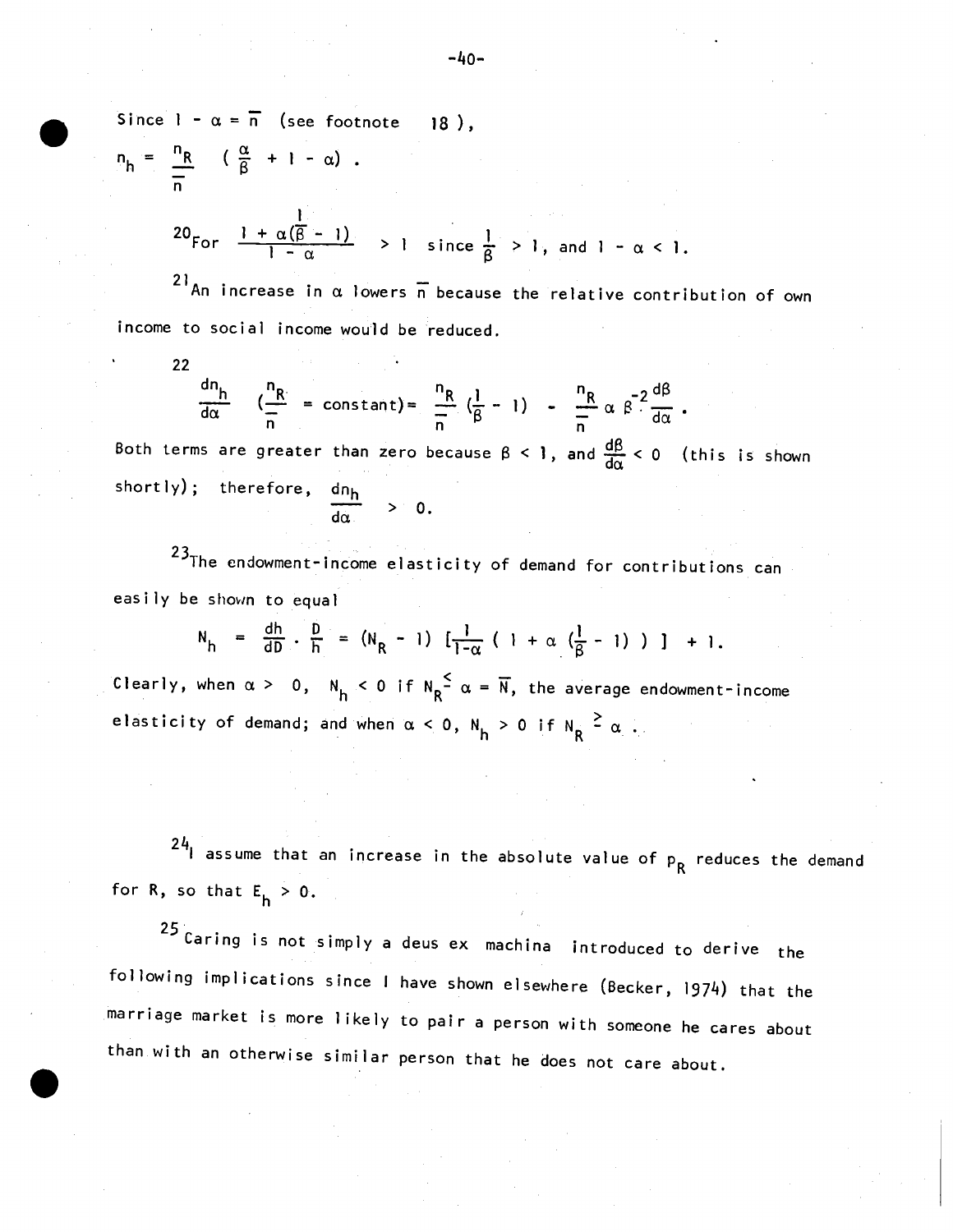$-41$  -  $$\mbox{\tt -}41$$  . <br> 26 If the utility of i also partly depended directly on the amounts he transferred to j, perhaps because i's "prestige" or "approval" partly depended on these transfers, then redistribution of family income would have a net effect on the consumption of both i and j.

27A somewhat weaker assumption is that the family is "fully connected" through a series of transfers between members; for example, a transfers resources to b because a cares about b, b transfers to c because b cares about c, and so on until m transfers to the last member n, and n transfers to no one (this assumption is made in an intergenerational context by Barro). Indirectly, a (or any other member but n) would be transferring to all members because an increase in his contributions to b would induce an increase in the contributions to all other members.

 $^{28}$ The interaction between self and market insurance is analyzed in Ehrlich and Becker.

29This application is taken from the detailed discussion in Barro.

 $^{30}\!$ The empirical evidence does strongly suggest that most of the investment in higher education by state governments has been offset by reduced private investment (see Peltzman, and McPherson).

 $31$ The incentive that parents have to invest in their children is discussed in several places (see e.g., De Tray, and Parsons).

 $\bullet$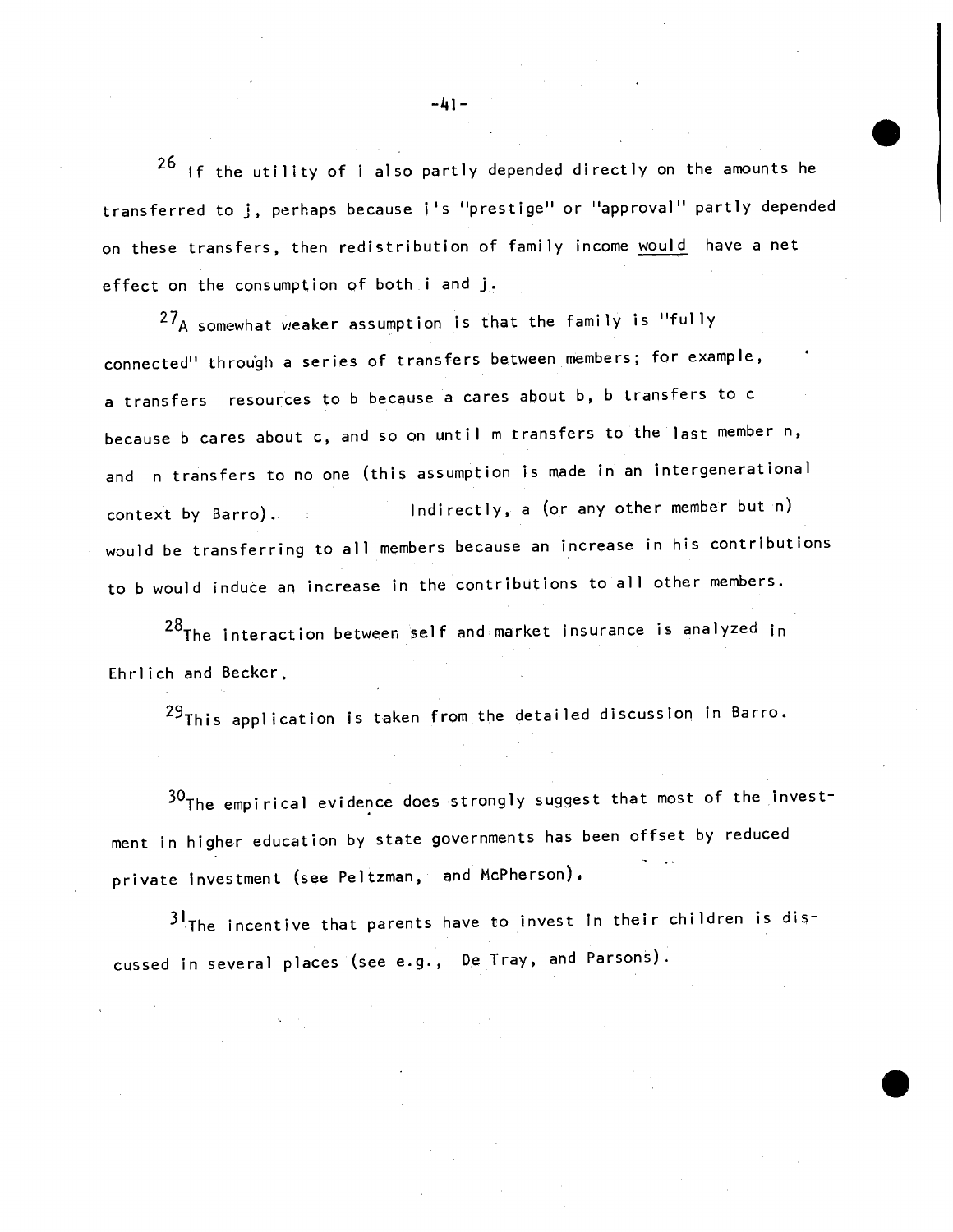-42-<br>3<sup>1a</sup>The Coase Theorem proves that when "bargaining costs" are negligible, each family member could always be induced to maximize family oppo-rtunities through bargaining with and side payments from other members. I have proved that the head (and, as shown later, other members too) has this incentive and, in effect, makes or receives "side payments" without bargaining with other members. The word "automatically" is used to distinguish this theorem from the Coase Theorem.

32Although this is a rather immediate implication of his interest in maximizing family opportunities, a direct proof may be instructive. Suppose that a particular action changed the utility of the head by

$$
dU_h = mu^h dx_h + \sum_{j=1, j \neq h}^n mu^j dx_j,
$$
 (1')

where  $mu^j = \frac{1}{2}$ , and dx. measures the change in consumption of the jth <sup>J</sup> <sup>j</sup> family member. If the head can transfer resources to other members dollar for dollar, in equilibrium,

 $mu^J = \lambda_h^p$  all j, (2)

where  $\lambda_h$  is the marginal utility of income to the head, and  $p_i$  is the cost of **x<sub>j</sub>.** Substitution of equation (2 ) into (1 ) gives

$$
dU^{h} = \lambda_{h} (p_{h}dx_{h} + \sum_{j=1, j \neq h}^{n} p_{j}dx_{j}) = \lambda_{h} \sum_{a=1}^{n} p_{j}dx_{j}.
$$
 (3')

Since the head takes an action if and only if,  $dU_h > 0$ , equation (3) implies (since  $\lambda_h > 0$ ) that he takes an action if, and only if,

$$
\sum_{\text{all } j} p_j dx_j > 0, \qquad (4')
$$

which was to be proved.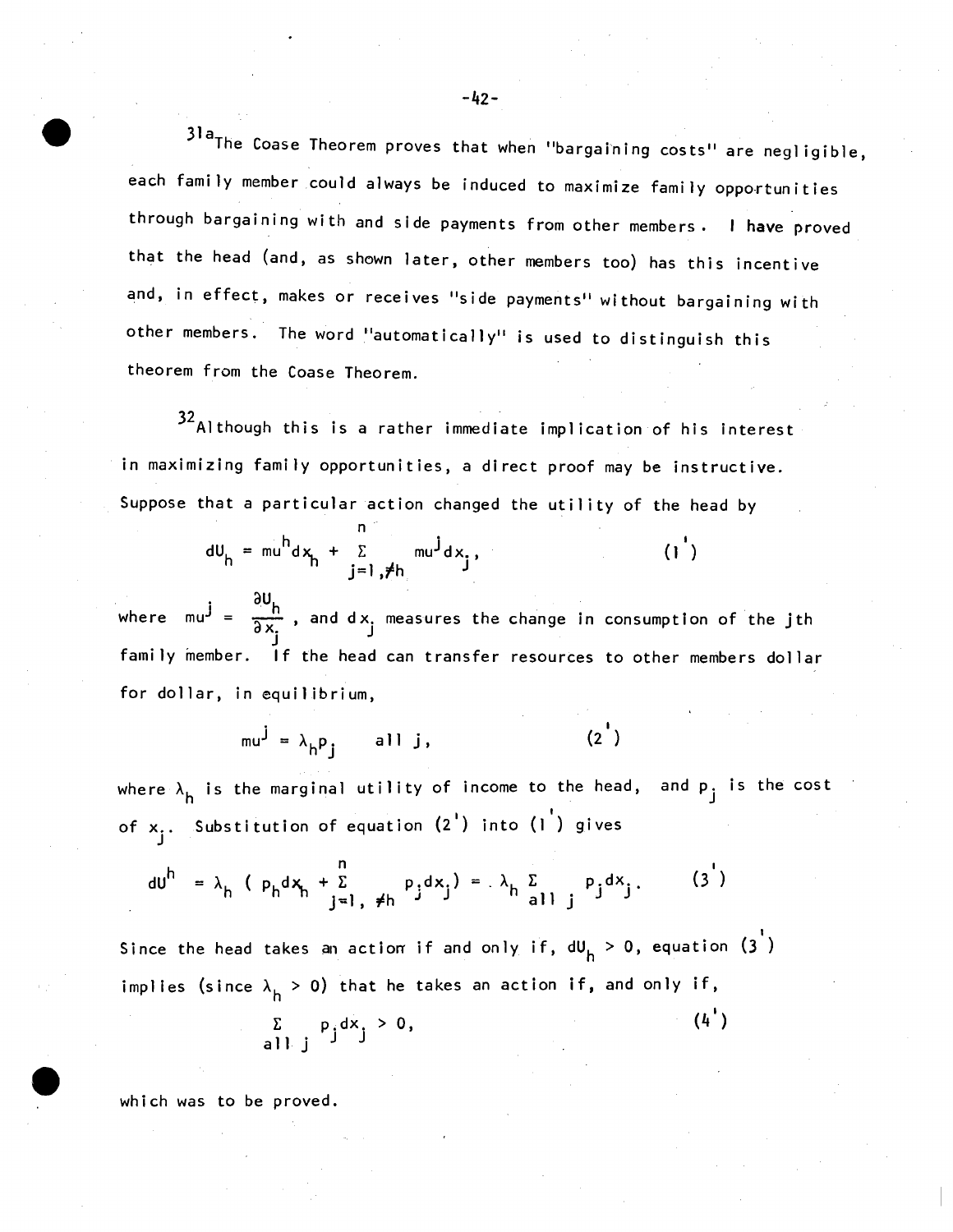$32a$ Recall that I have been assuming that only a single good is consumed by each person, although this analysis presupposes many goods. The transition to many goods is straightforward if the head's utility depends on a function of the various goods consumed by another member that is monotonically related to the utility function of that member (see the discussion later in this section).

 $\Omega$  is difficult to contrast my derivation of a "family" utility function with a traditional derivation since explicit derivations are rare. The most explicit appears to be in a well-known article on social indifference curves by Samuelson (1956). He briefly considers the problem of relating individual and family utility functions, and perhaps gives the same derivation as mine. <sup>I</sup> say "perhaps" because his discussion is brief, and has

a statement about grafting a consistent "family welfare function" onto the separate utility functions of different family members (p. 10), and some others equally unclear.

For example, he said "... (a family member's) preferences among his own goods have the special property of being independent of the other members consumption. But since blood is thicker than water, the preferences of the different members are interrelated by what might be called a 'consensus' or 'social welfare function' which takes into account the deservingness or ethical worths of the consumption levels of each of the members". (*Ibid*) How are these preferences interrelated by a "consensus", and why not simply incorporate

 $-43-$ 

**.** 

 $\bullet$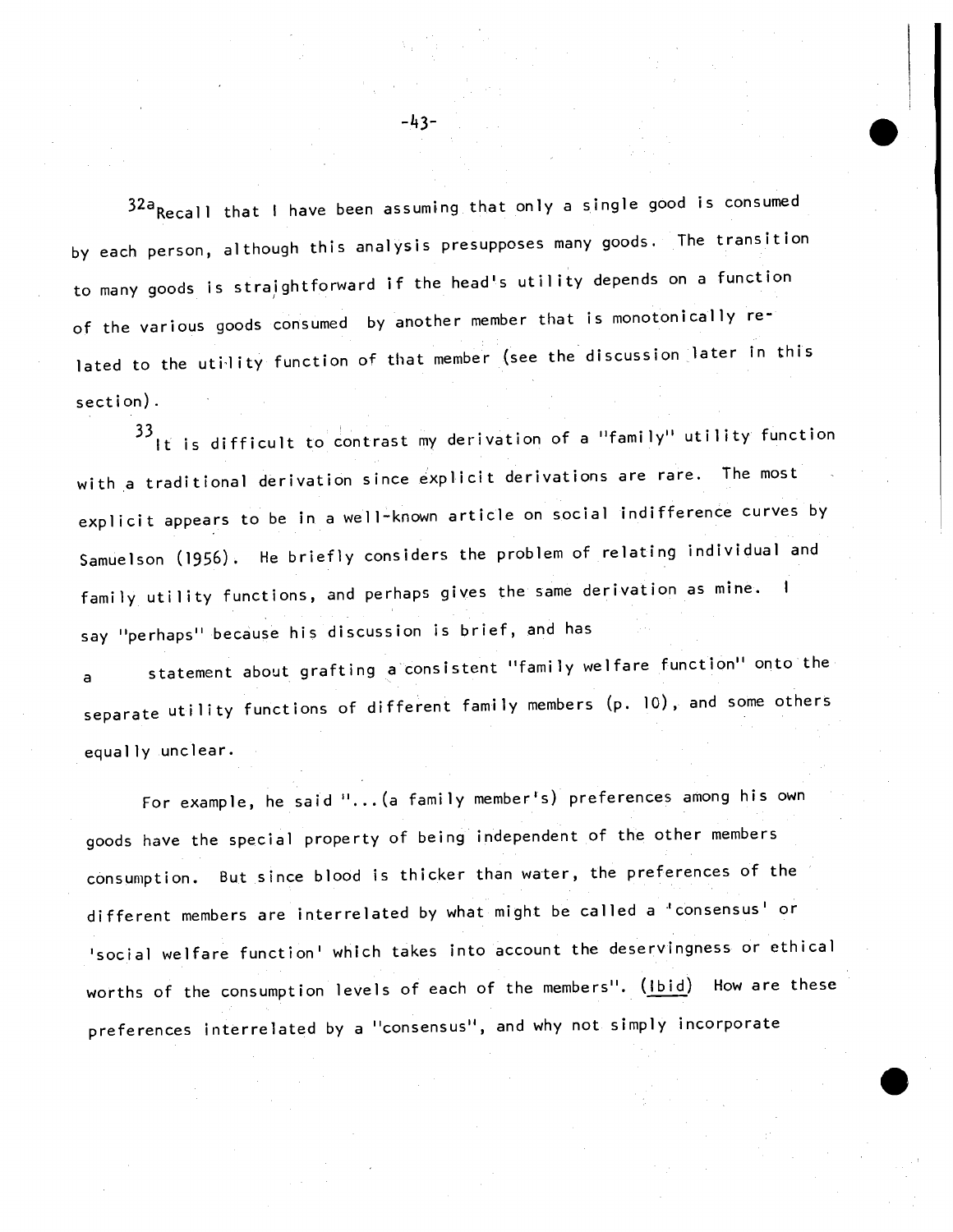the "deservingness" of<br>members' preferences (a the "deservingness" of the consumption levels of different members into some members' preferences (as in my approach)? Incidentally, at one point (p. 9), Samuelson appears to believe that if the family utility function is the same as the head's, he must have sovereign power, which I have shown to be wrong.

He later (p. 20) says that "if within the family there can be assumed to take place an optimal reallocation of Income so as to keep each member's dollar expenditure of equal ethical worth, then there can be derived for the whole family a set of well-behaved indifference contours relating the totals of what it consumes: the family can be said to <u>act as if</u> it maximizes such a group preference function" (italics in original). In my analyses, the "optimal reallocation" results from interdependent preferences and voluntary contributions, and the "group preference function" is identical to that of the "head".

 $3<sup>4</sup>$  it frequently has been alleged to me that mutual interaction of the form

> $U_i = U_i$   $[X_i, g_i](U_i)$ ]  $U_i = U_i$  [x<sub>i</sub>, g<sub>i</sub> (U<sub>i</sub>)],

where  $x_i$  and  $x_i$  are the own consumption of i and j, and  $g_i$  and  $g_i$  are monotonic functions of the utility indexes  $U_i$  and  $U_i$ , results in instability and unbounded utility levels. For, it is argued, an increase in  $x_{\mathbf{i}}$  by one unit directly raises i's utility, which raises j's utility through g<sub>j</sub>, which in turn further raises i's utility, and so on

until  $\mathsf{U}_i$  and  $\mathsf{U}_j$  approach infinity. Mathematically, there is an infinite regress since, by substitution,

 $U_i = U_i$  [x<sub>i</sub>, g<sub>i</sub> { x<sub>j</sub>, g<sub>i</sub> { x<sub>i</sub>, g<sub>i</sub> { x<sub>j</sub>, g<sub>j</sub> { .....}]

However, with appropriate restrictions on the magnitude of the interactions, the infinite regress has a finite effect, and the "reduced forms" of  $U_i$  and  $U_j$  on **x** and **x** are well defined. Consider, for example, the Cobb Douglas functions

 $-44-$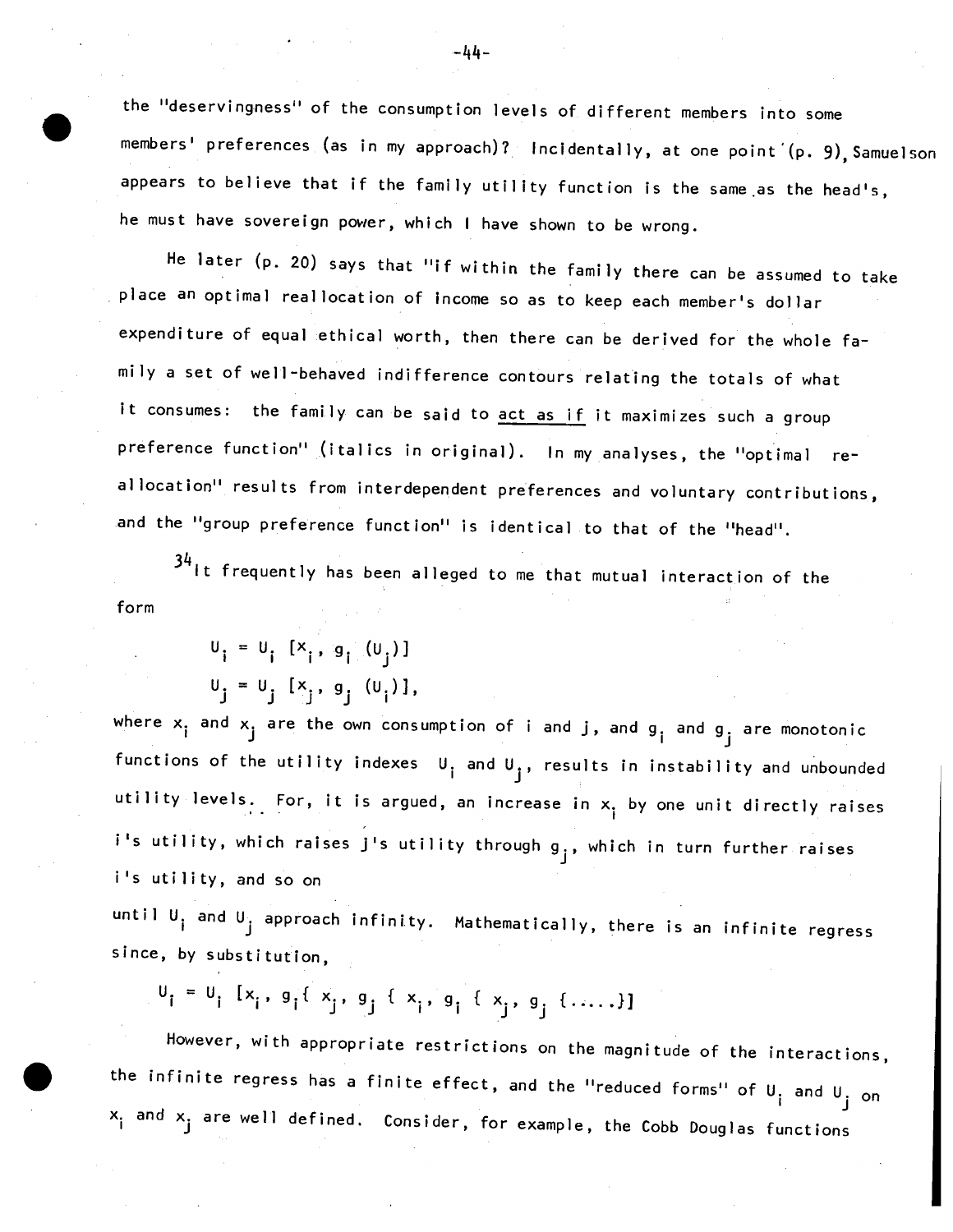$$
U_{i} = \begin{bmatrix} a_{i} & b_{i} \\ x_{i}^{2} & U_{j} \\ \vdots & \vdots & \vdots \\ a_{j}^{2} & U_{i}^{2} \end{bmatrix}
$$

where  $a_j$  and  $a_j$  presumably are > 0, and  $b_j$  and  $b_j$  can either be > or < 0.

By substitution,



where  $b_i b_j$  is independent of monotonic transformations on  $U_j$  and  $U_j$ . A finite sum to the regress requires that  $|b_1b_j| < 1$ ; essentially, that the marginal utilities or disutilities due to interdependence are less than unity. Note that although it is possible for  $a_i = b_i$  and  $a_i = b_i$ , for own consumption and the welfare of the other person to be equally "important", the condition  $b_i b_j$  < 1 implies that either  $|\alpha_i| > |\beta_i|$ , or  $|\beta_j| > |\alpha_j|$ , or both: that is, for at least one of the persons, own consumption has to be more important than the other person's consumption in the "reduced forms".

 $\bullet$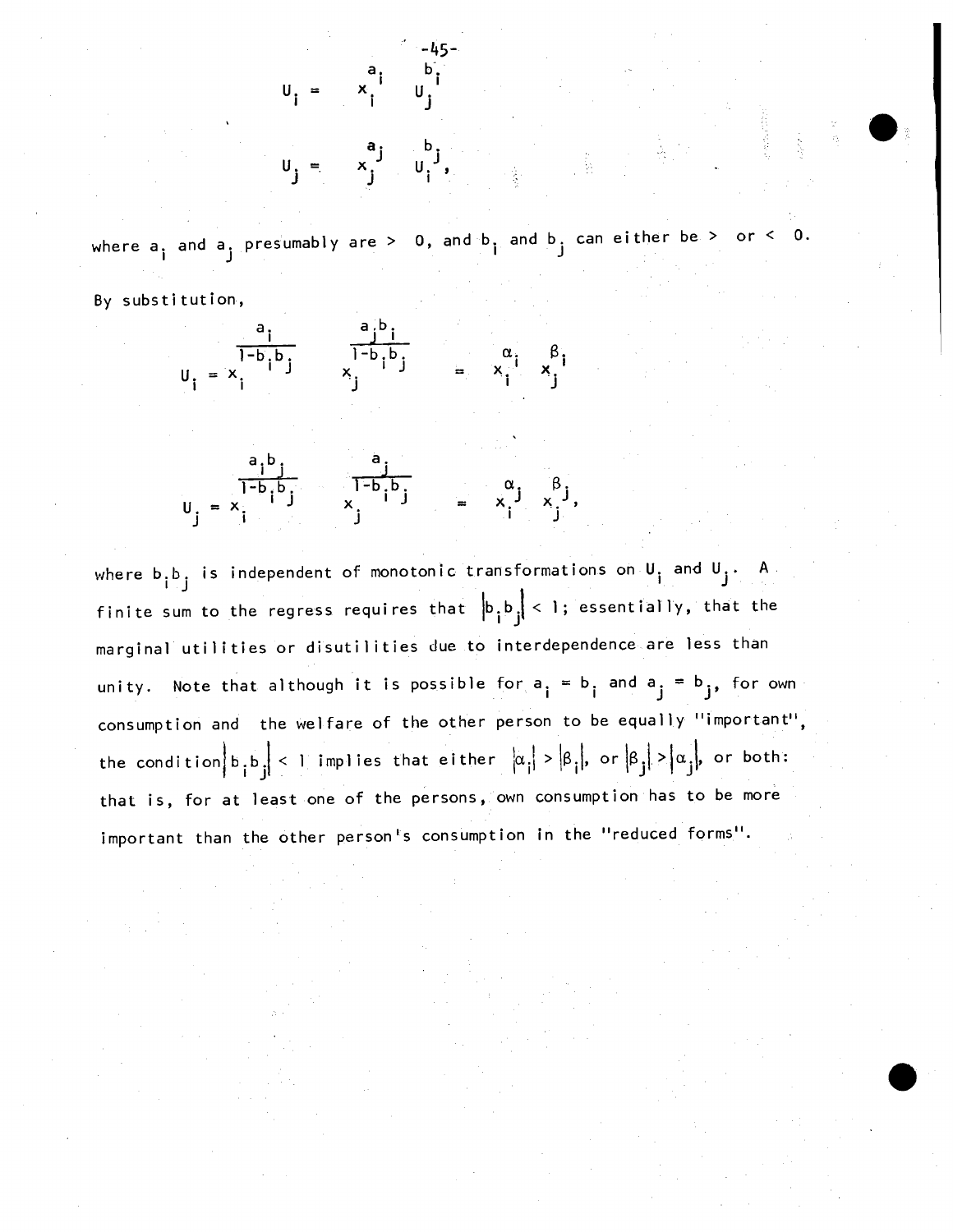351n one study, the elasticity of children's years of school ing with respect to parental income is a sizeable +1.2, at the same time that the elasticity of children's income with respect to parental income is only +.3, or a 70 per cent regression toward the mean (unpublished calculations by Jacob Mincer from the Eckland Sample).

Note in this regard, however, that parents cannot easily prevent considerable regression toward the mean by investing in their children. For let the relation between the human capital invested in children and parental income be

$$
S_c = a + b \log I_p + u,
$$

where b is the elasticity of parental response, and u represents other determinants of  $S_{c}$ . According to the theory of investment in human capital (Mincer; Becker, 1975),

log  $I_c = \alpha + rS_c + v$ ,

where r is the rate of return on human capital, and v represents other determinants of log  $I_c$ . Then by substitution

log  $I_c = (\alpha + ra) + rb \log I_p + (ru + v)$ . Even if r were as large as .2, and b as large as 2.0, rb would only be .4: the regression toward the mean would be 60 per cent.

If  $v = c$  log  $I_{p} + v'$ , where I-c measures the degree of "intrinsic" regression to the mean, then by substitution, . The contract of the contract of the contract of the contract of the contract of the contract of the contract of the contract of the contract of the contract of the contract of the contract of the contract of the contrac

log  $I_c = (\alpha + ra) + (rb + c)$  log  $I_p + (ru +v')$ 

Since the analysis in the text implies that b would be positively related to 1cas parents try to offset the "intrinsic" regression, the "observed" regression to the mean,

$$
1 - \gamma = 1 - (c + rb) = (1 - c) - rb
$$
,

may be only weakly related to the "intrinsic" regression 1-c.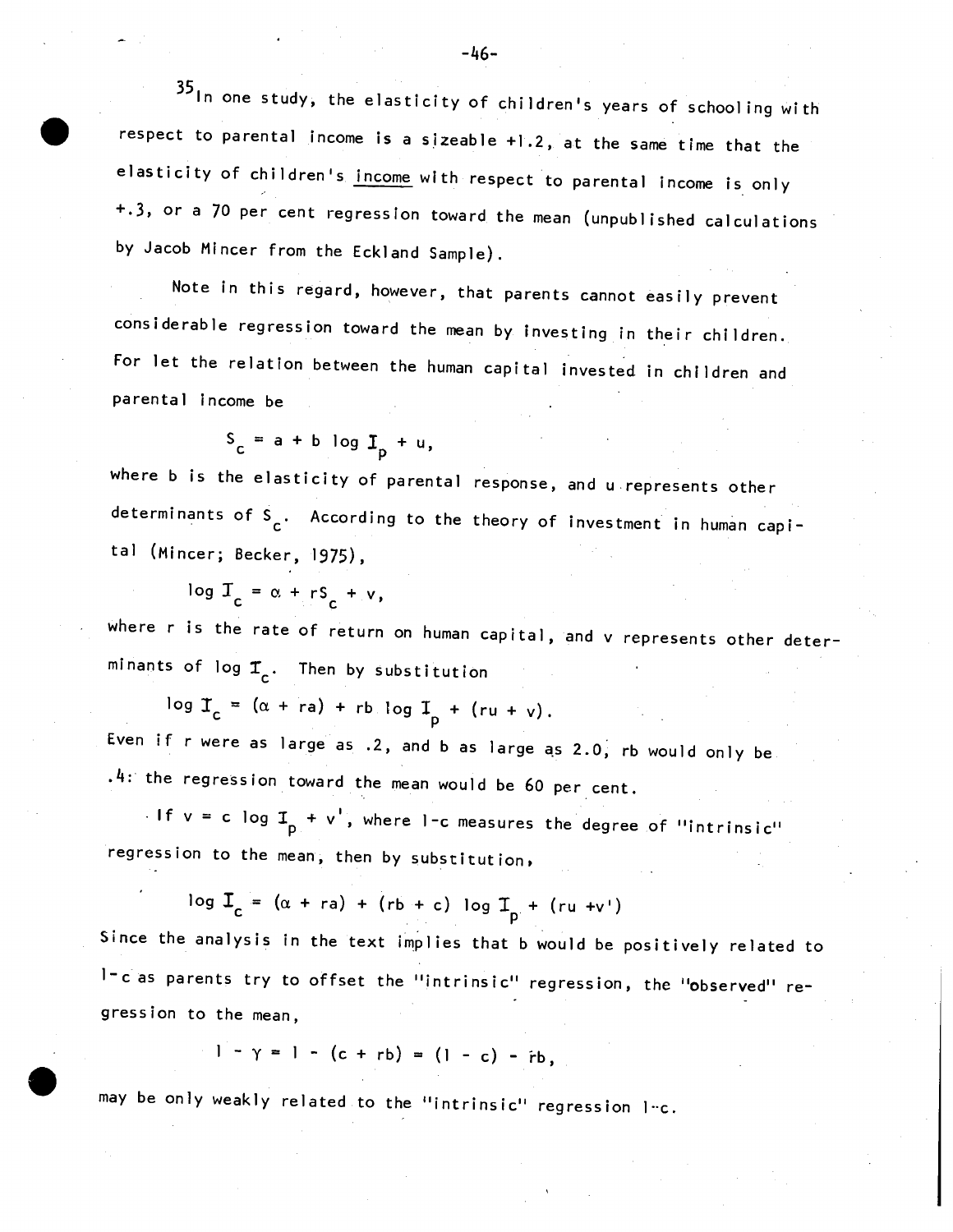I am indebted to discussions with Jacob Mincer on the issues sketchily covered in this footnote.

 $35a$  It is generally believed that the United States has a more mobile "open" society than European countries do, yet (admittedly crude) comparisons of occupational mobility between fathers and sons do not reveal large differences between the United States and several Western European countries (Upset and Bendix). Since the analysis in this paper suggests that parental contributions to their children's education and other training is more responsive to parental position in "open" societies, more responsive parental contributions may be offsetting the greater "openness" of American society.

 $^{36}$ The Random House Dictionary defines charity as "the benevolent feeling, especially toward those in need or in disfavor".

37<sub>The utility</sub> function of a charitable person who desires to improve the general well-being of recipients can be written as

> $\mathbf{I}_{\mathbf{i}}$ <sup> $\mathbf{+}$ </sup>  $\mathbf{h}_{\mathbf{i},\mathbf{j}}$   $\mathbf{I}_{\mathbf{i}}$  $U_i = U_i$  [  $x_i$ ,  $x_i$  (=  $\frac{1}{b}$  ) ]  $\frac{1}{b}$

where h is his charitable giving,  $\mathsf{x}_{\mathbf{j}}$  measures the well-being of recipients,  $\frac{\partial U}{\partial T} = \frac{\partial U}{\partial b}$  > 0; that is, a unit increase in the own income of recipients has the same effect on the utility, of a charitable person as a unit increase in his giving.

The utility function of a person who makes "charitable" contributions to win social acclaim can be written as

$$
u_j = u_j(x_j, \frac{T_j}{p_j}, \frac{h}{p_j}),
$$

 $\frac{\partial U_i}{\partial h} > 0$  - an increase in his contributions would increase his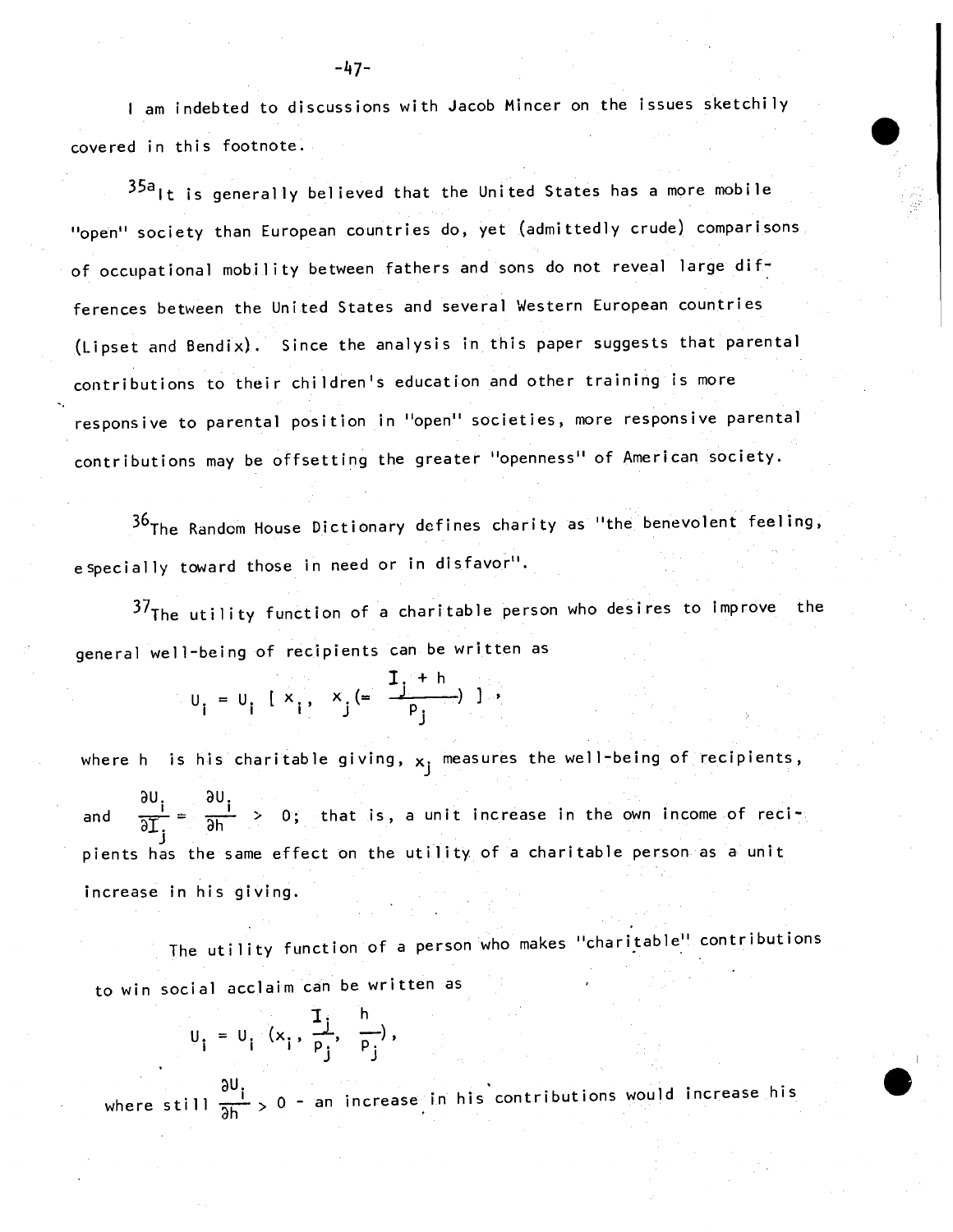acclaim-, but now the sign of  $\frac{148-}{1}$  is not so obvious. If, however, contributions and the income of recipients were much closer substitutes for each other than for the own consumption of the contributor, which is plausible, then these utility functions have similar implications.

Not much generality is sacrificed, therefore, by only considering charity motivated by a desire to improve the well-being of recipients.

 $38$ See Taussig. These estimates are net of differences in tax rates. Note, however, that charitable giving is estimated from itemized deductions in personal income<br>income - Atax returns. Since only giving to (certain) institutions and not to individuals can be deducted, since many taxpayers, especially with lower incomes, do not itemize their deductions, and since others inflate their deductions, the response of tax-reported giving may not accurately describe the response of actual giving.

39Schwartz's study, like Taussig's, is based on personal income tax returns (see Schwartz). Both studies also estimate the price elasticity of giving, where price is measured by one minus the marginal tax rate. Schwartz finds considerable response to price, elasticities generally exceeding - .5, which is consistent with the implications of the theory of social interactions. Taussig, on the other hand, finds only a weak response to price, but Schwartz argues that Taussig's findings are biased downward.

<sup>140</sup> It is easily shown that

 $r_j = 1 - v_{m \ m}$ ,

where  $v_m$  is the share spent on merit goods,  $n_m$  their income elasticity, and r the reduction in j's own spending per unit increase in i's contribution. Therefore, if  $v_{m}$  = .2, and  $n_{m}$  = 2.0,  $r_{j}$  = 0.6.

41 For example, if j spends 60 cents less for each dollar transferred by I, the price to i would be

 $p_m^{\prime} = p_m \frac{1}{4} = 2.5 p_m^{\prime}$ 

or more than twice the market price.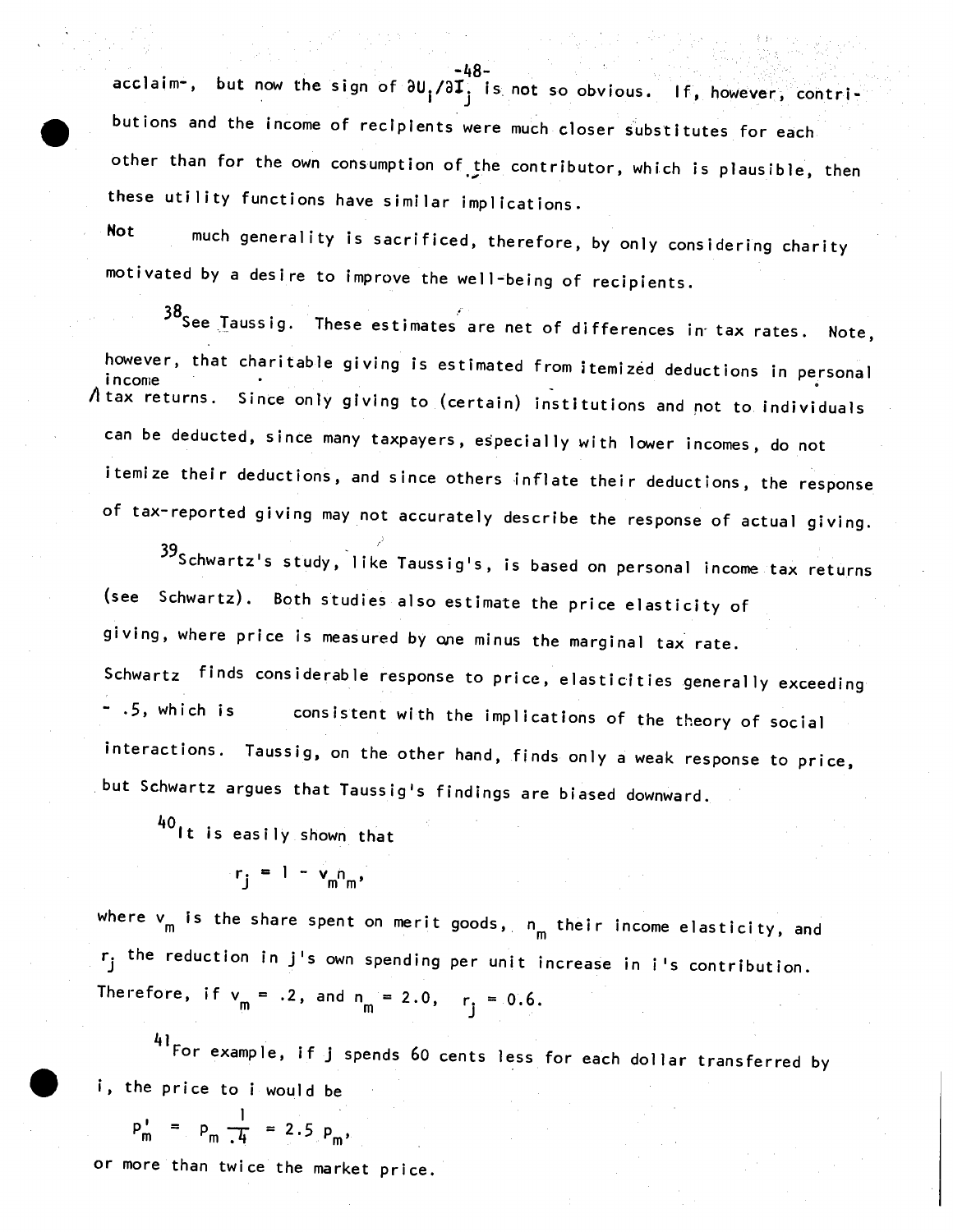# 42 See Peltzman.

 $43$ A proof of this/well-known summation formula can be found in Samuelson, 1954.

 $44$ The difficulty of policing "merit" goods is shown amusingly in a recent Wizard of Id cartoon. Two drunks meet and one says "Could you spare a buck for a bottle of wine?" The other answers, "How do I know you won't buy food with it?"

 $45$  I owe this example to Lisa Landes.

46This conclusion about the incentives provided by large bequests is a special case of a more general result proven elsewhere (see Becker-Stigler) that relatively large pensions discourage employees from acting contrary to the interests of their employers ( $\blacksquare$  a bequest serves the same purpose as a pension).

 $47$ See the discussion in Shoup and Adams.

48 Most robberies, burglaries and larcenies, on the other hand, probably are motivated by the prospects of material gain.

49 See Ehrlich.

50That is, in that part of the social environment that motivates predatory expenditures.

51Persons committing crimes against other persons as well as against property are much more likely to live in low income areas. (see the Task Force

 $\bullet$ 

Report of the Crime Commission a, Table 9).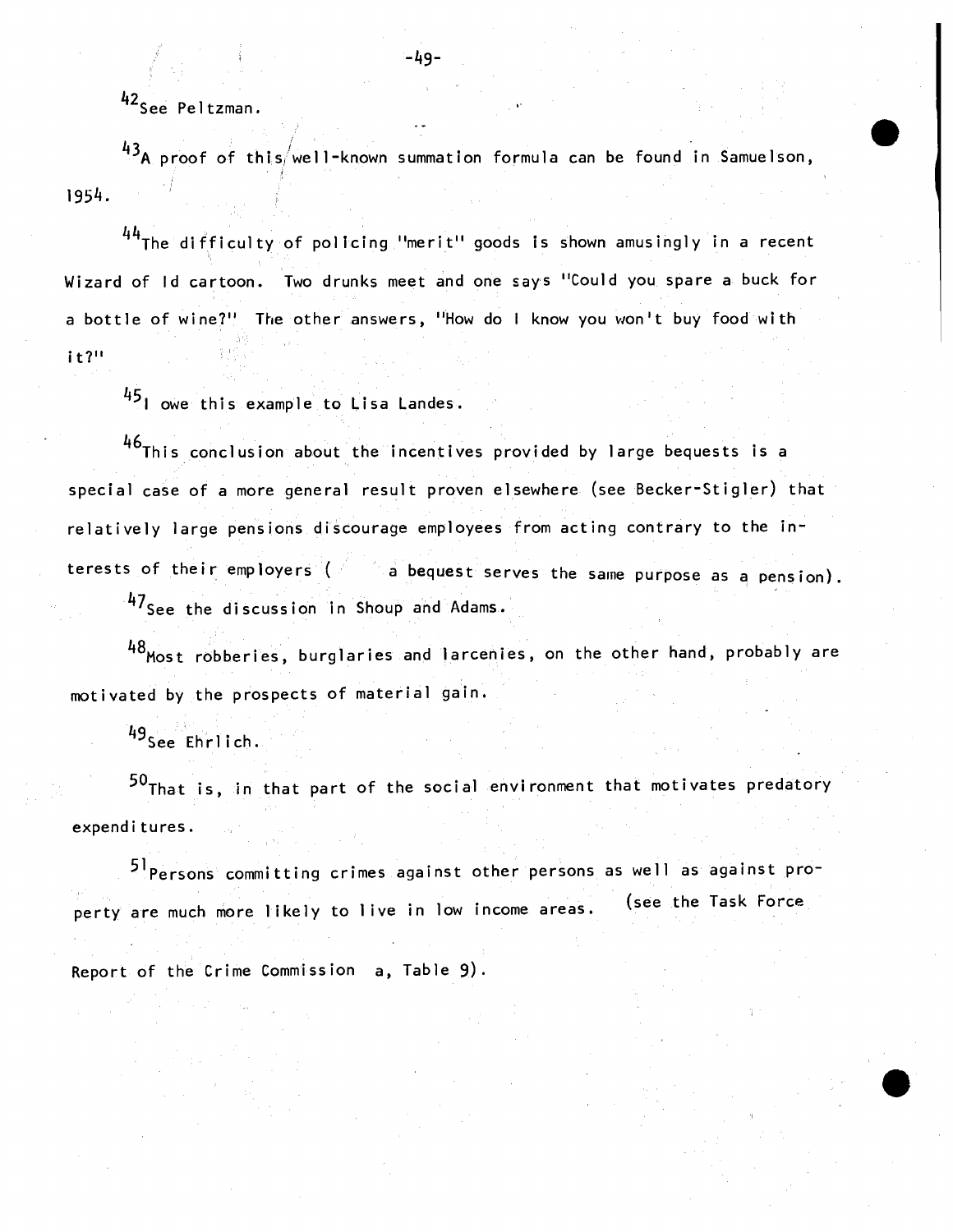$52$ The rate of assaults grew significantly from 1933 - 65 in the United States, and the murder rate remained about the same (Task Force Report of the Crime Commission b, Figures 3 and 4). Higher income states do not have fewer crimes against persons even when the probability of conviction, the punishment, and several other variables are held constant (Ehrlich, Tables  $2 - 5$ ). Mote that Ehrlich's study, unlike the evidence from the Crime Commission, holds the "price" of crime constant when estimating the effects of income (and holds income constant when estimating the effects of price).

 $53$ Not much later, Jeremy Bentham reached a similar conclusion: "The pleasure derivable by any person from the contemplation of pain suffered by another, is in no instance so great as the pain so suffered." (Bentham b).

 $54$ Similarly, a sociologist recently has argued that envy is a powerful motive in primitive as well as advanced societies, communist as well as capitalist ones, and is critical in determining economic progress and public policy (see Schoeck).

54a, Qwn" income here includes the value of other aspects of the social envi ronment.

## $55_{1f}$

$$
\mathbf{U}_{\mathbf{i}} = \mathbf{U}_{\mathbf{i}} \quad (\mathbf{I}_{\mathbf{i}}/\overline{\mathbf{I}}),
$$

where  $I$  is the average community income, then  $S_i = I_i - p_i \overline{I}$ ,

$$
S_i = I_i - p \overline{I},
$$

where S. is i's social income, and  $\rho_{_{\boldsymbol{\Gamma}}}$  is the price of  $\overline{\boldsymbol{\mathcal{I}}}$  in terms of  $\mathbf{T}, \quad \mathsf{lf}$  $I$  did not engage in predatory behavior,  $p_{\mu}$  would simply equal the slope of his indifference curve:

slope = 
$$
\frac{dI_i}{d\overline{I}}
$$
 =  $\frac{T_i}{\overline{I}}$  = p<sub>r</sub>

Hence

$$
S_i = I_i - \frac{T_i}{T}
$$
.  $\bar{T} = 0$ .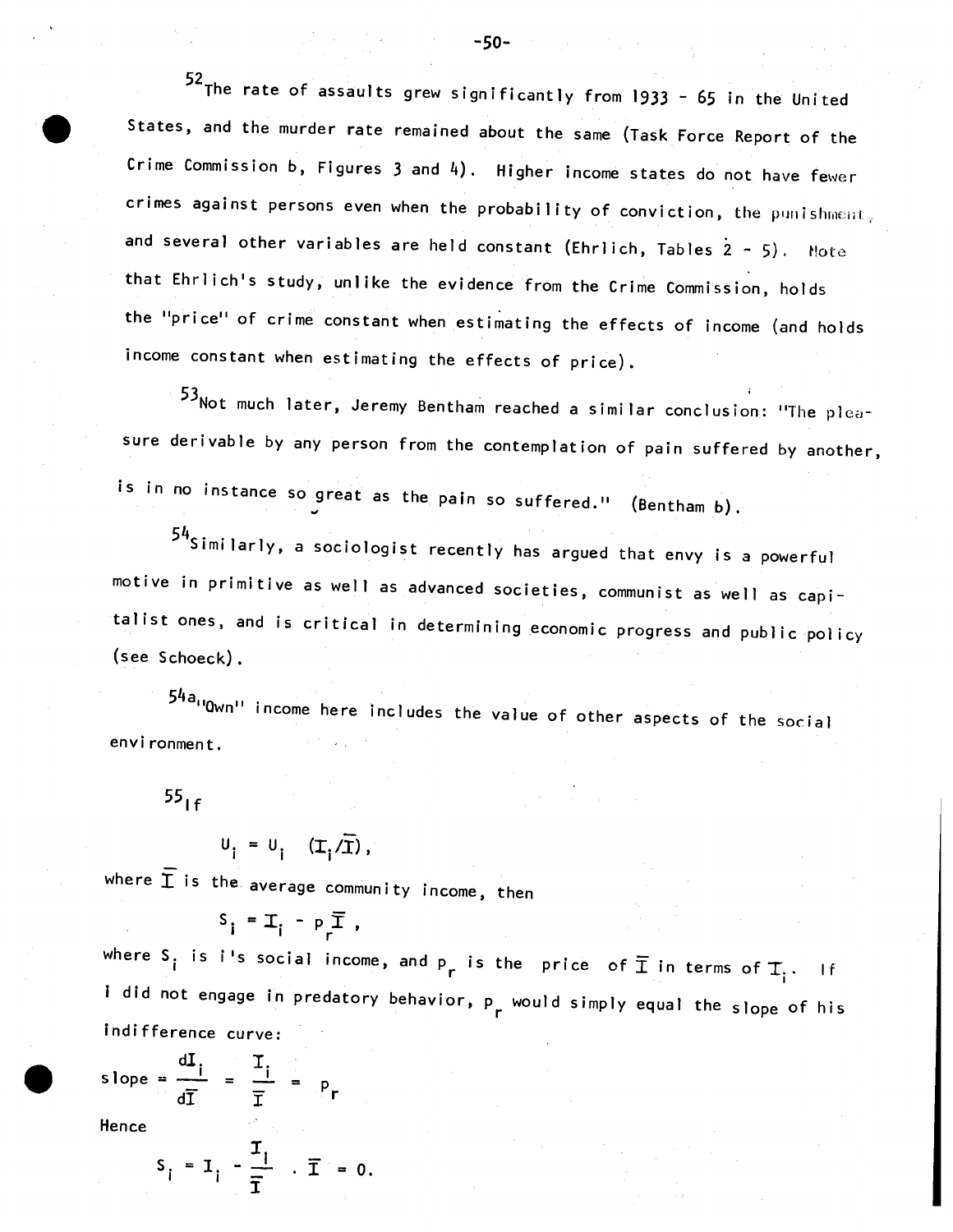$^{56}$ When envy is so important, economic development is undesirable because it lowers welfare. See Schoeck's discussion of what he calls "the envy-barrier of the developing countries".

 $\bullet$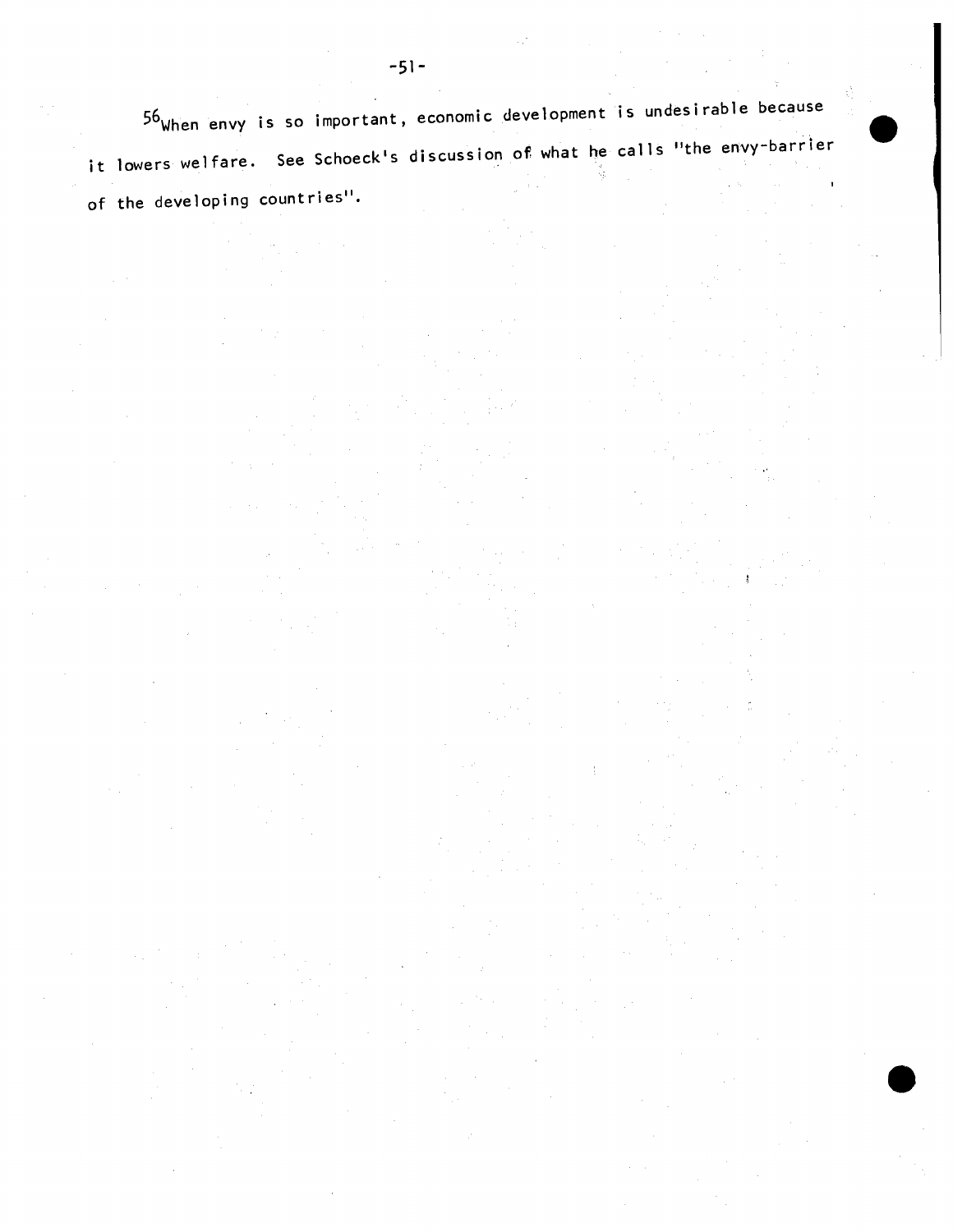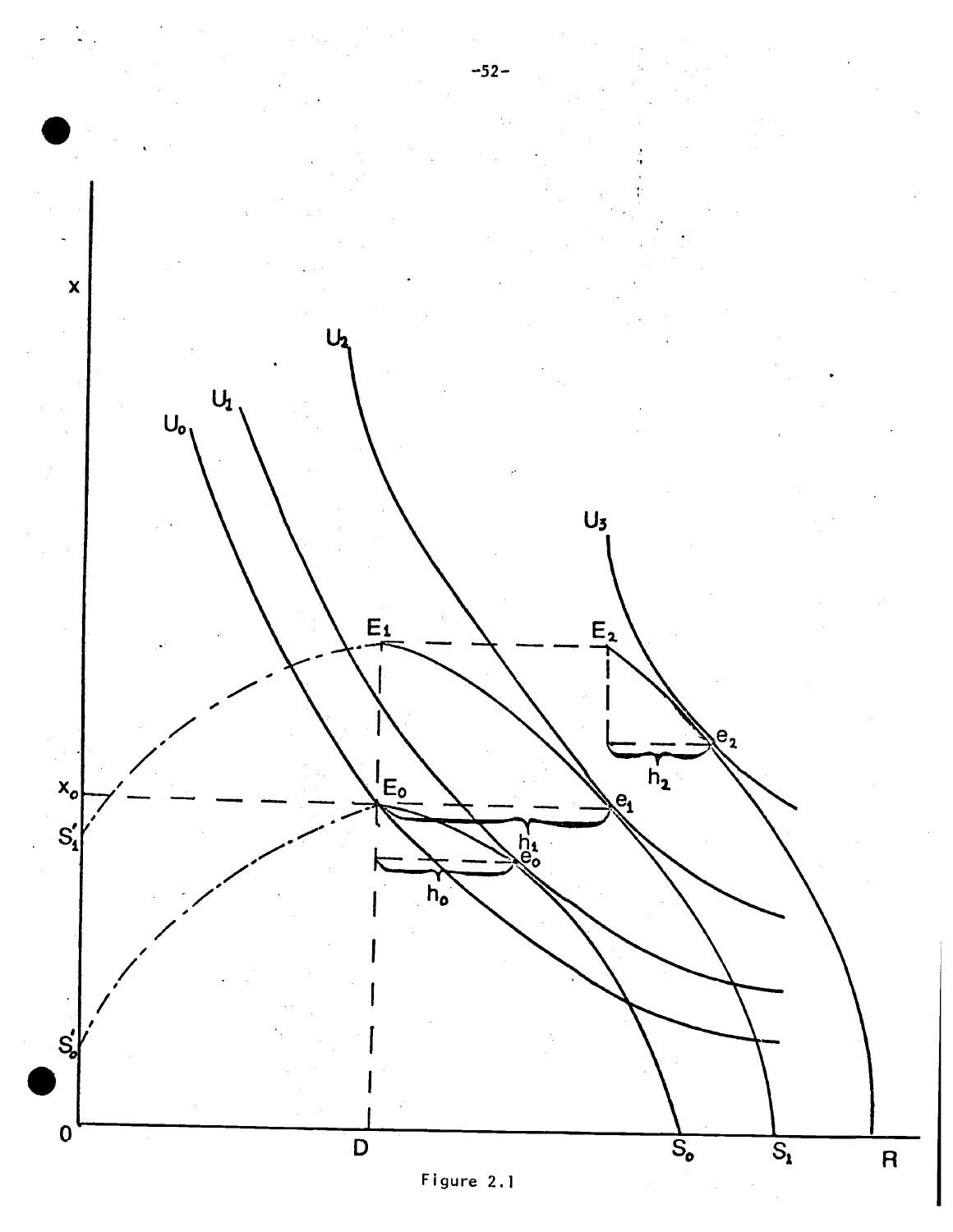